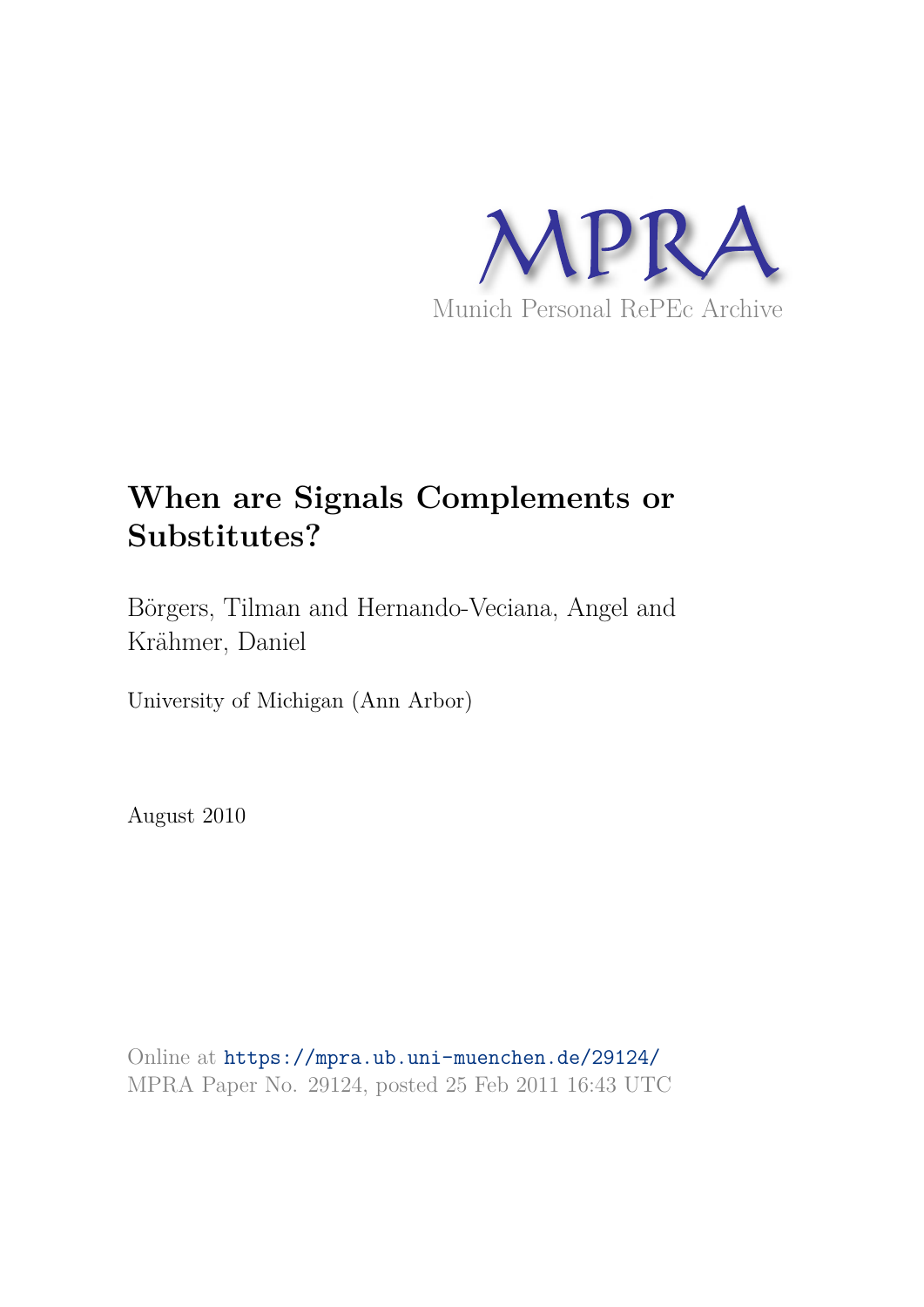# When Are Signals Complements or Substitutes?<sup>∗</sup>

Tilman Börgers<sup>†</sup>, Angel Hernando-Veciana<sup>‡</sup>, and Daniel Krähmer<sup>§</sup>

August 2010

<sup>∗</sup>We are grateful to Geoffroy de Clippel, Drew Fudenberg, Margaret Meyer, and Asher Wolinsky for comments. Tilman Börgers thanks the Center for Mathematical Studies in Economics and Management Science at Northwestern University for the hospitality that it offered while he was working on this paper. Angel Hernando-Veciana gratefully acknowledges support by the Spanish Ministry of Science through ECO2009-10531. Daniel Krähmer gratefully acknowledges support by the German Science Foundation (DFG) through SFB/TR 15.

†Department of Economics, University of Michigan, tborgers@umich.edu.

‡Department of Economics, Universidad Carlos III de Madrid, angel.hernando@uc3m.es

 $\frac{1}{2}W$ irtschaftstheoretische Abteilung and Hausdorff Center for Mathematics, Universität Bonn, kraehmer@hcm.uni-bonn.de.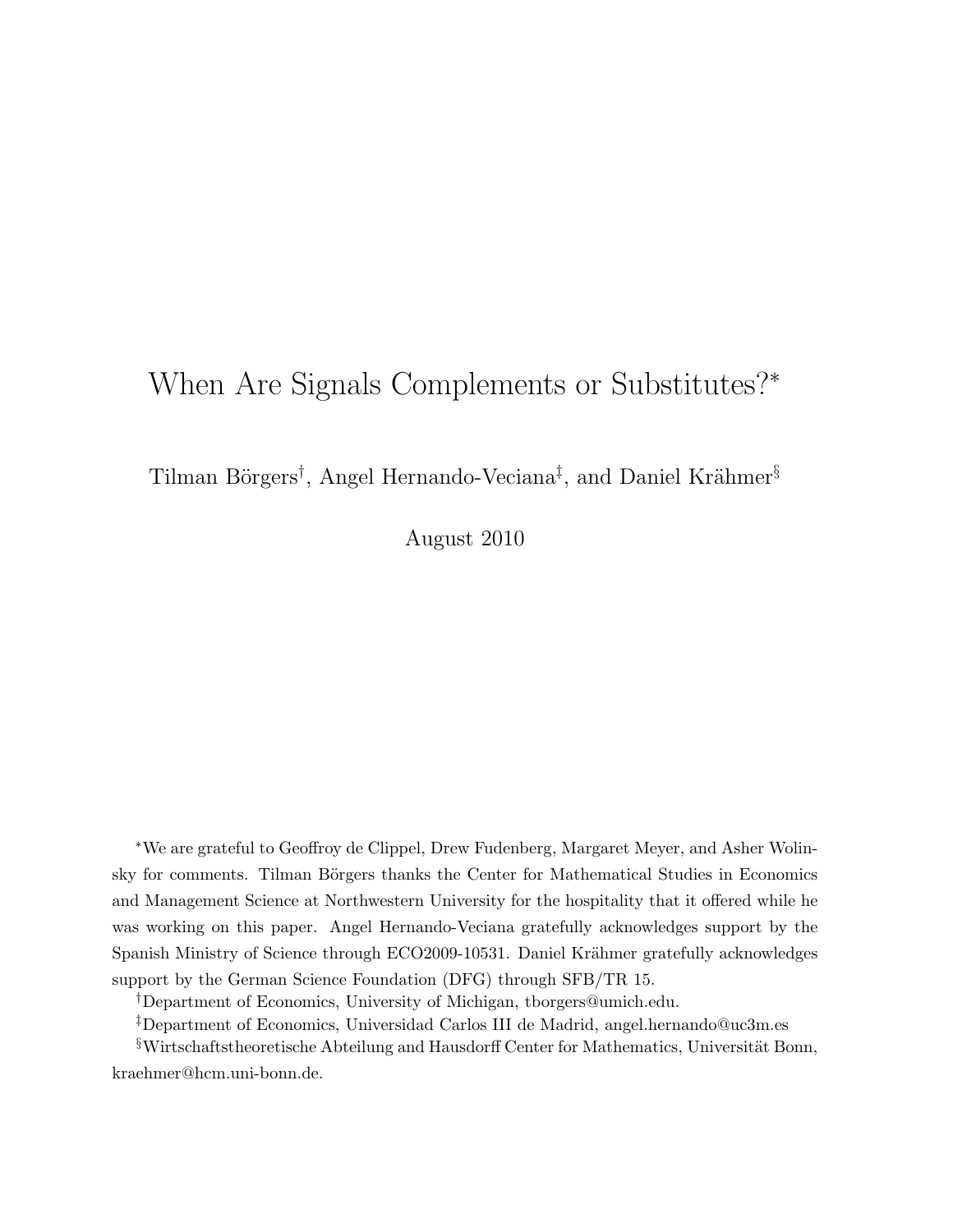#### Abstract

The paper introduces a notion of complementarity (substitutability) of two signals which requires that in all decision problems each signal becomes more (less) valuable when the other signal becomes available. We provide a general characterization which relates complementarity and substitutability to a Blackwell comparison of two auxiliary signals. In a setting with a binary state space and binary signals, we find an explicit characterization that permits an intuitive interpretation of complementarity and substitutability. We demonstrate how these conditions extend to more general settings.

Keywords: Complementarity, substitutability, value of information, Blackwell ordering. JEL Classification No.: C00, C44, D81, D83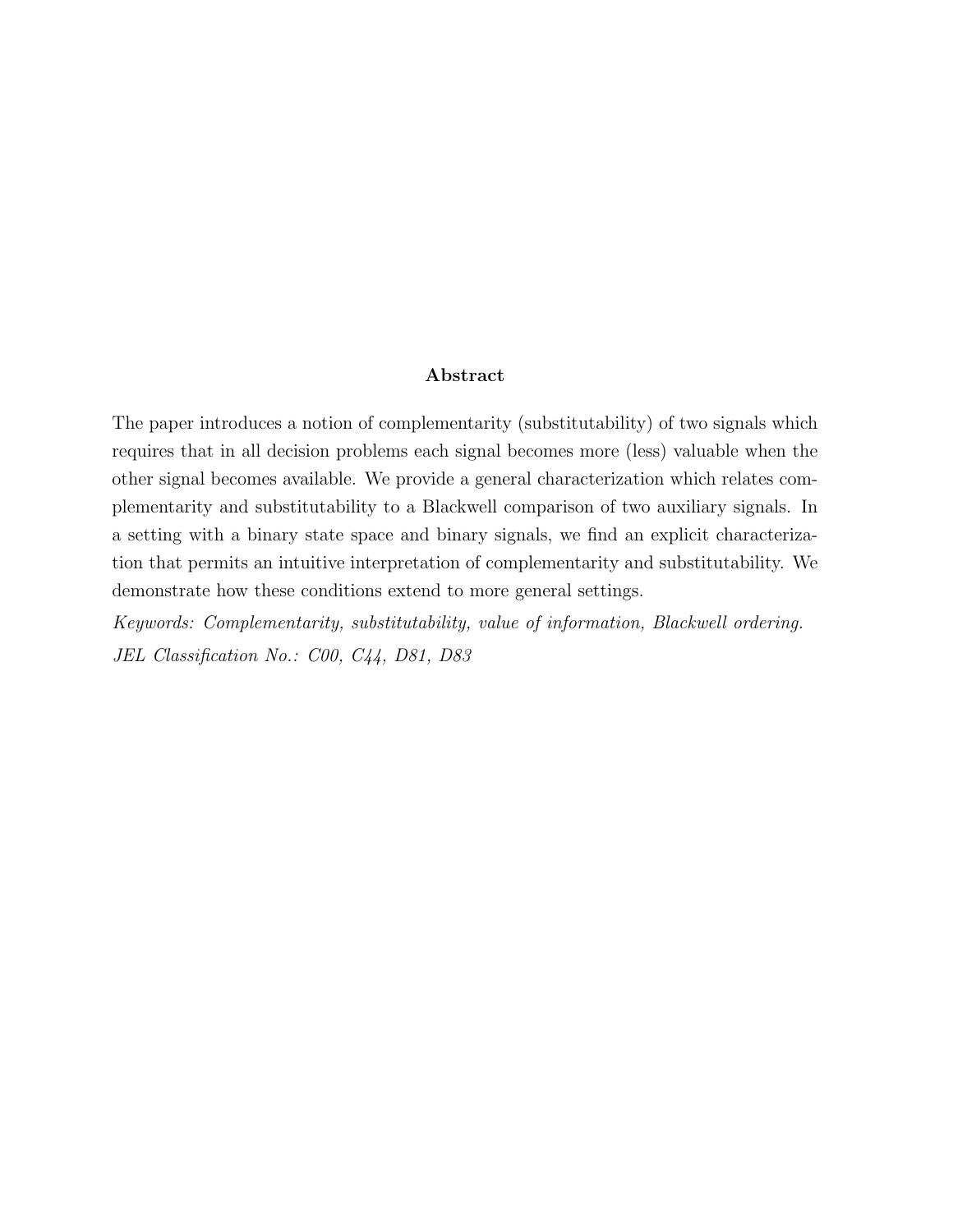# 1 Introduction

Suppose that two signals are available to a decision maker, and that each signal contains some information about an aspect of the world that is relevant to the decision maker's choice. In this paper we ask under which conditions these two signals are substitutes, and under which conditions they are *complements*. Roughly speaking, we mean by this that the incentive to acquire one signal decreases as the other signal becomes available (in the case of substitutes), or that it increases as the other signal becomes available (in the case of complements).

The incentives to acquire signals depend, of course, on the decision for which the information will be used. When we call signals complements or substitutes in this paper, then we mean that the conditions described above are satisfied in all decision problems. Hence we say that signals are substitutes if in all decision problems the value of each signal decreases as the other signal becomes available. The signals are complements if in all decision problems the value of each signal increases as the other signal becomes available. The conditions that we shall provide will thus not refer to any particular decision problem, but only to the joint distribution of signals, conditional on the various possible states of the world. We identify features of the joint distribution of signals that are necessary or sufficient for these signals to be substitutes or complements. Our approach is in the spirit of Blackwell's (1951) comparison of the informativeness of signals.

Two examples indicate how signals can be complements in our sense.

**Example 1.** Signal 1 is the encrypted messages that your enemy's military commanders send to each other. Signal 2 is the encryption code. The encryption code is of no value by itself, unless you also have the messages that were sent. Equally, the messages sent are of no value by themselves without the encryption code. Together, however, the two signals are of positive value. $\frac{1}{1}$ 

Example 2. Signal 1 is the weather forecast for tomorrow. Signal 2 is information about the qualification of the forecaster. Knowing the qualification of the forecaster is of no value by itself, unless you also have the forecaster's forecast. But if you have the weather forecast, then it is potentially valuable to know the qualification of the forecaster. Symmetrically, the value of the forecast increases if you know the qualification of the forecaster.

<sup>&</sup>lt;sup>1</sup> The following is a special case of Example 1 in which the signal and the state are real numbers:  $s = \omega + \varepsilon$ , where s is a signal,  $\omega$  is the state, and  $\varepsilon$  is random noise that is independent of the state. Here,  $\varepsilon$  is the "language" in which s expresses  $\omega$ , and hence, if we regard  $\varepsilon$  as a signal, s and  $\varepsilon$  are complementary signals.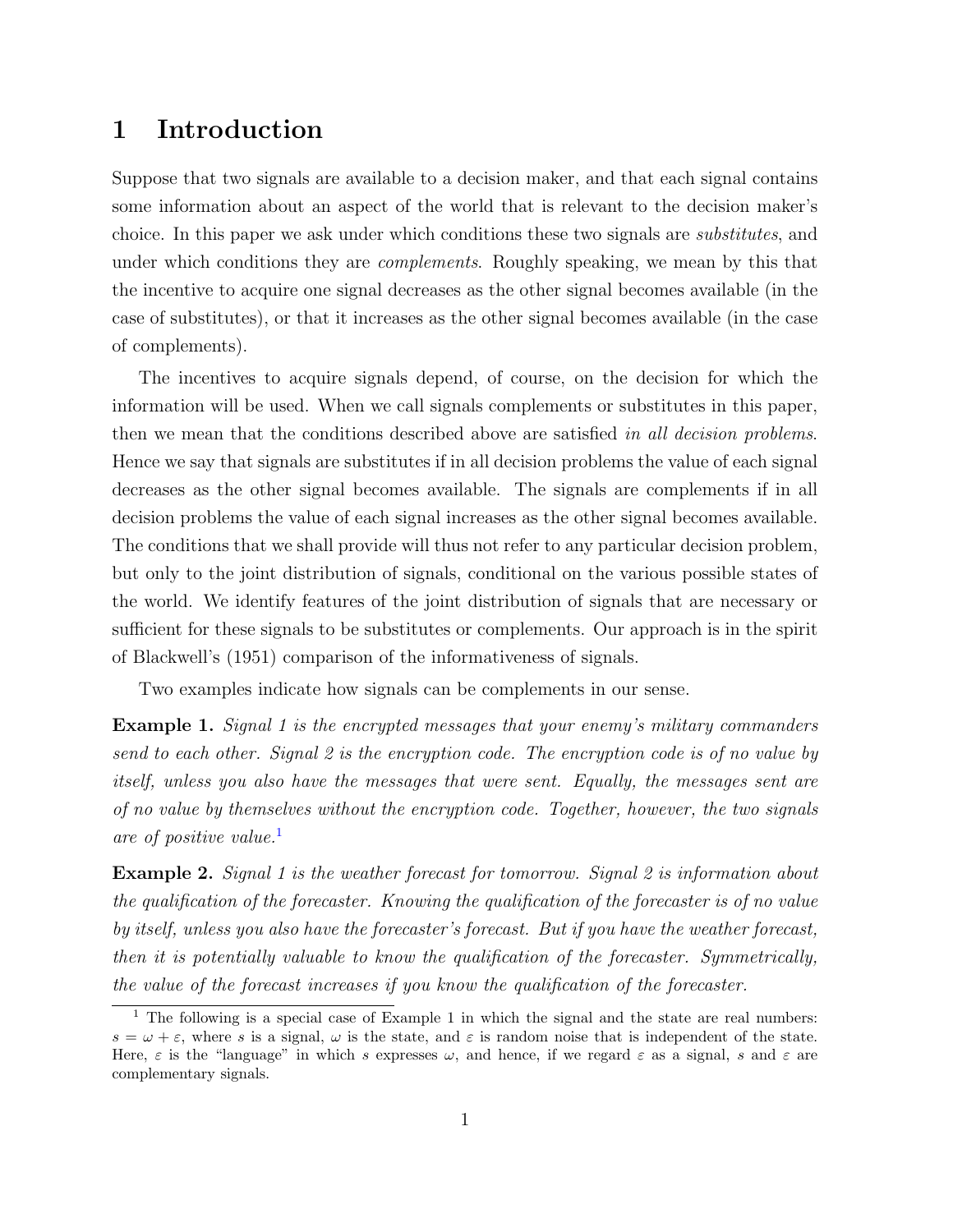A special feature of these two examples is that signal 2 is independent of the information that the decision maker is interested in, that is, the decision-relevant state of the world. Signal 2 only provides information about signal 1. In Example 1, signal 2 provides the "language" in which signal 1 is expressed. In Example 2, signal 2 provides the "strength" of signal 1. Therefore, signal 2 has positive value only if the decision maker also has access to signal 1. Otherwise, it has zero value. This makes the two signals complements.

Our focus in this paper will be on the case when neither of the two signals is uninformative by itself, but instead both signals provide by themselves information about the state of the world.<sup>2</sup> Signals can be complements in this case, too. One result of this paper shows for a setting in which each signal is informative by itself, with two possible states of the world, and two possible realizations per signal, that complementary signals are characterized by a property that is related to a feature of Example 1. The result says that in the specified setting, signals are complements if and only if there are a state and a realization of each signal so that if received by themselves, each realization increases the probability of the state in comparison to the prior, yet if received together, the two signal realizations decrease the probability of the state. We refer to this as "meaning reversal:" the meaning of each realization is reversed when received together.

If a signal realization by itself raises the decision maker's subjective probability of a state, but if there is a realization of the other signal such that the two signal realizations, if observed together, lower the probability of that state, then there must be a different realization of the other signal that has the opposite effect: If observed with the same realization of the first signal, the decision maker's probability of the state must be raised in comparison to the prior.<sup>3</sup> Thus, the "meaning" of the realization of the first signal depends on the realization of the second signal. This is a weaker property than the property that the first signal provides the "language" in which the second signal is expressed, because in that case one would expect that the meaning of all realizations of the first signal depends on the realization of the second signal. By contrast, we obtain this feature only for at least one realization of the first signal. "Meaning reversal" is restrictive in another way, however. It requires a particular form of dependence of the meaning of the realization of one signal on the realization of the other signal: If the second signal by itself has the

<sup>&</sup>lt;sup>2</sup>In economic applications it often seems artificial to assume that signals that are entirely uninformative. For example, it would be contrived to formalize the situation that motivates Dow and Gorton (1993), and that we describe later in this Introduction, assuming uninformative signals.

<sup>&</sup>lt;sup>3</sup>This is because the prior probability is the expected value of the posterior probabilities.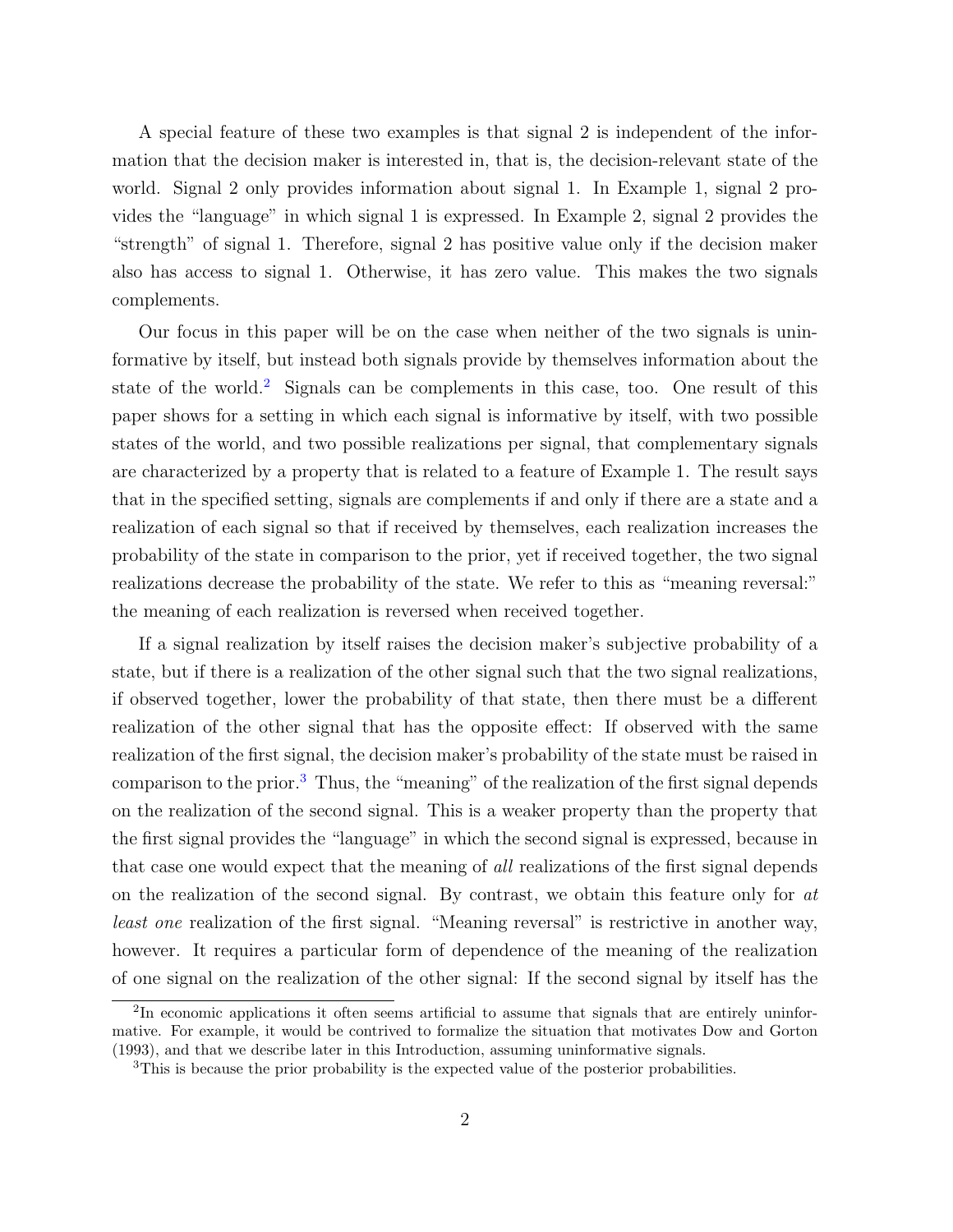same meaning as the first signal by itself, then the meaning of the joint realization is the opposite of the meaning that the two signal realizations have by themselves. Meaning reversal is thus related to, but different from the main feature of Example 1.<sup>4</sup>

An example of meaning reversal in the economics literature is provided by Dow and Gorton (1993). A technology company is observed by two analysts. One analyst learns whether the company's lead engineer is leaving the company to create an independent competitor, and the other learns whether the technology that the engineer is working on is likely to succeed. If the technology is likely to succeed and the engineer stays, then this is good news for the company's value. If the technology is likely to fail, and the engineer leaves, that is also good news because the company is likely to stay dominant in its market. However, the remaining cases are bad news about the company's value, because either a competitor with a promising technology is created, or because a dubious project will be continued further. The interpretation of each analyst's signal may be reversed by the other analyst's signal.

The reversal result that we have just illustrated will be shown in this paper for the setting with two states and two realizations per signal only. However, we also explore the extent to which it generalizes. We show that in many cases it is necessary for complementarity of signals that the meaning of the realization of one signal can be reverted by a realization of the other signal. We also show that this condition is in general not sufficient.

The next example illustrates how signals can be substitutes.

**Example 3.** Signals 1 and 2 are the advice offered by two advisors. They both work with the same sources, and will tell you exactly the same thing. Then each of them will have positive value, but once you have heard what one of them says, you do not derive any additional benefit from hearing what the other one says.

In the setting with two states and two realizations per signal that we referred to earlier a property that is related to perfect correlation is necessary and sufficient for signals to be substitutes. Interestingly, however, this condition is weaker than perfect correlation. Roughly speaking, it requires that conditional on observing certain realizations of one signal, the other signal does not provide further information to the decision maker. In the

<sup>&</sup>lt;sup>4</sup>In the general model, in which both signals are informative, there is no case of complements that is similar to Example 2. We explain in Remark 4 below that Example 2 is not robust to perturbations which introduce a small informational content of signal 2 by itself.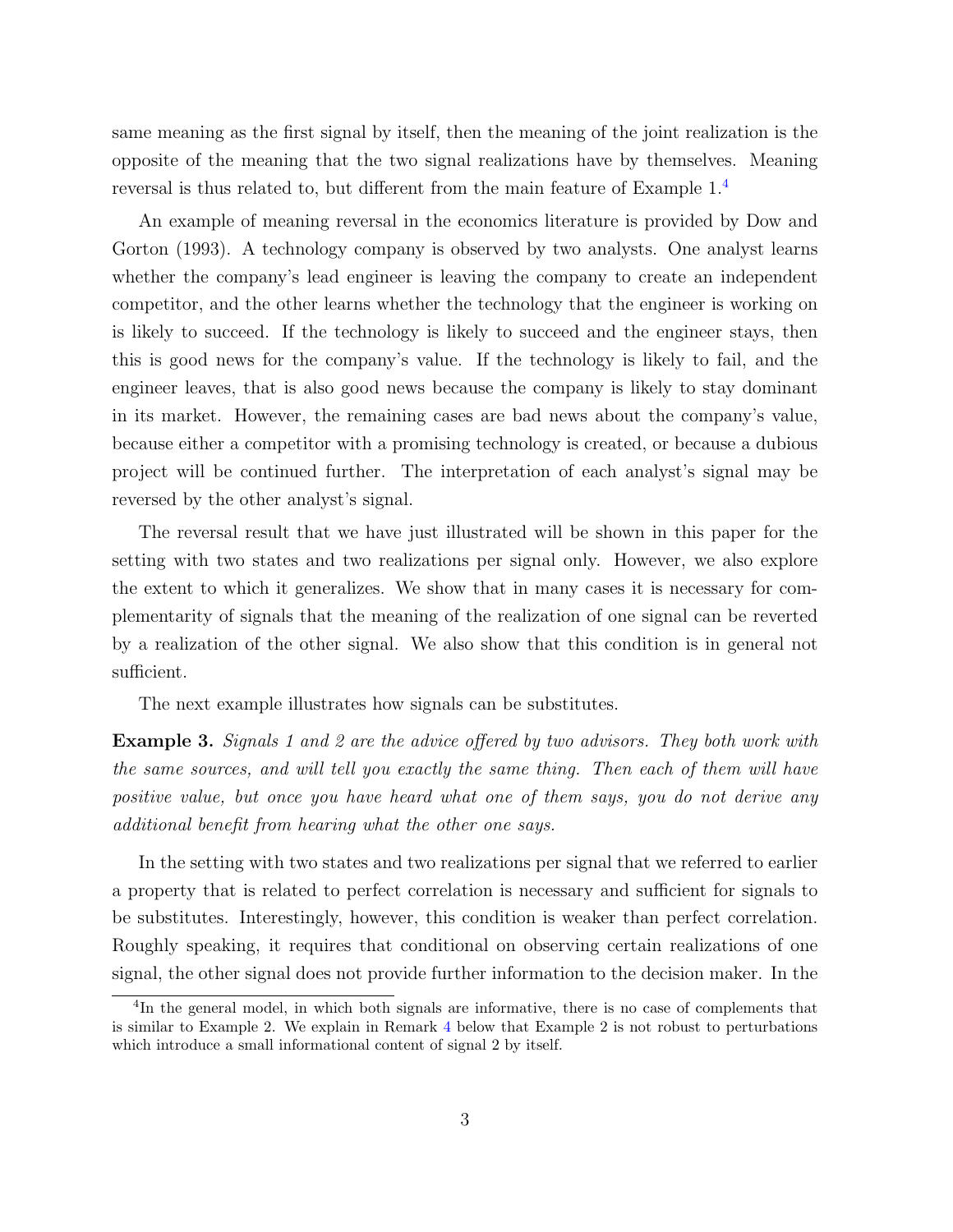general setting, with arbitrarily many states and signal realizations, a similar condition is necessary, but not sufficient for signals to be substitutes.

The results described so far provide interesting, but partial insights into the nature of the complementarity and substitutability relations among signals. We also offer in this paper completely general characterizations of complements and substitutes. These results show that two signals are complements (resp. substitutes) if and only if, among two other signals that are derived from the two original signals, one dominates the other in the sense of Blackwell (1951), that is, is more valuable in all decision problems. We thus reduce the problem of determining whether two signals are complements (resp. substitutes) to the problem of determining whether among two other signals one Blackwell dominates the other. This is useful because it allows us to use well-known characterizations of Blackwell dominance to find out whether two signals are complements (resp. substitutes).

After establishing this general result, the paper's objective is to obtain characterizations of complements and substitutes that offer more immediate insights than the general result does. This leads us to the results outlined earlier in the Introduction. As is well known, Blackwell comparisons are qualitatively different in the case of two states, and in the case of three or more states, with the case of two states being much easier to study. In the same way we find that we have particularly strong results for the case of only two states, and somewhat weaker result for the general case, as explained above.

Many pairs of signals are neither complements nor substitutes if our definitions are used. This is because our definitions of these terms require certain conditions to be true in all decision problems. This is in the spirit of Blackwell's comparison whose ordering of signals is incomplete. More signals will satisfy the conditions for being substitutes or complements if we restrict attention to smaller classes of decision problems. In the context of Blackwell's original work this line of investigation has been pursued by Lehmann (1988), Persico (2000), Athey and Levin (2001) and Jewitt (2007). A similar research agenda is feasible in our context, and we present in this paper a first step in this direction.

Radner and Stiglitz (1984) consider a setting in which a one-dimensional real parameter indexes the quality of a signal. They show that the value of the signal in any decision problem is weakly increasing but not everywhere concave as the quality of information increases. In particular, a non-concavity occurs for any decision problem in the neighborhood of the parameter value for which the signal is uninformative. Non-concavity of the value of a signal as the quality of the signal improves indicates increasing returns to scale in information. It may be possible to interpret an improvement in the quality of a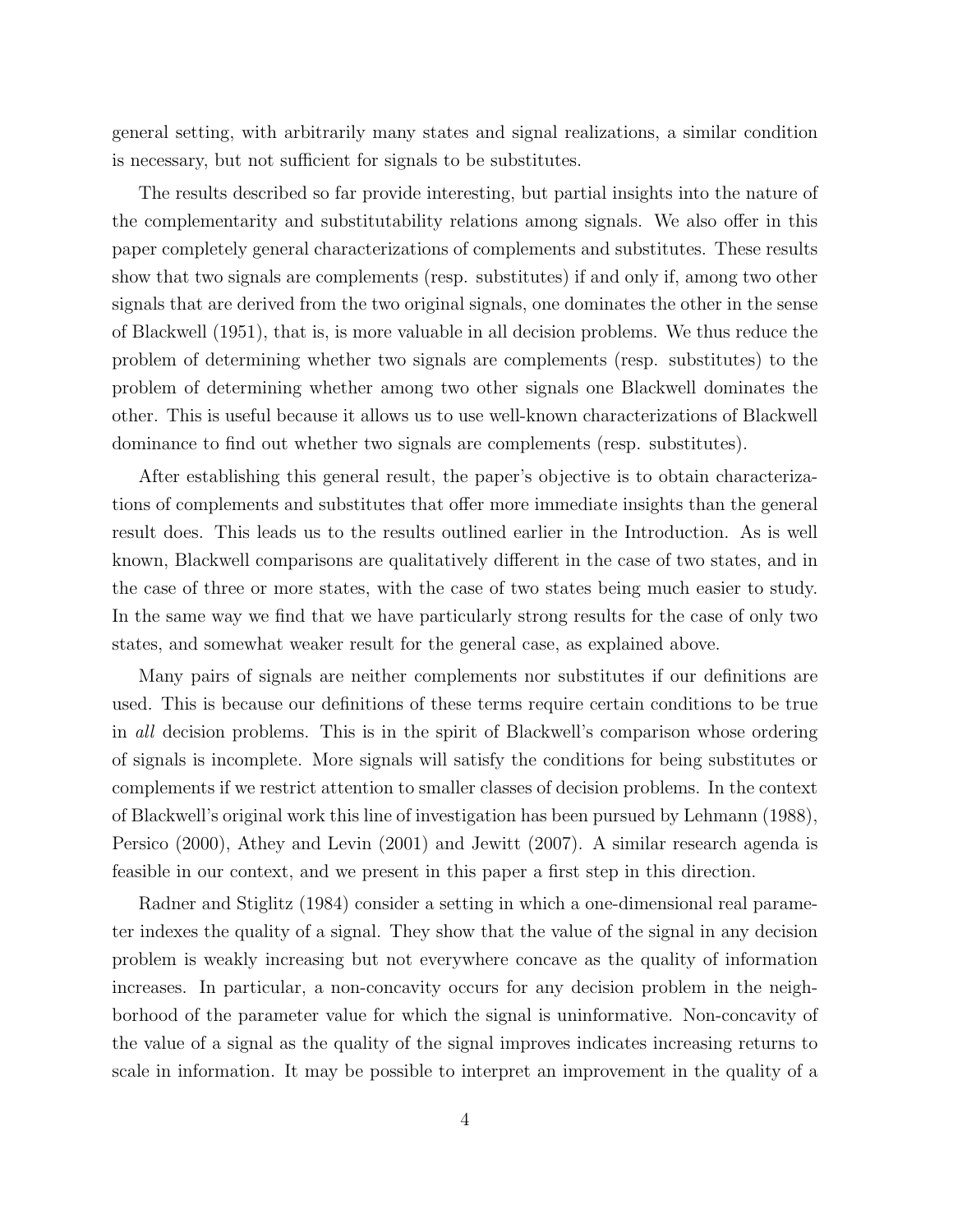signal as "making a further signal available," and one might be able to interpret a nonconcavity of the value of information as a complementarity between an existing signal, and a further signal that might be made available. We have not yet explored whether we can make these analogies precise.

The idea that signals may be complements or substitutes has previously appeared in some applied work. An example is the paper by Sarvary and Parker (1997), who take consumers' valuations of signals as exogenously given, and focus on competition among information providers. Complementarity and substitutability of signals has previously also been referred to in an auction context by Milgrom and Weber (1982) and in a voting context complementarity of voters' information has been emphasized by Persico (2004). In auction or voting contexts, different signals are held by different individuals, whereas our paper focuses on a single person decision problem. All papers listed, moreover, consider complementarity or substitutability in very specific settings, whereas we seek characterizations of signals that are in all decision problems complements or substitutes.

The paper is organized as follows: Section 2 provides definitions. Section 3 contains our result on the relation between substitutability, complementarity, and Blackwell comparisons. Section 4 studies in detail the special case that there are only two states of the world. Section 5 investigates the extent to which the findings of Section 4 generalize when the number of states of the world is arbitrary. In Section 6 we specialize to the case in which the state of the world is a real number, and the utility function is linear in the state of the world. The results of Section 4 can be transferred to this setting. Section 7 concludes. Some of the proofs are relegated to the appendix.

## 2 Definitions

The state of the world is a random variable  $\tilde{\omega}$  with realizations  $\omega$  in a finite set  $\Omega$  which has at least two elements. The probability distribution of  $\tilde{\omega}$  is denoted by  $\pi$ . Without loss of generality we assume that each state in  $\Omega$  occurs with the same probability:  $\pi(\omega) = 1/|\Omega|$ for all  $\omega \in \Omega$ .<sup>5</sup> Two signals are available:  $\tilde{s}_1$  with realizations  $s_1$  in the finite set  $S_1$  where  $S_1$  has at least two elements, and  $\tilde{s}_2$  with realizations  $s_2$  in the finite set  $S_2$  where  $S_2$  also

 $5$ Our results in Sections 3-5 would not be different if the prior was any other distribution with support Ω. This follows from the relation between our analysis and the Blackwell comparison of signals that is pointed out in Proposition 1 below, and from the fact that the Blackwell comparison of signals is independent of the prior as long as the prior has full support. In Section 6, by contrast, the prior distribution of the state will matter, and we shall then relax the assumption of a uniform distribution.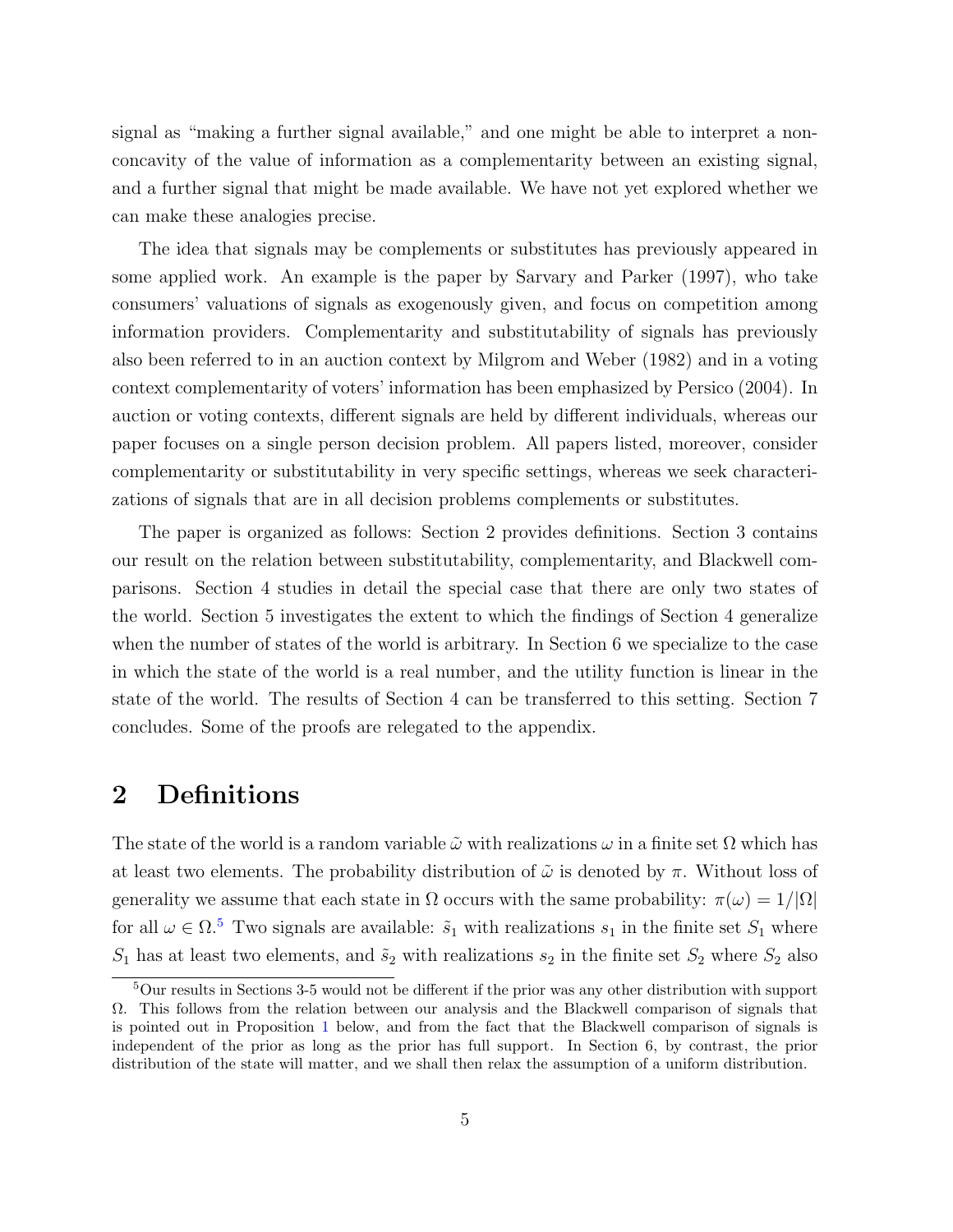has at least two elements. We assume without loss of generality that  $S_1 \cap S_2$  is empty. The joint distribution of signals  $\tilde{s}_1$  and  $\tilde{s}_2$  conditional on the state being  $\omega \in \Omega$  is denoted by  $p_{12,\omega}$ . The probability assigned by this distribution to some realization  $(s_1, s_2) \in S_1 \times S_2$ is denoted by  $p_{12,\omega}(s_1, s_2)$ . The unconditional distribution of  $(\tilde{s}_1, \tilde{s}_2)$  is denoted by  $\bar{p}_{12}$  and is given by:  $\bar{p}_{12}(s_1, s_2) = \sum_{\omega \in \Omega} p_{12,\omega}(s_1, s_2) \pi(\omega)$  for all  $(s_1, s_2) \in S_1 \times S_2$ . The probability distribution on  $\Omega$  conditional on observing signal realization  $(s_1, s_2) \in S_1 \times S_2$  (where  $\bar{p}_{12}(s_1, s_2) > 0$ ) is denoted by  $q_{s_1, s_2}$  and is given by:

$$
q_{s_1, s_2}(\omega) = \pi(\omega) \frac{p_{12, \omega}(s_1, s_2)}{\bar{p}_{12}(s_1, s_2)} \text{ for all } \omega \in \Omega.
$$
 (1)

For  $i = 1, 2$  the marginal distribution of signal  $\tilde{s}_i$  conditional on the state being  $\omega \in \Omega$ is denoted by  $p_{i,\omega}$ . The probability assigned by this distribution to some realization  $s_i \in S_i$ is denoted by  $p_{i,\omega}(s_i)$ . For  $i=1,2$  the unconditional distribution of  $\tilde{s}_i$  is denoted by  $\bar{p}_i$ and it is given by:  $\bar{p}_i(s_i) = \sum_{\omega \in \Omega} p_{i,\omega}(s_i) \pi(\omega)$  for all  $s_i \in S_i$ . Without loss of generality we assume that  $\bar{p}_i(s_i) > 0$  for all  $s_i \in S_i$ . For  $i = 1, 2$  the probability distribution on  $\Omega$ conditional on observing signal realization  $s_i \in S_i$  is denoted by  $q_{s_i}$  and is given by:

$$
q_{s_i}(\omega) = \pi(\omega) \frac{p_{i,\omega}(s_i)}{\bar{p}_i(s_i)} \text{ for all } \omega \in \Omega.
$$
 (2)

We shall say that signal  $\tilde{s}_i$  is "informative" if there is at least one  $s_i \in S_i$  such that  $q_{s_i} \neq \pi$ . We shall say that signal  $\tilde{s}_i$  is "informative conditional on signal realization  $s_j \in S_j$ " (where  $j \neq i$ ) if there is at least one  $s_i \in S_i$  such that  $q_{s_1,s_2} \neq q_{s_j}$ . We shall make the following:

**Assumption 1.** For every  $i \in \{1,2\}$ , if signal  $\tilde{s}_i$  is not informative, then there is a signal realization  $s_j \in S_j$  (where  $j \neq i$ ) such that signal  $\tilde{s}_i$  is informative conditional on signal realization  $s_j$ .

This assumption rules out signals that are of no potential use to the decision maker.

To define when the two signals are substitutes or complements we need some auxiliary definitions.

**Definition 1.** A decision problem is a pair  $(A, u)$  where A is some finite set of actions and u is a utility function:  $u : A \times \Omega \to \mathbb{R}$ .

**Definition 2.** For given decision problem  $(A, u)$ :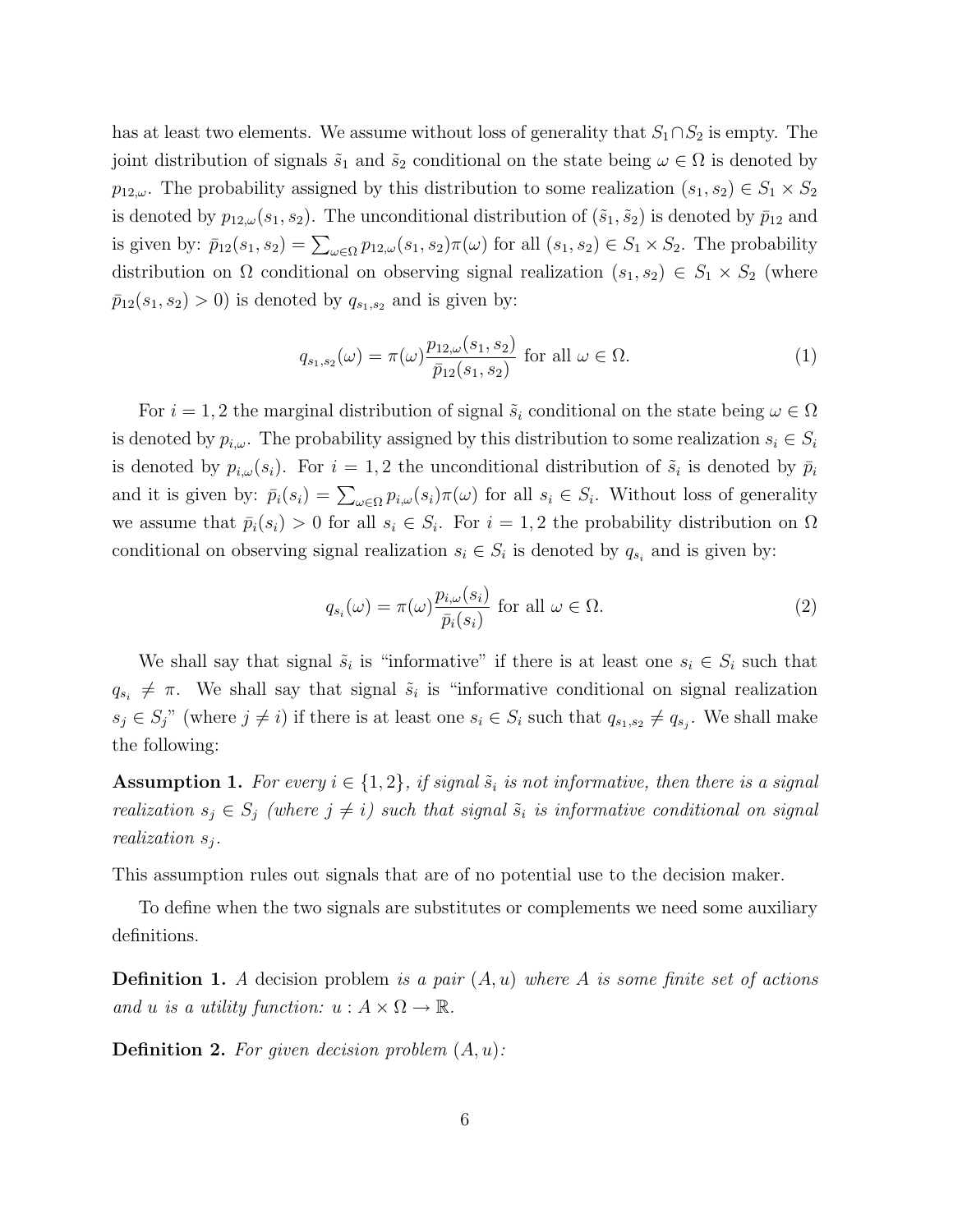• The value of not having any signal is:

$$
V_{\emptyset}(A, u) \equiv \max_{a \in A} \sum_{\omega \in \Omega} \left( u(a, \omega) \pi(\omega) \right). \tag{3}
$$

• For  $i \in \{1,2\}$  the value of having signal  $\tilde{s}_i$  alone is:

$$
V_i(A, u) \equiv \sum_{s_i \in S_i} \bar{p}_i(s_i) \max_{a \in A} \sum_{\omega \in \Omega} (u(a, \omega) q_{s_i}(\omega)).
$$
\n(4)

• The value of having both signals is:

$$
V_{12}(A, u) \equiv \sum_{s_1 \in S_1} \sum_{s_2 \in S_2} \bar{p}_{12}(s_1, s_2) \max_{a \in A} \sum_{\omega \in \Omega} (u(a, \omega) q_{s_1, s_2}(\omega)).
$$
 (5)

The two key definitions of this paper are:

**Definition 3.** Signals  $\tilde{s}_1$  and  $\tilde{s}_2$  are substitutes if for all decision problems  $(A, u)$  we have:

$$
V_1(A, u) - V_0(A, u) \ge V_{12}(A, u) - V_2(A, u)
$$
\n(6)

and

$$
V_2(A, u) - V_0(A, u) \ge V_{12}(A, u) - V_1(A, u). \tag{7}
$$

**Definition 4.** Signals  $\tilde{s}_1$  and  $\tilde{s}_2$  are complements if for all decision problems  $(A, u)$  we have:

$$
V_{12}(A, u) - V_2(A, u) \ge V_1(A, u) - V_\emptyset(A, u)
$$
\n(8)

and

$$
V_{12}(A, u) - V_1(A, u) \ge V_2(A, u) - V_\emptyset(A, u). \tag{9}
$$

Note that the two inequalities in Definition 3, and also the two inequalities in Definition 4, are equivalent.

For a simple interpretation of the inequalities in Definitions 3 and 4 suppose that the decision maker's not explicitly modeled overall utility is additive in the expected utility from decision problem  $(A, u)$  and money. Then the inequalities in Definitions 3 and 4 compare the decision maker's willingness to pay for signals in different scenarios. For example, the inequality in Definition 3 says that the willingness to pay for signal  $\tilde{s}_1$  is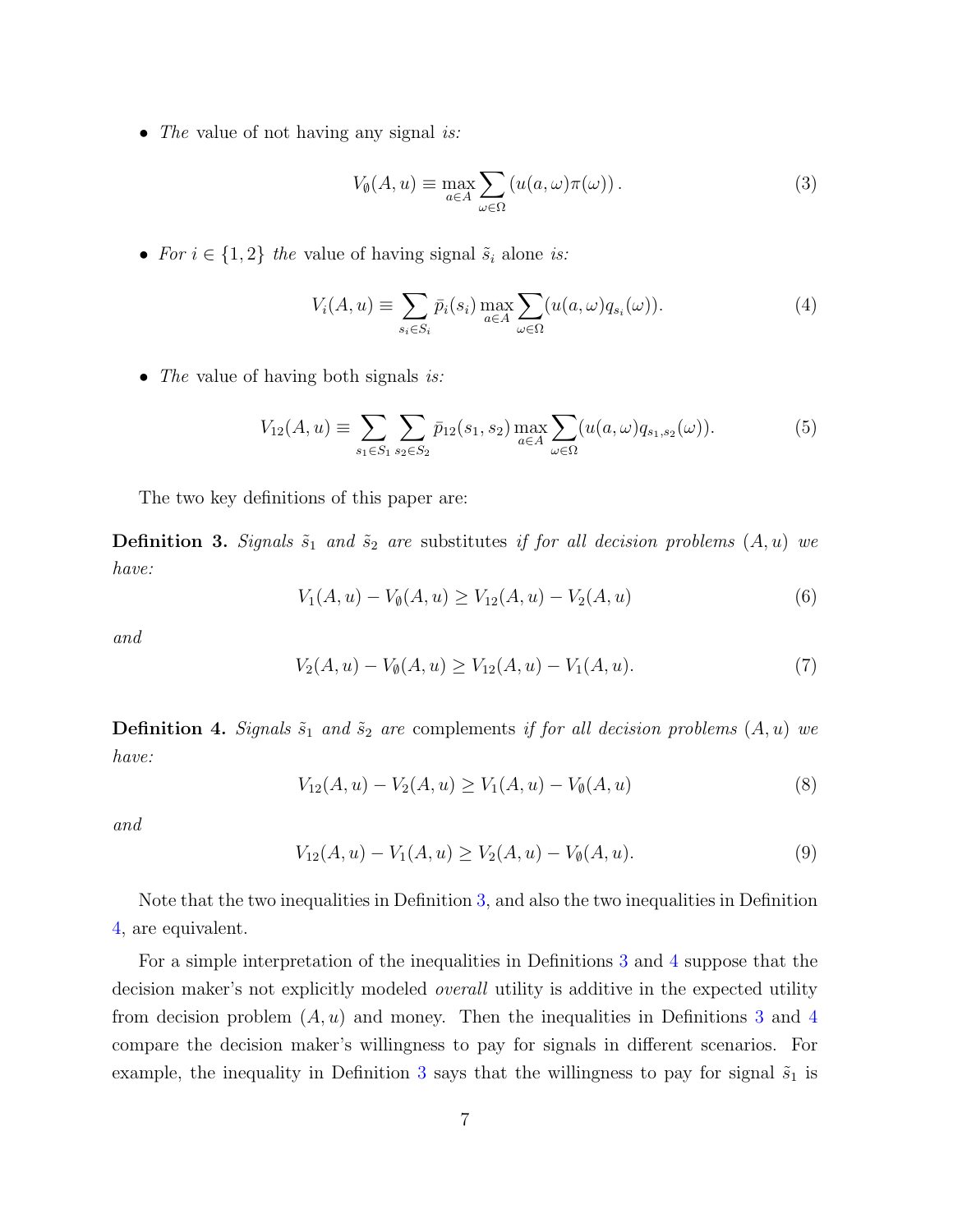larger if signal  $\tilde{s}_2$  is not available than if it is available. It seems natural to call signals substitutes in this case. Without postulating the existence of money, and additive utility, one could interpret the inequalities in Definitions 3 and 4 using an idea in von Neumann and Morgenstern (1953, p. 18). They argue that inequalities that involve differences of von Neumann Morgenstern utilities reflect differences in the intensity of a preference. For example, in the case of Definition 3, this interpretation says that the preference for having signal  $\tilde{s}_1$  over not having signal  $\tilde{s}_1$  is more intense when signal  $\tilde{s}_2$  is not present than when it is present. This interpretation of the difference of von Neumann Morgenstern utilities is not universally accepted, however.<sup>6</sup>

We next offer formalizations of the three examples informally described in the Introduction using the framework of this section. It will be obvious that the signals in Examples 1 and 2 are complements and in Example 3 substitutes.

Example 1.  $\Omega = \{a, b\}$ ,  $S_1 = \{\alpha, \beta\}$ ,  $S_2 = \{\hat{\alpha}, \hat{\beta}\}$ . Signal 2 determines the language that signal 1 uses. If signal 2 has realization  $\hat{\alpha}$ , then signal 1 uses signal realization  $\alpha$ to indicate state a, and signal realization  $\beta$  to indicate state b. If signal 2 has realization  $\hat{\beta}$  then the signal 1 uses the reverse language. The code corresponding to  $\hat{\alpha}$  is used with probability  $\varphi$ . Independent of the language, signal 1 indicates the state correctly with probability  $\rho \in [0.5, 1]$  and provides an incorrect signal with the remaining probability. We display the two conditional distributions  $p_{12,a}$  and  $p_{12,b}$  in Figure 1. Rows correspond to realizations of signal  $\tilde{s}_1$ , and columns correspond to realizations of signal  $\tilde{s}_2$ .

|          | $\hat{\phantom{a}}$<br>$\alpha$ |                   |          |                   |                           |
|----------|---------------------------------|-------------------|----------|-------------------|---------------------------|
| $\alpha$ | $\varphi$                       | $(1-\rho)$        | $\alpha$ | $\varphi(1-\rho)$ | $(1-\varphi)\rho$         |
|          | $\varphi(1-\rho)$               | $(1-\varphi)\rho$ |          | $\varphi \rho$    | $(-\varphi)(1-\rho)^{-1}$ |
|          |                                 | $\omega = a$      |          | $\omega = b$      |                           |

Figure 1: Example 1 (signals are complements)

Example 2.  $\Omega = \{a, b\}$ ,  $S_1 = \{\alpha, \beta\}$ ,  $S_2 = \{\hat{\alpha}, \hat{\beta}\}$ . Signal 1 indicates the state correctly with probability  $\rho \in [0.5, 1]$  if signal 2 has realization  $\hat{\alpha}$  and it indicates the state correctly with probability  $\hat{\rho} \in [0.5, 1]$  if signal 2 has realization  $\hat{\beta}$ . Signal 1 always uses the code by which  $\alpha$  indicates that the state is a, and  $\beta$  indicates that the state is b. Signal 2 has

 ${}^{6}$ Luce and Raiffa (1957, p. 32) regard this interpretation as a fallacy, whereas Binmore (2009, p. 67) is sympathetic to this interpretation. We return to von Neumann and Morgenstern's argument in more detail in Remark 1 below.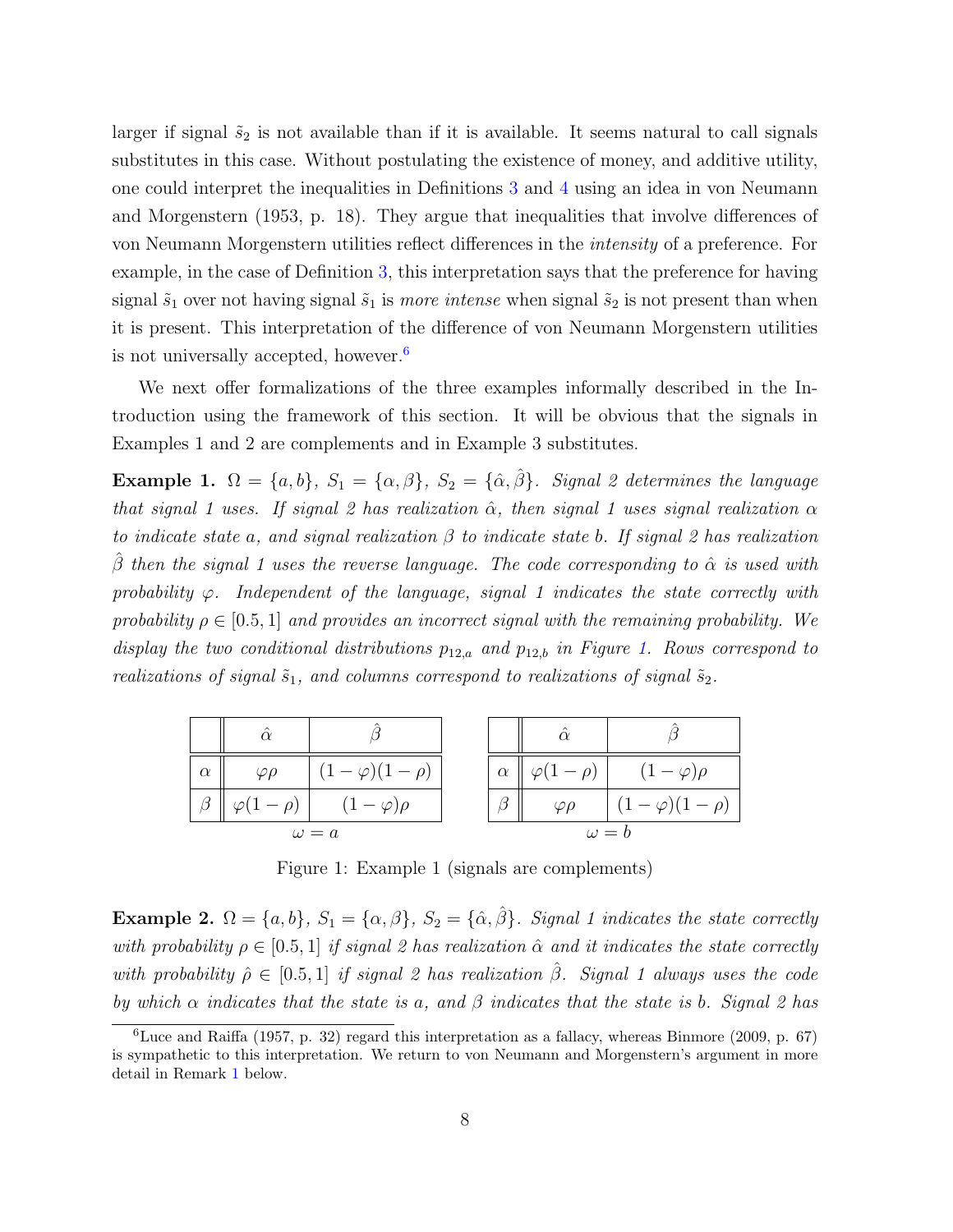|          |               |                          |          | $\wedge$          |                          |
|----------|---------------|--------------------------|----------|-------------------|--------------------------|
| $\alpha$ | $\varphi\rho$ | $(-\varphi)\hat{\rho}$   | $\alpha$ | $\varphi(1-\rho)$ | $-\varphi(1-\hat{\rho})$ |
|          | $\varphi$ l   | $(-\varphi)(1-\hat\rho)$ |          | $\varphi\rho$     | $-\varphi)\hat{\rho}$    |
|          |               | $\omega = a$             |          | $\omega = b$      |                          |

Figure 2: Example 2 (signals are complements)



Figure 3: Example 3 (signals are substitutes)

realization  $\hat{\alpha}$  with probability  $\varphi \in (0,1)$ . The conditional distributions of the signals are shown in Figure 2.

Example 3.  $\Omega = \{a, b\}$ ,  $S_1 = \{\alpha, \beta\}$ ,  $S_2 = \{\hat{\alpha}, \hat{\beta}\}$ . Each signal indicates the state correctly with probability  $\rho \in [0.5, 1)$  and incorrect with the remaining probability. Signals are perfectly correlated. The code that the signals use is that  $\alpha$  and  $\hat{\alpha}$  indicate that the state is a, and  $\beta$  and  $\beta$  indicate that the state is b. The conditional distributions of the signals are shown in Figure 3.

### 3 Connection With Blackwell Dominance

To obtain a general characterization of signals that are complements or substitutes, we define two auxiliary signals,  $\tilde{s}_S$  and  $\tilde{s}_C$ . Informally, the signal  $\tilde{s}_S$  can be described as follows. An unbiased coin is tossed. If "heads" comes up, the decision maker is informed about the realization of  $\tilde{s}_1$ . If "tails" comes up, the decision maker is informed about the realization of  $\tilde{s}_2$ . Formally, the signal  $\tilde{s}_S$  has realizations in the set  $S_S \equiv S_1 \cup S_2$ .<sup>7</sup> For given state  $\omega \in \Omega$ , the probability that  $\tilde{s}_S$  has realization  $s_1 \in S_1$  is  $p_{S,\omega}(s_1) \equiv \frac{1}{2}$  $\frac{1}{2}p_{1,\omega}(s_1)$ , and the probability that  $\tilde{s}_S$  has realization  $s_2 \in S_2$  is  $p_{S,\omega}(s_2) \equiv \frac{1}{2}$  $\frac{1}{2}p_{2,\omega}(s_2)$ . The unconditional distribution of  $\tilde{s}_S$  is denoted by  $\bar{p}_S$  and is given by  $\bar{p}_S(s_S) = \pi(\omega) \sum_{\omega \in \Omega} p_{S,\omega}(s_S)$  for all  $s_S \in S_S$ . The conditional distribution on  $\Omega$  conditional on observing signal realization

<sup>&</sup>lt;sup>7</sup>Recall that we assume that  $S_1 \cap S_2$  is empty.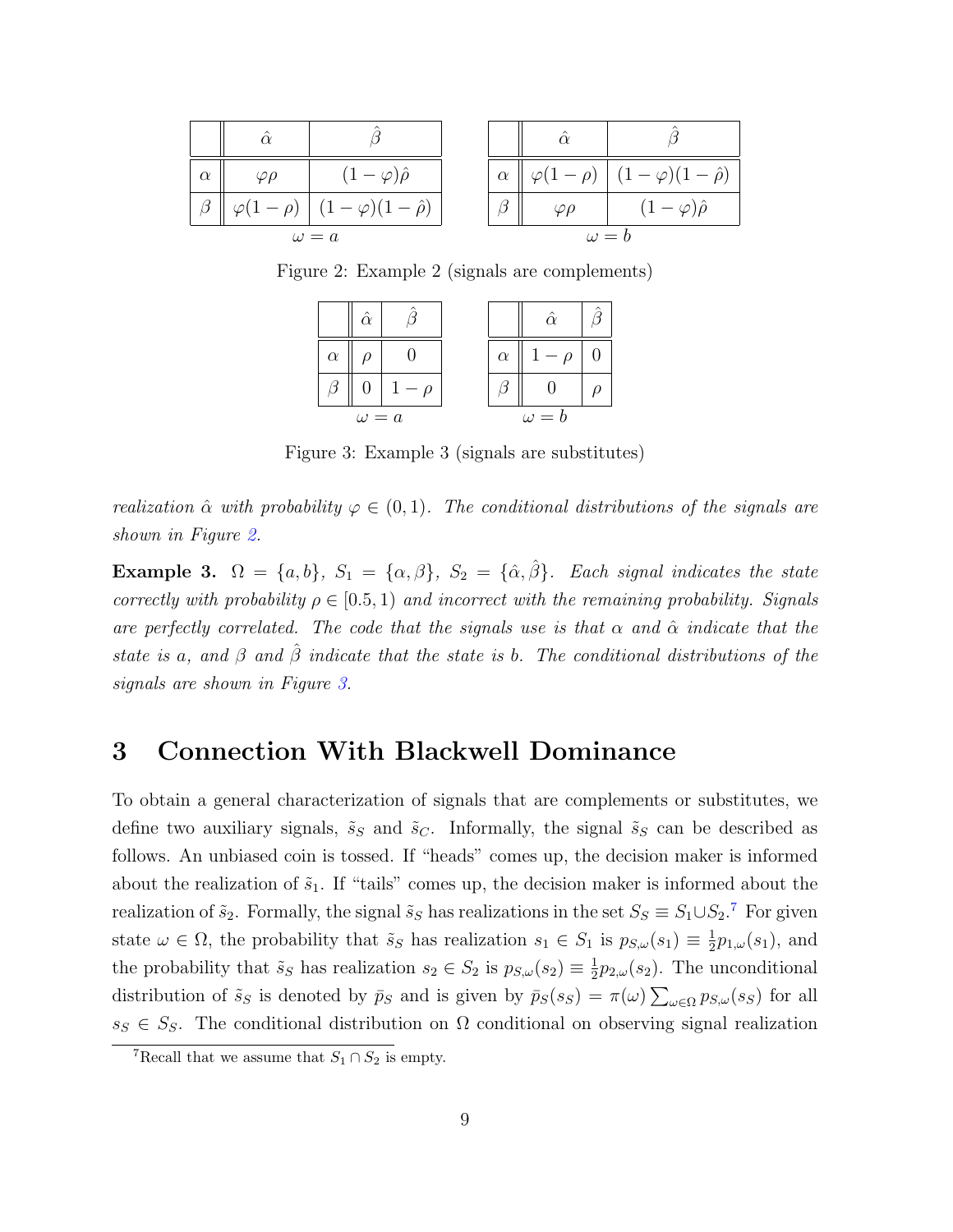$s_S \in S_S$  is the distribution  $q_{s_S}$  that was defined in equation (2).

The second auxiliary signal,  $\tilde{s}_C$ , is intuitively constructed as follows. An unbiased coin is tossed. If "heads" comes up, the decision maker is informed about the realizations of  $\tilde{s}_1$  and  $\tilde{s}_2$ . If "tails" comes up, the decision maker receives no information. Formally, the signal  $\tilde{s}_C$  has realizations in the set  $S_C \equiv (S_1 \times S_2) \cup \{N\}$ . Here, the symbol N denotes the case that the decision maker receives no information. For given state  $\omega \in \Omega$ , the probability that  $\tilde{s}_C$  has realization  $(s_1, s_2) \in S_1 \times S_2$  is  $p_{C,\omega}(s_1, s_2) \equiv \frac{1}{2}$  $\frac{1}{2}p_{12,\omega}(s_1,s_2)$ , and the probability that  $\tilde{s}_C$  has realization N is  $p_{C,\omega}(N) \equiv \frac{1}{2}$  $\frac{1}{2}$ . The unconditional distribution of  $\tilde{s}_C$  is denoted by  $\bar{p}_C$  and is given by  $\bar{p}_S(s_S) = \pi(\omega) \sum_{\omega \in \Omega} p_{S,\omega}(s_S)$  for all  $s_S \in S_S$ . The conditional distribution on  $\Omega$  conditional on observing signal realization  $s_C \in S_C$  is the distribution  $q_{s_C}$  that was defined in equation (1) if  $s_C \in S_1 \times S_2$ , and it is the prior distribution  $\pi$  if  $s_C = N$ . We shall write for this distribution also  $q_N$ .

**Definition 5.** For given decision problem  $(A, u)$  and for  $k \in \{S, C\}$ , the value of having signal  $\tilde{s}_k$  is:

$$
V_k(A, u) \equiv \sum_{s_k \in S_k} \bar{p}_k(s_k) \max_{a \in A} \sum_{\omega \in \Omega} (u(a, \omega) q_{s_k}(\omega)).
$$
\n(10)

**Proposition 1.** (i) Signals  $\tilde{s}_1$  and  $\tilde{s}_2$  are substitutes if and only if signal  $\tilde{s}_S$  Blackwell dominates signal  $\tilde{s}_C$ , i.e. in all decision problems  $(A, u)$ :

$$
V_S(A, u) \ge V_C(A, u). \tag{11}
$$

(ii) Signals  $\tilde{s}_1$  and  $\tilde{s}_2$  are complements if and only if signal  $\tilde{s}_C$  Blackwell dominates signal  $\tilde{s}_S$ , i.e. in all decision problems  $(A, u)$ :

$$
V_C(A, u) \ge V_S(A, u). \tag{12}
$$

*Proof.* For part (i) note that in all decision problems  $(A, u)$  the inequality that defines substitutes,  $V_1(A, u) - V_0(A, u) \ge V_{12}(A, u) - V_2(A, u)$  is equivalent to:  $\frac{1}{2}(V_1(A, u) +$  $V_2(A, u) \geq \frac{1}{2}$  $\frac{1}{2}(V_{12}(A, u) + V_{\emptyset}(A, u))$ . But by definition the expression on the left hand side is the same as  $V_s$ , and the expression on the right hand side is the same as  $V_c$ . Thus (i) follows. The proof of part (ii) is analogous.  $\Box$ 

Remark 1. This result is related to von Neumann and Morgenstern's (1953, p. 18) discussion of the meaning of comparisons of utility differences to which we alluded before.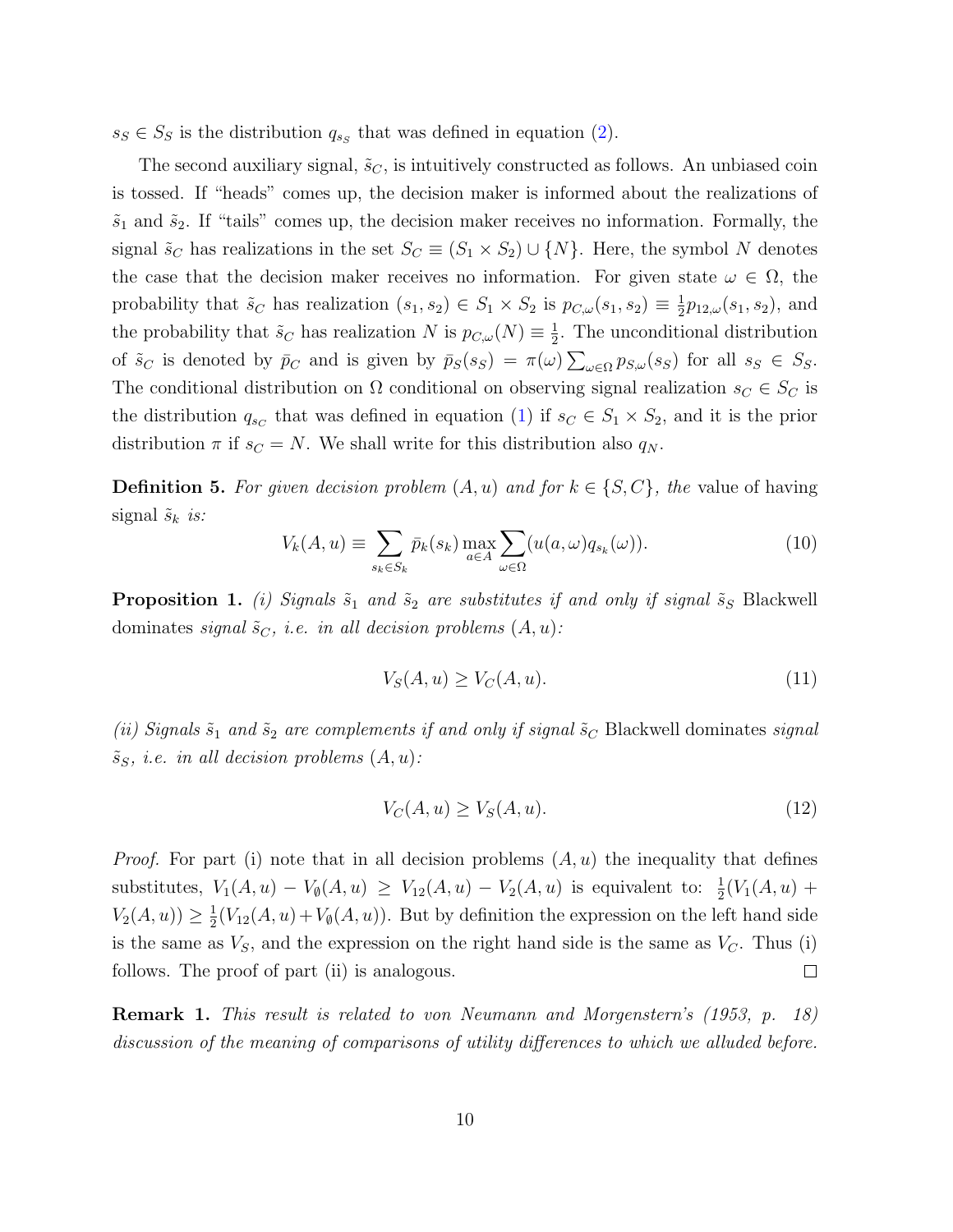Roughly speaking,<sup>8</sup> their argument is as follows. If  $a, b, c$ , and d are outcomes, then the comparison of utility differences  $u(a) - u(b) > u(c) - u(d)$  can be inferred from choices among lotteries because it is equivalent to:  $0.5u(a) + 0.5u(d) > 0.5u(b) + 0.5u(c)$ , and hence to the preference of the lottery that gives a and d each with probability 0.5 over the lottery that gives b and c each with probability 0.5. This preference can be interpreted as an expression of an intensity of preferences because it means that, starting from a lottery that gives b and d each with probability 0.5 the decision maker rather has b be replaced by a than d by c. Hence the step from b to a seems larger to the decision maker than the step from c to d. In our setting a, b, c, d are replaced by signals on which the decision maker can base a choice. Our Proposition  $1$  is then a formal statement of the way in which choices among lotteries express, according to von Neumann and Morgenstern, comparisons of utility differences.

Blackwell and Girshick (1954, Theorem 12.2.2.) offer a variety of characterizations of Blackwell dominance. A well-known characterization is that one signal Blackwell dominates another if the dominated signal is a garbling of the dominating signal (Theorem 12.2.2., Condition (2), Blackwell and Girshick (1954)). Another condition is that the posteriors resulting from the dominating signal are a mean-preserving spread of the posteriors resulting from the dominated signal (Theorem 12.2.2., Condition (5), Blackwell and Girshick (1954)). We now show an example in which this latter condition can be used to easily verify that signals are complements and substitutes.

Example 4.  $\Omega = \{a, b\}, S_1 = \{\alpha, \beta, \gamma\}$  and  $S_2 = \{\hat{\alpha}, \hat{\beta}, \hat{\gamma}\}.$  The distributions  $p_{12,a}$ and  $p_{12,b}$  are displayed in the same way as in Examples 1-3. Intuitively, in this example signal  $\tilde{s}_1$  reveals the state with probability  $\rho$ . If signal  $\tilde{s}_1$  reveals the state, signal  $\tilde{s}_2$  is not informative and has realization  $\hat{\gamma}$ . Similarly, signal  $\tilde{s}_2$  reveals the state with probability  $1 - \rho$ , and if signal  $\tilde{s}_2$  reveals the state, signal  $\tilde{s}_1$  is not informative and has realization  $\gamma$ . To verify that signals are complements and substitutes in Example 4 one can easily check that  $\tilde{s}_S$  and  $\tilde{s}_C$  imply identical posterior distributions:  $(\frac{1}{2})$  $\frac{1}{2}, \frac{1}{2}$  $\frac{1}{2}$ ) with probability 0.5, and  $(1,0)$  and  $(0,1)$  with probability 0.25 each. Therefore, by the characterization of Blackwell dominance quoted above,  $\tilde{s}_S$  (weakly) Blackwell dominates  $\tilde{s}_C$  and vice versa, and by Proposition 1 signals are complements and substitutes.

<sup>8</sup>Our rendition of von Neumann and Morgenstern's argument follows Binmore's (2009, p. 67). Von Neumann and Morgenstern's original argument is slightly different, involving only 3 outcomes. In substance it is the same.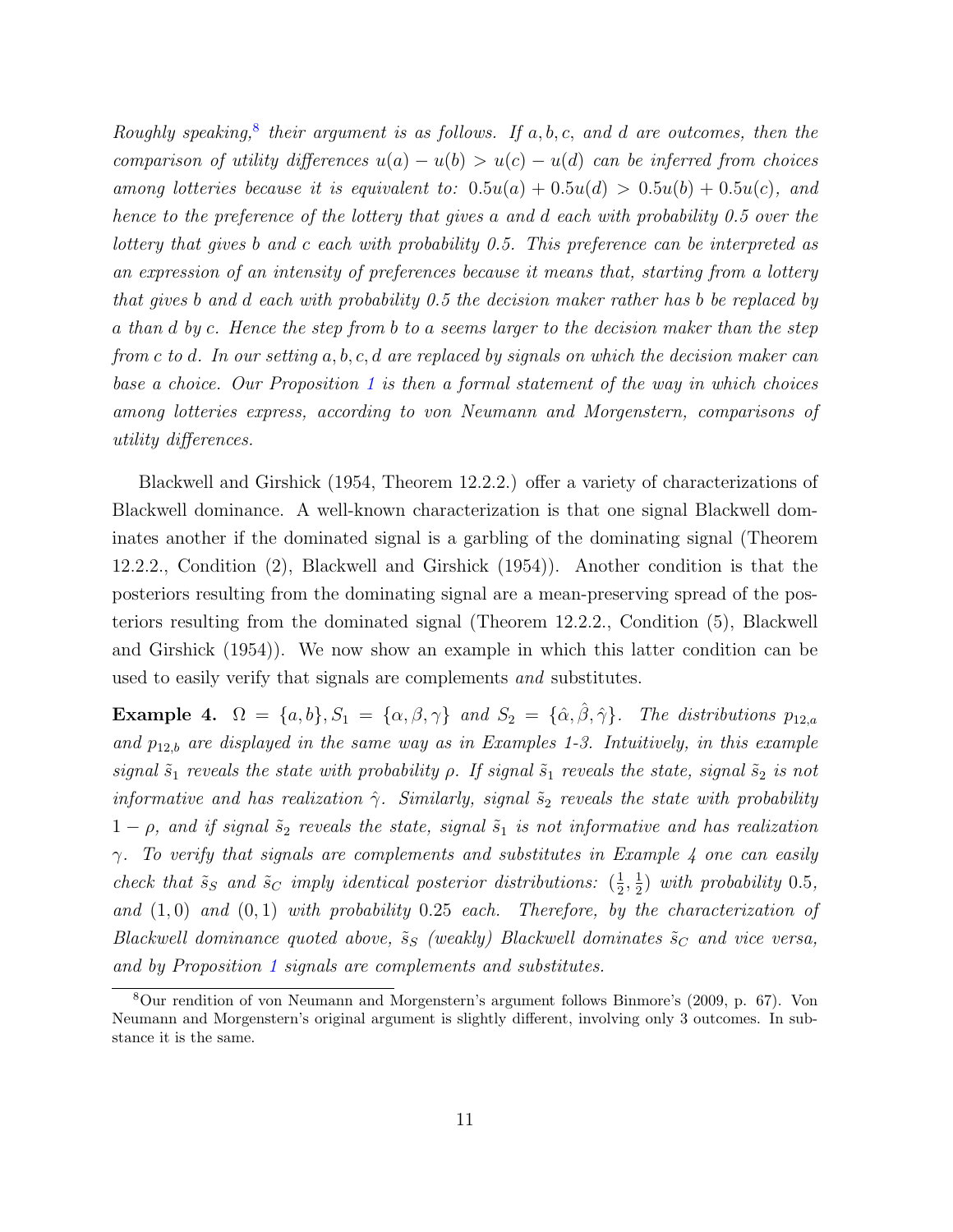|          | $\hat{\alpha}$ | $\hat{\beta}$ | $\hat{\gamma}$   |          | $\hat{\alpha}$ |              | $\hat{\phantom{1}}$ |
|----------|----------------|---------------|------------------|----------|----------------|--------------|---------------------|
| $\alpha$ |                |               | $\rho$           | $\alpha$ |                |              |                     |
| В        |                |               |                  |          |                |              |                     |
|          | $-\rho$        | 0             | $\left( \right)$ | $\gamma$ | 0              | $-\rho$      |                     |
|          | $\omega = a$   |               |                  |          |                | $\omega = b$ |                     |

Figure 4: Example 4 (signals are complements and substitutes)

### 4 The Case of Two States

It is easier to verify Blackwell dominance when there are only two states of the world, and therefore beliefs are one-dimensional, than when there are more than two states of the world, and therefore beliefs are multi-dimensional. The qualitative difference between the one-dimensional case and the case of two or more dimensions is explained in Section 12.4 of Blackwell and Girshick. In the one-dimensional case the convex value function<sup>9</sup> arising from an arbitrary decision problem can be approximated arbitrarily closely by linear combinations of a very simple subclass of piecewise linear, convex functions. No such approximation result is known in the two or more-dimensional case. The relevance of having a dense class of simple value functions is that one can correspondingly restrict attention to a simple class of decision problems when checking Blackwell dominance.

The results cited in the previous paragraph, and the close connection between our concepts and Blackwell dominance shown in the previous section, motivate why we begin our study here with the case in which there are only two states of the world. We label them:  $\Omega = \{a, b\}$ . The key property of the two states model is that we can restrict attention to two action decision problems where  $A = \{T, B\}$  and u is given by Figure 5.

| $\omega = a$     | $\omega = b$     |
|------------------|------------------|
|                  | $\boldsymbol{x}$ |
| $\boldsymbol{x}$ |                  |

Figure 5: A two action decision problem

**Lemma 1.** In the two states model, signals are complements (substitutes) if and only if

<sup>&</sup>lt;sup>9</sup>Value functions map posterior beliefs into the expected utility that the decision maker obtains when holding those beliefs and choosing optimally. Every decision problem gives rise to a convex value function.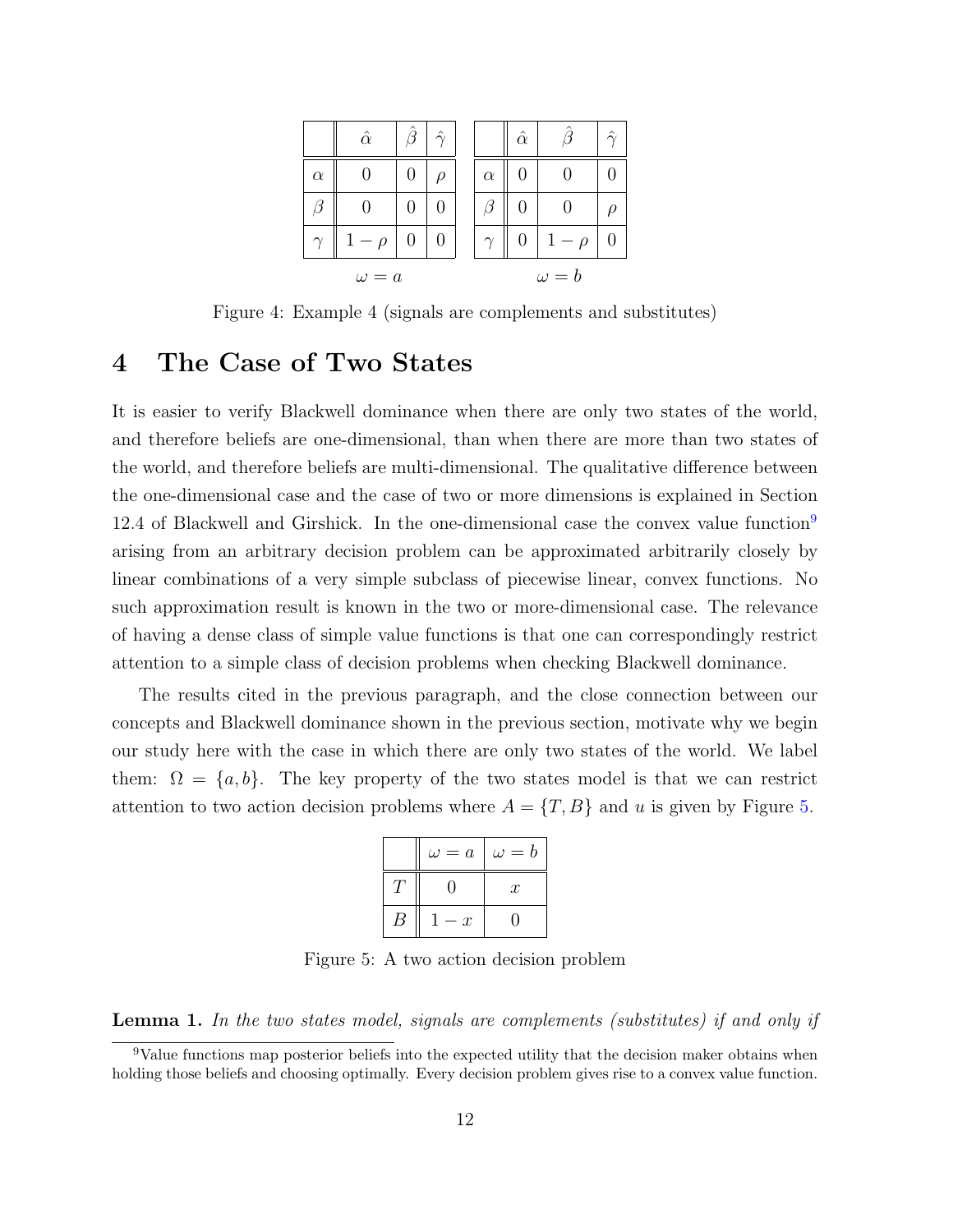they are complements (substitutes) in all two action decision problems given by Figure 5 with  $x \in (0,1)$ .

Proof. The main argument in the proof of Theorem 12.4.1. in Blackwell and Girshick  $(1954)$  demonstrates that in the two states case a signal  $\tilde{s}$  Blackwell dominates another signal  $\tilde{s}'$  if and only if  $\tilde{s}$  is more valuable than  $\tilde{s}'$  in all two action problems of the form shown in Figure  $5^{10}$  We can then apply Proposition 1 to infer Lemma 1.  $\Box$ 

#### 4.1 Substitutes

We focus in this subsection on the case that each signal has only two realizations. The next section will offer a strong characterization of substitutes in the case of arbitrary finite state and signal spaces. We denote the realizations of signal  $\tilde{s}_1$  by  $\alpha$  and  $\beta$ , and those of signal  $\tilde{s}_2$  by  $\hat{\alpha}$  and  $\hat{\beta}$ . We shall focus on the case that each signal realization individually is informative, that is, leads to a posterior belief that is different from the prior belief. It is easy to see that otherwise there can't be substitutes. This will also be shown in general in Proposition 5 below. Without loss of generality we assume that observing  $\alpha$  or  $\hat{\alpha}$  (resp. β or β alone raises the decision maker's belief that the state is a (resp. b):  $q_α(a) > π(a)$ and  $q_{\hat{\alpha}}(a) > \pi(a)$ . We refer to the model with two states and two realizations per signal if it satisfies the assumptions introduced in this paragraph as the "binary-binary" model.

**Proposition 2.** In the binary-binary model, signals are substitutes if and only if the joint realizations  $(\alpha, \hat{\alpha})$  and  $(\beta, \hat{\beta})$  each have strictly positive prior probability, and

$$
q_{\alpha,\hat{\alpha}}(a) = \max\{q_{\alpha}(a), q_{\hat{\alpha}}(a)\}, \text{ and} \tag{13}
$$

$$
q_{\beta,\hat{\beta}}(b) = \max\{q_{\beta}(b), q_{\hat{\beta}}(b)\}.
$$
\n(14)

Call a realization of a single signal "extreme" if it provides the strongest evidence for state a, or state b, among all four individual signal realizations. The conditions in Proposition 2 say that conditional on an extreme realization of a signal the other signal is not informative. Thus, in the binary-binary model, substitutability amounts to a form of conditional uninformativeness of signals.

<sup>&</sup>lt;sup>10</sup>Blackwell and Girshick's proof refers to a decision problem that is as in Figure 5 but with the first row of payoffs replaced by  $(-(1-x), x)$ , where  $x \in (0, 1)$ , and the second row of payoffs replaced by  $(0, 0)$ . The same argument that Blackwell and Girshick use can be used to demonstrate that a signal  $\tilde{s}$ Blackwell dominates another signal  $\tilde{s}'$  if and only if  $\tilde{s}$  is more valuable than  $\tilde{s}'$  in all two action problems of the form shown in Figure 5. We omit the details.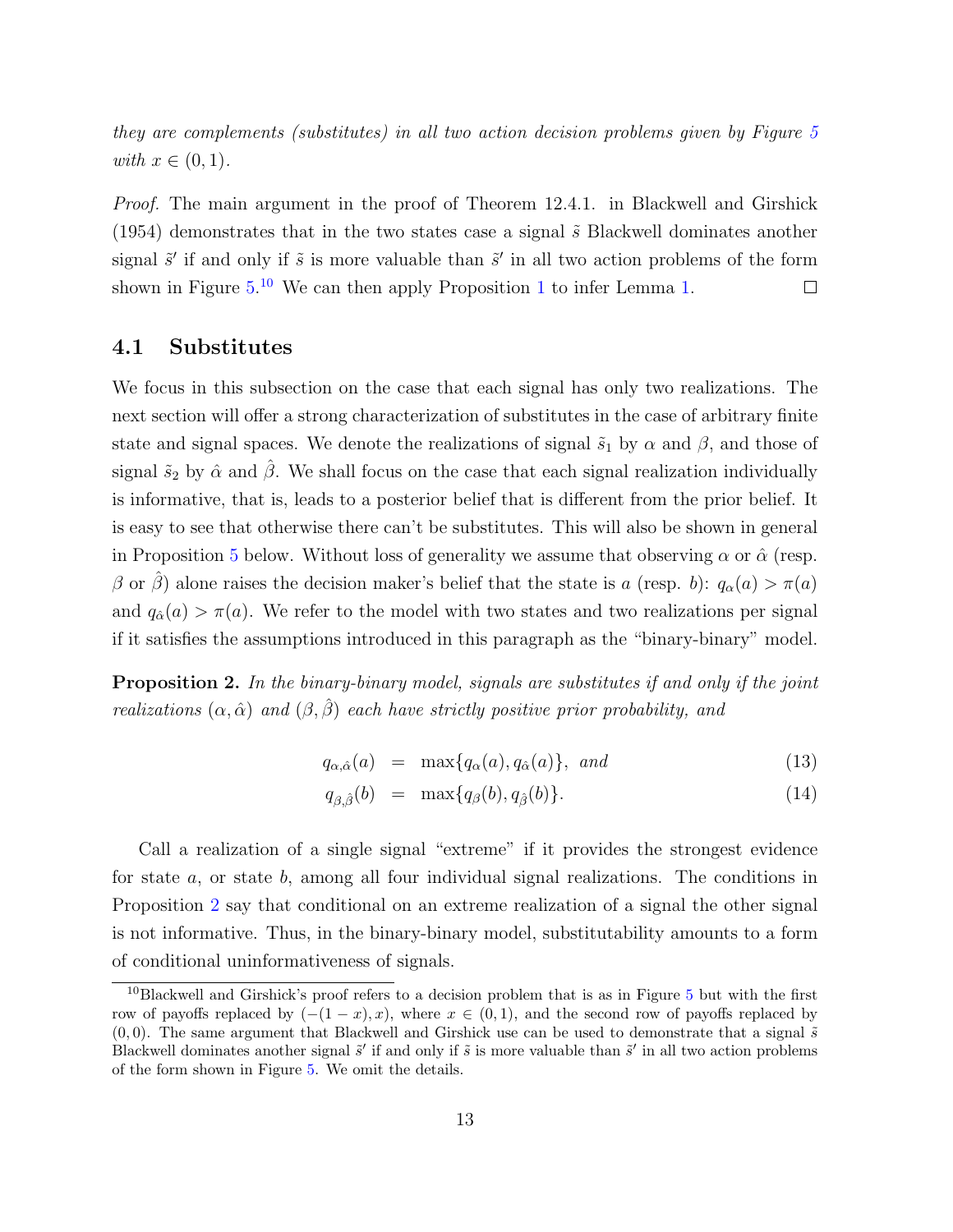|              | $\hat{\alpha}$ |            |          | $\hat{\alpha}$ |                |
|--------------|----------------|------------|----------|----------------|----------------|
| $\alpha$     |                |            | $\alpha$ | $\eta \rho$    | $\eta \varphi$ |
|              | $\mu\varphi'$  | $\mu\rho'$ |          |                |                |
| $\omega = a$ |                |            |          | $\omega = b$   |                |

Example 5 ( $\alpha$  and  $\beta$  are extreme signal realizations)

|          | $\hat{\alpha}$ |              |          | $\hat{\alpha}$ |              |
|----------|----------------|--------------|----------|----------------|--------------|
| $\alpha$ |                |              | $\alpha$ |                |              |
|          | $\epsilon$     | $\omega$     |          |                | $\varphi$    |
|          |                | $\omega = a$ |          |                | $\omega = b$ |

Example 6 ( $\alpha$  and  $\hat{\beta}$  are extreme signal realizations)

Figure 6: Two different types of substitutes

Signal distributions that satisfy the conditions of Proposition 2 can be classified into two types. For signal distributions of the first type the two extreme realizations are different realizations of the same signal, whereas for signal distributions of the second type, the two extreme realizations are realizations of two different signals. We illustrate these two types in Figure 6.

Example 5 illustrates the first type. We show the case in which both extreme signal realizations come from signal  $\tilde{s}_1$ . It then has to be the case that, conditional on the realization of signal  $\tilde{s}_1$ , signal  $\tilde{s}_2$  is always not informative. This happens if conditional on any realization of signal  $\tilde{s}_1$ , the likelihood ratios of joint signal realizations are the same for all realizations of signal  $\tilde{s}_2$ . The corresponding information structure is displayed in Example 5 where the likelihood ratios are denoted by  $\eta$  and  $\mu$  which are both less than  $1<sup>11</sup>$  Note that the perfect correlation Example 3 is a special case of Example 5 where  $\varphi = \varphi' = 0, \, \rho = \rho' \text{ and } \mu \rho' = \eta \rho = 1 - \rho.$ 

Example 6 illustrates the second type of signal distributions that make signals substitutes. In this type, the two extreme realizations come from different signals. We show the

<sup>&</sup>lt;sup>11</sup>Of course, the entries in each table in Example 5 have to sum to one. Moreover, since  $(\alpha, \hat{\alpha})$  and  $(\beta, \hat{\beta})$  occur with positive probability, we have  $\rho, \rho' > 0$  while  $\varphi, \varphi' \geq 0$ . Finally, to satisfy our assumption that  $\hat{\alpha}$  indicates state a, we need that  $\rho + \mu \varphi' \ge \eta \rho + \varphi'$ .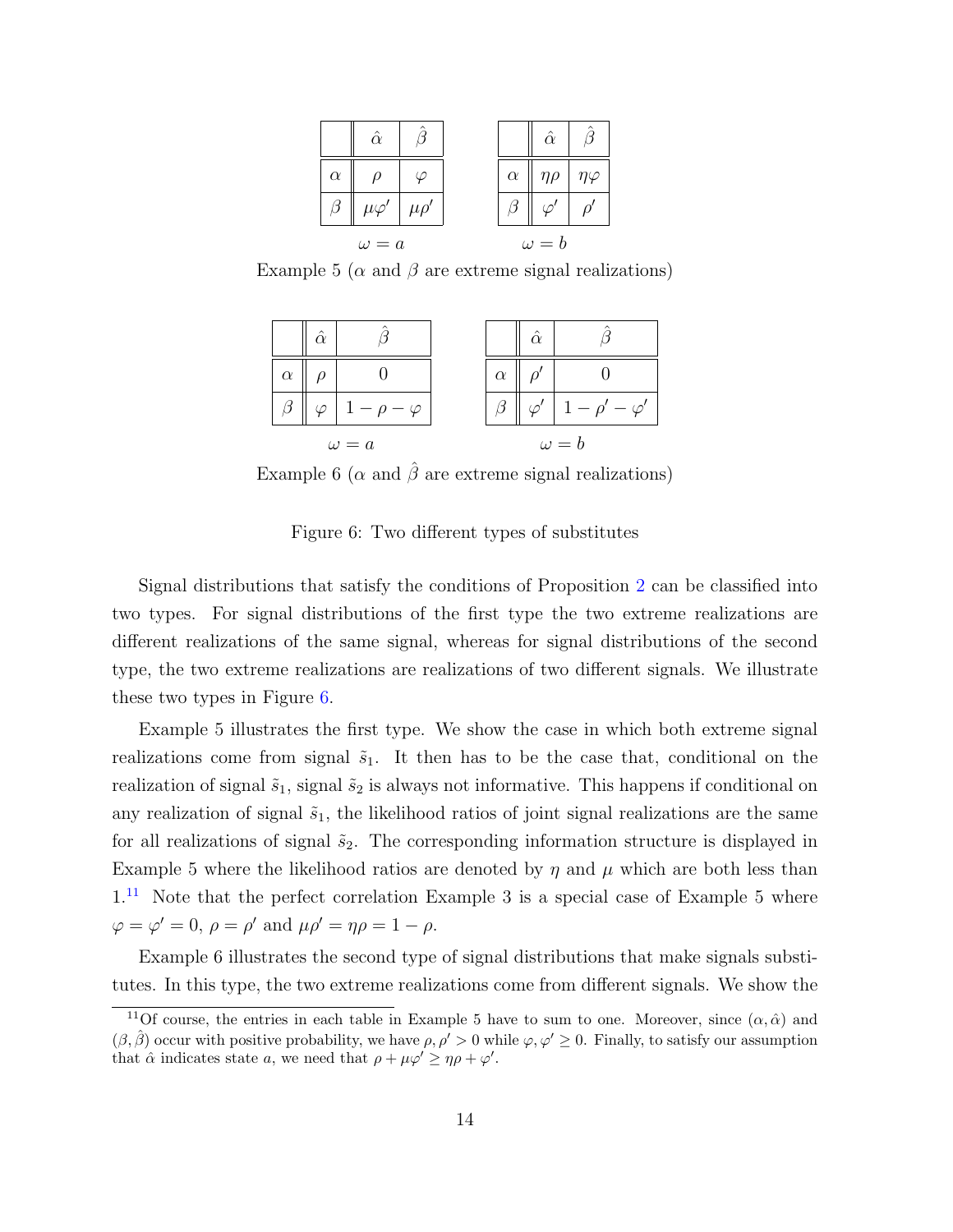case in which  $\alpha$  and  $\beta$  are the extreme realizations. In this case, signals are substitutes if and only if signal  $\tilde{s}_1$  is not informative conditional on  $\hat{\beta}$ , and signal  $\tilde{s}_2$  is not informative conditional on  $\alpha$ . It is not hard to see that this is equivalent to the realization  $(\alpha, \beta)$ having zero probability in both states. Accordingly, the information structure is of the form shown in Example  $6^{12}$  Note that our earlier Example 3 is a special case of Example 6 where  $\varphi = \varphi' = 0$  and  $\rho' = 1 - \rho$ .

We prove the sufficiency of the conditions in Proposition 2 in the Appendix. The proof is by calculation, using the fact that according to Lemma 1 we can restrict attention to a one parameter class of decision problems with two actions only. We show the necessity of the conditions in Proposition 2 in the next section, where we shall derive the necessity from a more general result that is proved using a simple, geometric argument.

**Remark 2.** Among all pairs of conditional joint distributions of signals  $\tilde{s}_1$  and  $\tilde{s}_2$  in the binary-binary model the ones shown in Figure  $6$  are rare. One way of saying this formally is to identify pairs of conditional joint distributions of the two signals with vectors in 8-dimensional Euclidean space, and to endow the set of all joint distributions with the relative Euclidean topology. The set of distributions that are not like the distributions in Figure 6 is then an open and dense subset of the set of all joint distributions, and is thus generic. This is mathematically obvious given Proposition 2. It may also appear to be intuitively plausible given how stringent the requirement that defines substitutes is, however, as we will point out below, in the same topological sense, complements, although their definition seems equally stringent, are not rare.

#### 4.2 Complements

We begin again by considering the binary-binary model introduced in the previous subsection. Note that our earlier Examples 1 and 2 would be special cases of the binary-binary model had we not ruled out in the previous subsection the case that at least one of the signals is not informative. Indeed, it is obvious that, whenever at least one signal by itself is not informative, signals are complements. We state this simple observation in the next section as Proposition 9. We now focus on the case that both signals are by themselves informative.

<sup>&</sup>lt;sup>12</sup>In accordance with Proposition 2 we need  $\rho, \rho' > 0$  and  $\varphi, \varphi' \geq 0$ . To satisfy our assumption that  $\alpha$ and  $\hat{\alpha}$  indicate state a, we need that  $\rho \geq \rho'$  and  $\rho + \varphi \geq \rho' + \varphi'$ . To ensure that  $\alpha$  is the strongest signal for state a we need:  $\rho \varphi' \geq \rho' \varphi$ , and finally, to ensure that  $\hat{\beta}$  is the strongest signal for state b we need:  $(1 - \rho)\varphi' \leq (1 - \rho')\varphi.$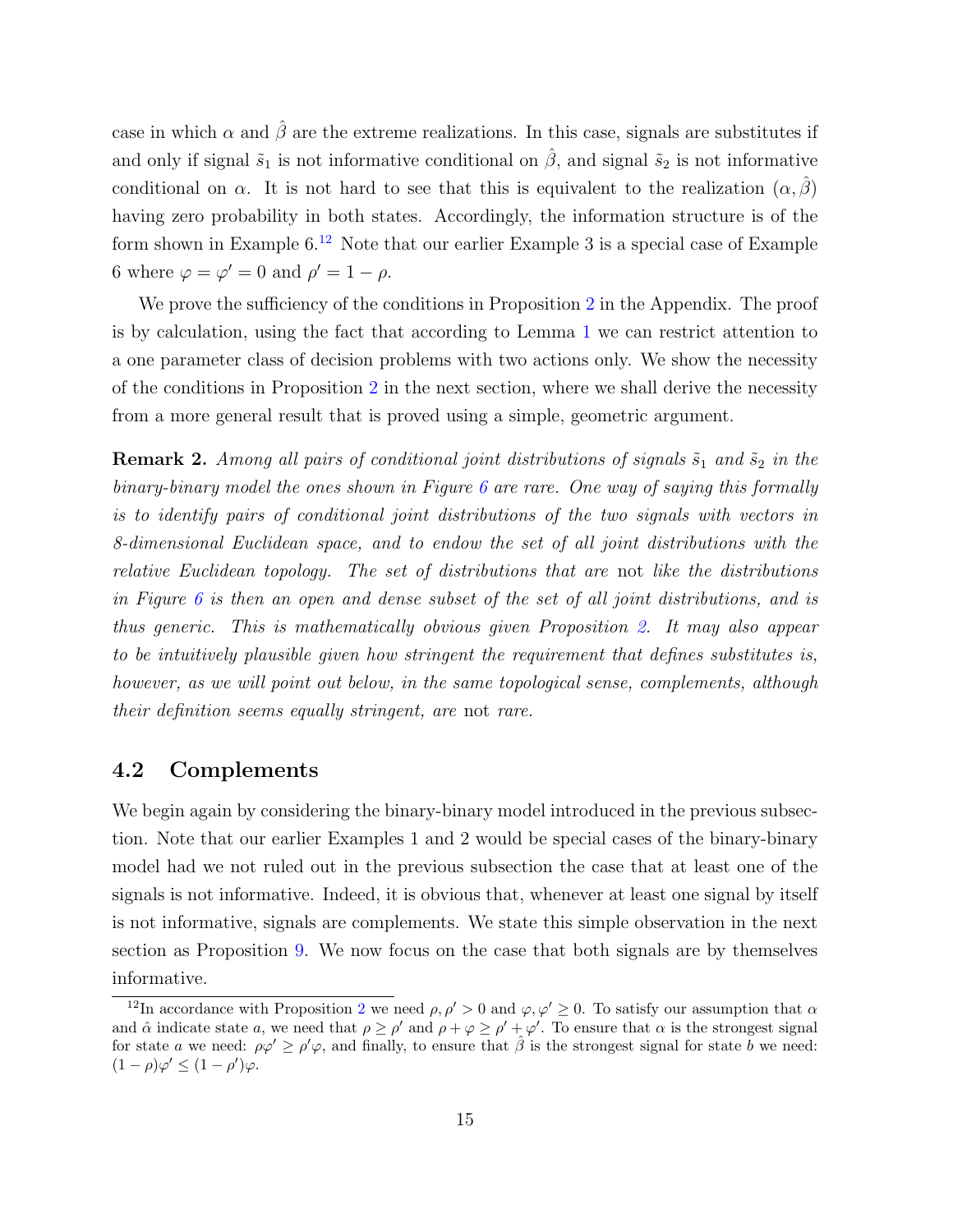Proposition 3. In the binary-binary model, signals are complements if and only if the joint realizations  $(\alpha, \hat{\alpha})$  and  $(\beta, \hat{\beta})$  each have strictly positive probability in at least one state, and one of the following conditions holds: $^{13}$ 

$$
q_{\alpha,\hat{\alpha}}(a) \leq \pi(a), \quad or \tag{15}
$$

$$
q_{\beta,\hat{\beta}}(b) \leq \pi(b). \tag{16}
$$

Inequality (15) says that if the decision maker receives signal  $(\alpha, \hat{\alpha})$  the decision maker's posterior probability of state a is less than or equal to the prior  $\pi(a)$ , even though individually both  $\alpha$  and  $\hat{\alpha}$  move the decision maker's probability of state a above  $\pi(a)$ . Inequality (16) says that if the decision maker receives signal  $(\beta, \hat{\beta})$  the decision maker's posterior probability of state b is not more than the prior  $\pi(b)$ , even though individually both  $\beta$  and  $\beta$  move the decision maker's probability of state b above  $\pi(b)$ . In both cases, two signals which by themselves move the decision maker's beliefs into one direction, if received together move the decision maker's beliefs into the opposite direction. The "meaning" of these signals is reversed if they are received together.

We prove the sufficiency of the conditions in Proposition 3 in the Appendix. We derive the necessity in the next section from a more general result. Example 7 shows a class of complements. If  $\nu > \mu$ , the signal realizations  $\alpha$  and  $\hat{\alpha}$  by themselves raise the decision maker's belief that the true state is a. If  $\rho \leq \varphi$ , then the joint signal realization  $(\alpha, \hat{\alpha})$ , by contrast, reduces the decision maker's probability that the true state is a or leaves it unchanged.<sup>14</sup>

Remark 3. Whereas substitutes are rare, as we noted in Remark 2, complements are not. To express this formally, we again endow the set of all pairs of joint conditional probability distributions of the two signals with the relative Euclidean topology, and note that the set of distributions that correspond to complements has an open subset. For example, a small open ball around a pair of full support distributions that satisfy one of the

<sup>13</sup>As we note in Remark 5 the two conditions are mutually exclusive. In any particular example, at most one of them can be true.

<sup>14</sup>Example 7 captures all conditional joint probability distributions of the two signals in the binarybinary model for which condition (15) holds, and for which in each state the probabilities of the two signal realizations  $(\alpha, \beta)$  and  $(\beta, \hat{\alpha})$  are the same. (There are, of course, other conditional joint distributions of the two signals for which signals are complements.) All suitable values for the four parameters in Example 7 can be found by making choices allowed in the following procedure: First pick  $\nu$  such that  $0 < \nu < 1$ . Then pick  $\mu > 0$  such that  $2\nu - 1 \leq \mu < \nu$ . Then pick  $\varphi \geq 0$  such that  $2\nu - 1 \leq \varphi \leq \mu$ . Finally, pick  $\rho \geq 0$  such that  $2\nu - 1 \leq \rho \leq \varphi$ .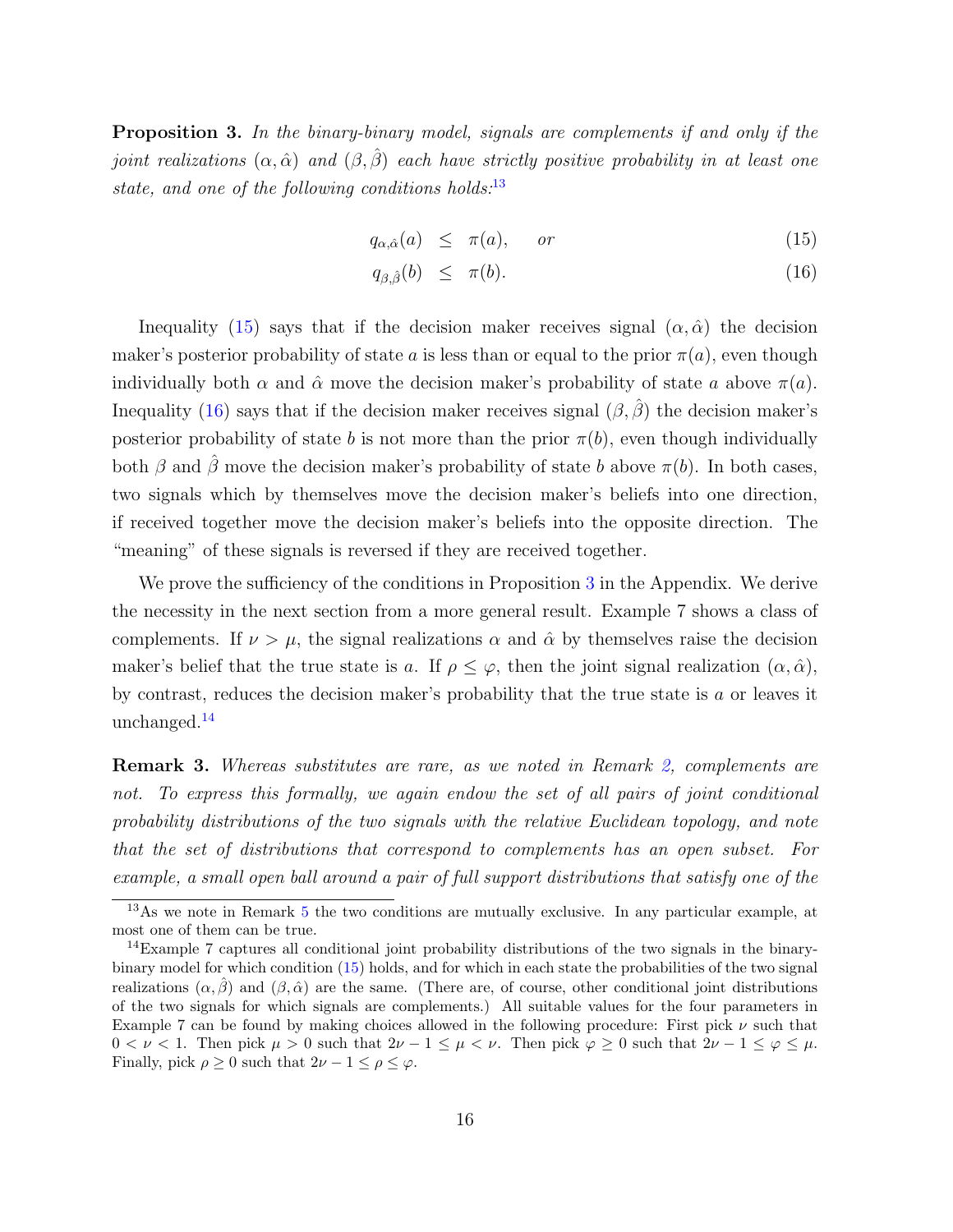|          | $\widehat{\alpha}$ |                 |          | $\widehat{\alpha}$ |                                       |
|----------|--------------------|-----------------|----------|--------------------|---------------------------------------|
| $\alpha$ |                    | $\prime - \rho$ | $\alpha$ |                    | $\mu-\varphi$                         |
|          | $\nu - \rho$       | $1+\rho-2\nu$   |          |                    | $-\varphi\left(1+\varphi-2\mu\right)$ |
|          |                    | $\omega = a$    |          | $\omega = b$       |                                       |

Figure 7: Example 7 (signals are complements)

conditions in Proposition 3 as a strict inequality<sup>15</sup> is a subset of the set of all distributions that correspond to complements. This mathematically trivial fact is intuitively surprising given how stringent the requirement that defines complements is.

Remark 4. In the Introduction and in Section 2 we provided Examples 1 and 2 as examples of pairs of signals that are complements. These examples are not special cases of the binary-binary model because one signal, signal 2, is uninformative by itself. However, we can perturb the conditional signal distributions in these examples so that signal 2 is informative. Then we obtain special cases of the binary-binary model. One can verify that if we perturb Example 1 in this way we obtain a pair of signals that exhibits meaning reversal in the sense of Proposition 3. By contrast, Example 2 cannot be perturbed so that it satisfies the meaning reversal condition of Proposition 3. Example 2 is thus not robust. The intuitive reason for this can be seen when considering decision problems of the type shown in Figure 5 in the case that the decision maker, when holding the prior belief, is almost indifferent between the two actions. By choosing x close enough to 0.5 we can construct a decision problem in which signal 2, even if its informational content is very small, has positive value by itself. By contrast, signal 1 may be known to be so strong that no realization of signal 2 can change the decision maker's optimal choice, and therefore, if combined with signal 1, signal 2 has zero marginal value. Thus, in this decision problem, signals are not complements.

**Remark 5.** The two conditions in Proposition 3, inequalities (15) and (16), are mutually exclusive. To see this, suppose (15) were true:  $q_{\alpha,\hat{\alpha}}(a) \leq \pi(a)$ . Because, by assumption,  $q_{\alpha}(a) > \pi(a)$ , signal realization  $(\alpha, \hat{\beta})$  then must have positive prior probability, and:  $q_{\alpha,\hat{\beta}}(a) > \pi(a)$ . Hence  $q_{\alpha,\hat{\beta}}(b) < \pi(b)$ . But because, also by assumption,  $q_{\hat{\beta}}(b) > \pi(b)$ , signal realization  $(\beta, \beta)$  then must have positive prior probability and:  $q_{\beta,\hat{\beta}}(b) > \pi(b)$ , i.e. inequality  $(16)$  is false.

<sup>15</sup>With a suitable choice of parameters in Example 7, condition (15) holds as a strict inequality.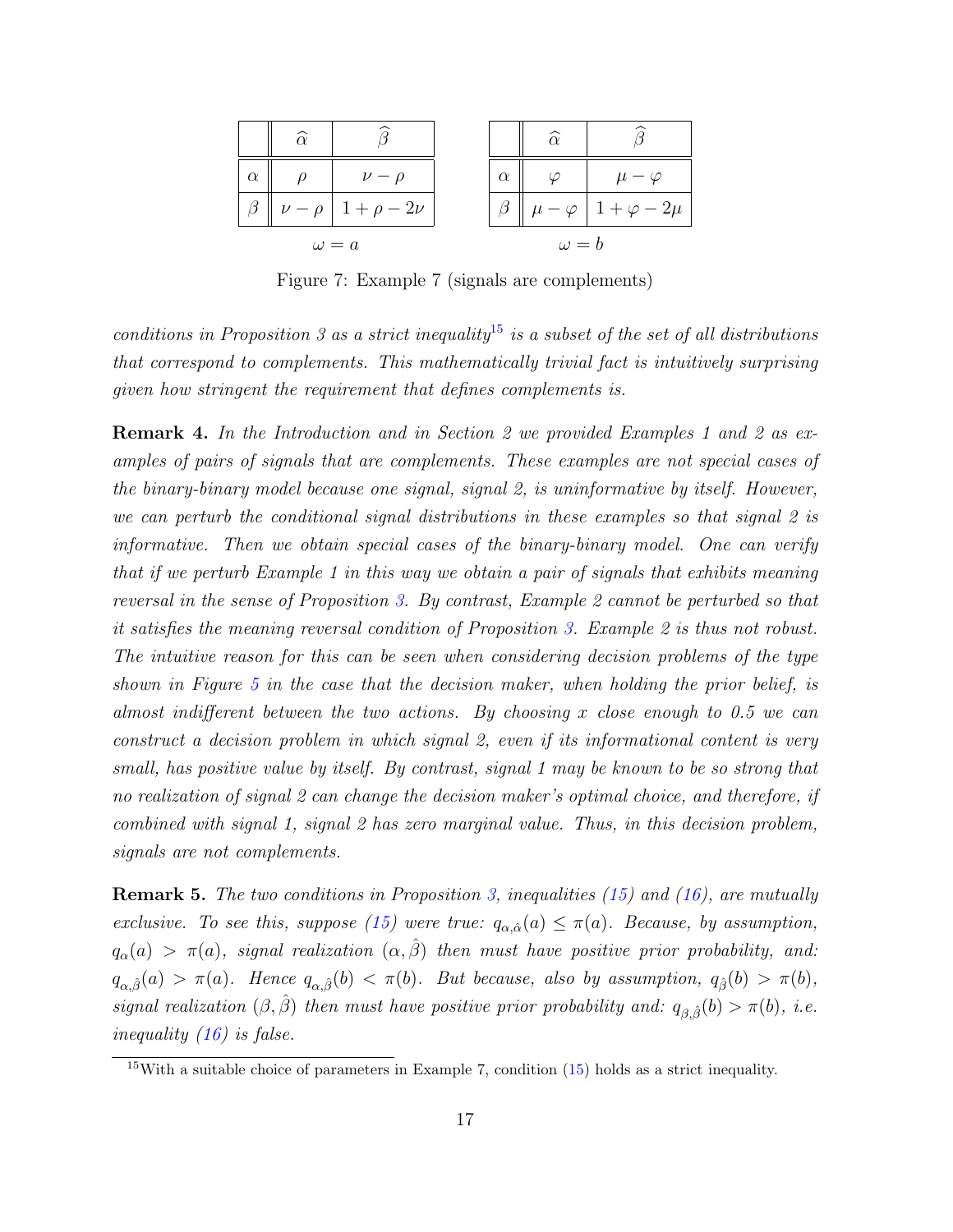We generalize the sufficiency part of Proposition 3 to obtain a sufficient condition for complementarity in the case when signals have arbitrarily many realizations. Let  $\underline{s}_i$  (resp.  $\bar{s}_i$ ) be the realization of signal  $\tilde{s}_i$ , which provides the weakest (resp. strongest) support for state a:  $q_{s_i}(a) = \min_{s_i} q_{s_i}(a)$  and  $q_{\bar{s}_i}(a) = \max_{s_i} q_{s_i}(a)$ . Let

$$
x \in X \equiv \left(\max\{q_{\underline{s}_1}(a), q_{\underline{s}_2}(a)\}, \min\{q_{\bar{s}_1}(a), q_{\bar{s}_2}(a)\}\right),\tag{17}
$$

that is, x is larger than the smallest posterior probability of  $\alpha$  that is induced by any realization of a single signal, and smaller than the largest posterior probability of a induced by any realization of a single signal. We partition the set  $S_i$  of realizations of signal  $\tilde{s}_i$  into two subsets, depending on whether they induce posterior beliefs  $q_{s_i}(a)$  that are smaller or larger than  $x$ :

$$
S_i^{\beta}(x) = \{ s_i \in S_i \mid q_{s_i}(a) \le x \}, \quad S_i^{\alpha}(x) = \{ s_i \in S_i \mid q_{s_i}(a) > x \}. \tag{18}
$$

Now imagine that, instead of observing each realization of signal  $\tilde{s}_i$ , the decision maker only observes whether a realization is in one of the two partitions. This amounts to observing a signal with two realizations. We call this binary signal  $\tilde{t}_i(x)$  and denote the realization of  $\tilde{t}_i(x)$  by  $t_i^{\beta}$  $\beta_i^{\beta}(x)$  if  $s_i \in S_i^{\beta}$  $i^{\beta}(x)$  and by  $t_i^{\alpha}(x)$  if  $s_i \in S_i^{\alpha}(x)$ .

**Proposition 4.** In the two state case, if for all  $x \in X$  the signals  $\tilde{t}_1(x)$  and  $\tilde{t}_2(x)$  are complements, then the signals  $\tilde{s}_1$  and  $\tilde{s}_2$  are complements.

*Proof.* We denote the expected utility that the decision maker receives when maximizing expected utility in some arbitrary decision problem  $(A, u)$  after observing the realization of  $\tilde{t}_i(x)$  by  $V_{i,x}(A, u)$  and we denote the expected utility that the decision maker receives when maximizing expected utility in decision problem  $(A, u)$  after observing the joint realization  $(\tilde{t}_1(x),\tilde{t}_2(x))$  by  $V_{12,x}(A, u)$ . Let the auxiliary signals  $\tilde{t}_C(x)$  and  $\tilde{t}_S(x)$  be defined analogously to  $\tilde{s}_C$  and  $\tilde{s}_S$ , and denote the expected utility that the decision maker receives when maximizing expected utility in decision problem  $(A, u)$  after observing these signals by  $V_{C,x}(A, u)$  and  $V_{S,x}(A, u)$ .

By Lemma 1 it is sufficient to verify complementarity for the two action problem of Figure 5 for all  $x \in (0,1)$ . For  $x \notin X$ , there is at least one signal  $\tilde{s}_i$  which is not informative. Hence, signals are obviously complements (see Proposition 9 below). Let  $x \in X$ , and let  $(A, u)$  for the purposes of this proof be the corresponding two action decision problem. By Proposition 1, it is sufficient to show that  $V_C(A, u) \ge V_S(A, u)$ .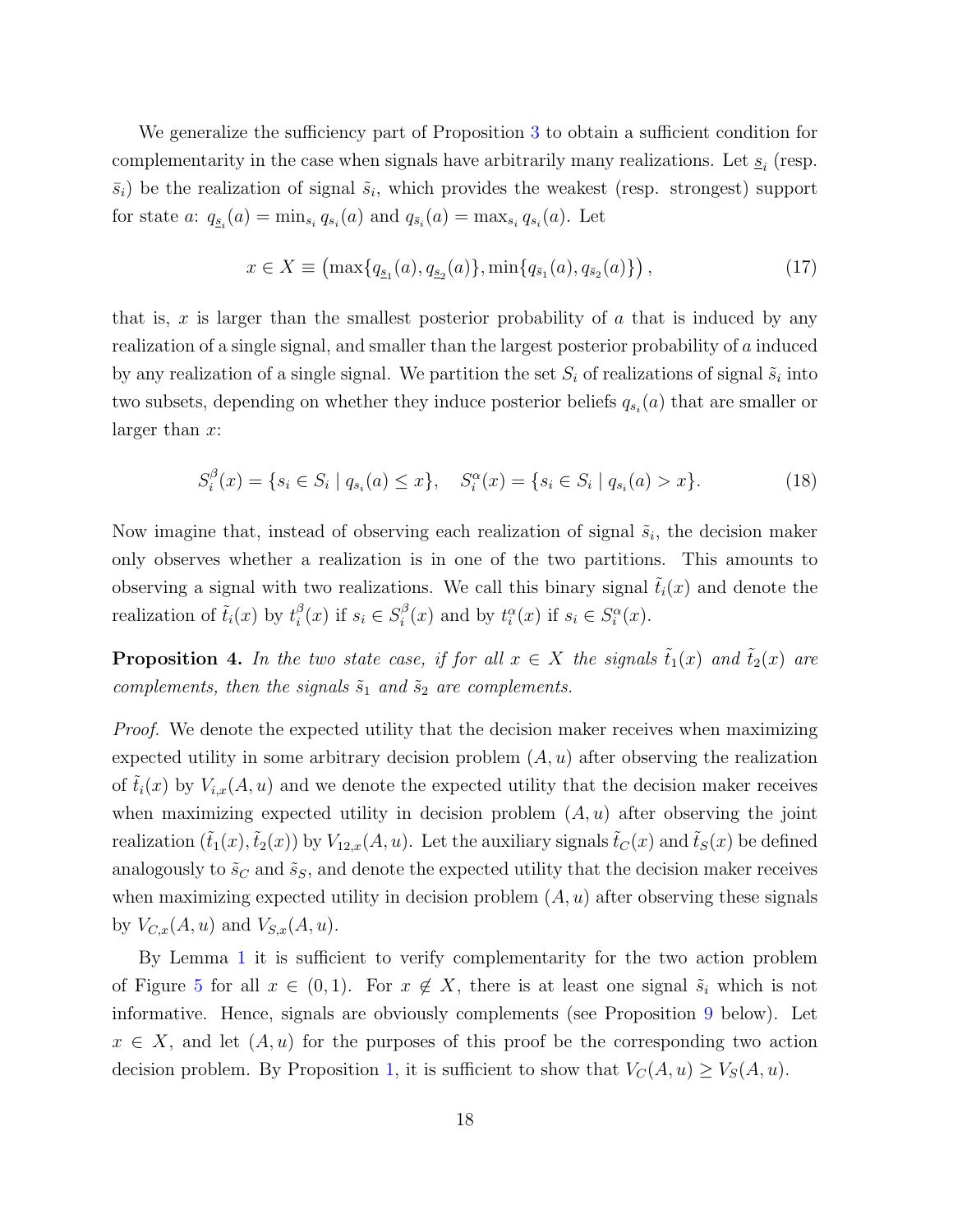To demonstrate this, we begin with two observations. The first observation is that  $V_i(A, u) = V_{i,x}(A, u)$ . This is so since in the two action problem at hand, all that matters for the decision maker's optimal action after observing realization  $s_i$  of signal  $\tilde{s}_i$  is whether the posterior belief  $q_{s_i}(a)$  is smaller or larger than x. But this is precisely the information provided by signal  $\tilde{t}_i(x)$ . We omit the formal proof. The second observation is that, evidently, the signal  $(\tilde{s}_1, \tilde{s}_2)$  is (weakly) more informative than the signal  $(\tilde{t}_1(x), \tilde{t}_2(x))$ . Hence,  $V_{12}(A, u) \ge V_{12,x}(A, u)$ . Using these two observations, we can deduce:

$$
V_C(A, u) = 0.5V_{12}(A, u) + 0.5V_{\emptyset}(A, u)
$$
  
\n
$$
\geq 0.5V_{12,x}(A, u) + 0.5V_{\emptyset}(A, u)
$$
  
\n
$$
= V_{C,x}(A, u)
$$
  
\n
$$
\geq V_{S,x}(A, u)
$$
  
\n
$$
= 0.5V_{1,x}(A, u) + 0.5V_{2,x}(A, u)
$$
  
\n
$$
= 0.5V_1(A, u) + 0.5V_2(A, u)
$$
  
\n
$$
= V_S(A, u),
$$
  
\n(19)

where the inequality in the fourth line follows because by assumption  $\tilde{t}_1(x)$  and  $\tilde{t}_2(x)$  are complements. This proves the claim.  $\Box$ 

To use Proposition 4 in practice one notices that the distribution of  $\tilde{t}_1(x)$  and  $\tilde{t}_2(x)$ are determined by the underlying distributions of  $\tilde{s}_1$  and  $\tilde{s}_2$ , and that Proposition 3 characterizes when  $\tilde{t}_1(x)$  and  $\tilde{t}_2(x)$  are complements. The following example illustrates how Proposition 4 can be applied.

Example 8.  $\Omega = \{a, b\}$  and for  $i = 1, 2$ :  $S_i = \{s_{i1}, s_{i2}, s_{i3}\}$ . The distribution of signals conditional on the state is shown in Figure 8. Note that for  $n < m$ , the realization  $s_{in}$ provides stronger support for state a than the realization  $s_{im}$ . Note also that the two signals are symmetric. There are only two partitions into which realizations can be grouped: For  $x \in (q_{s_{i3}}(a), q_{s_{i2}}(a))$ , we have to consider the signals that arise from the partition  $\{\{s_{i3}\},\{s_{i2},s_{i1}\}\}\.$  And for  $x \in [q_{s_{i2}}(a),q_{s_{i1}}(a))$ , we have to consider the signals that arise from the partition  $\{\{s_{i3}, s_{i2}\}, \{s_{i1}\}\}\.$  The induced signals  $\tilde{t}_1(x)$  and  $\tilde{t}_2(x)$  are described by the information structures in Figure 9. Observe that in both cases shown in Figure 9, the signals  $\tilde{t}_1(x)$  and  $\tilde{t}_2(x)$  are complements since condition (15) from Proposition 3 is met.

In Subsection 5.3 we give an example that illustrates that the condition in Proposition 4 is not necessary for complementarity.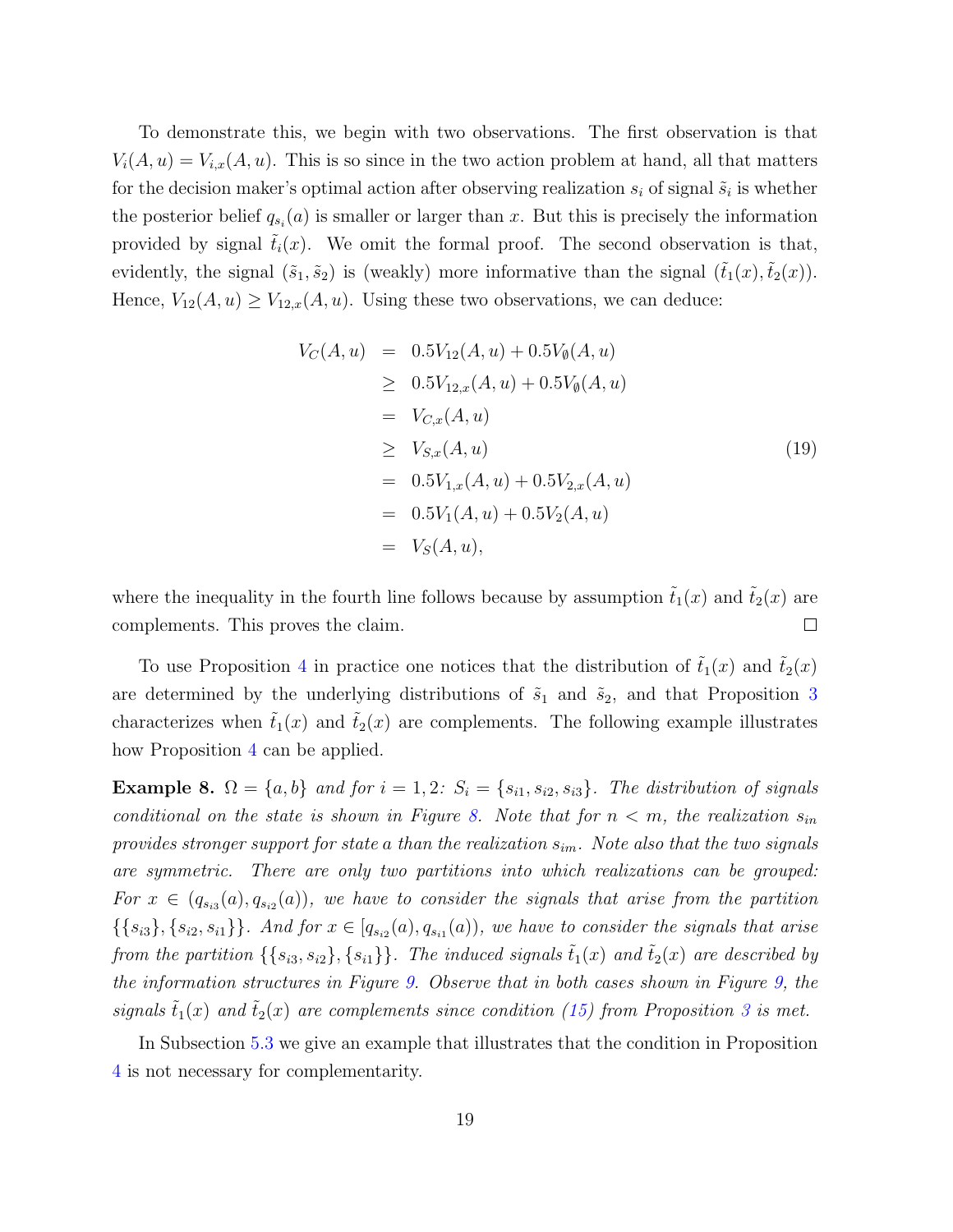|                 | $s_{21}$         | $S_{22}$         | $s_{23}$ |
|-----------------|------------------|------------------|----------|
| $s_{11}$        | 6/100            | $\left( \right)$ | 24/100   |
| $s_{12}$        | $\left( \right)$ | 40/100           | 0        |
| $\sqrt{s_{13}}$ | 24/100           | 0                | 6/100    |
|                 |                  |                  |          |

| $S_{22}$   | $s_{23}$ |                 | $s_{21}$ | $s_{22}$     | $S_{23}$ |
|------------|----------|-----------------|----------|--------------|----------|
|            | 24/100   | $s_{11}$        | 10/100   |              | 10/100   |
| 40/100     |          | $s_{12}$        |          | 40/100       |          |
|            | 6/100    | $\sqrt{s_{13}}$ | 10/100   |              | 30/100   |
| $\omega=a$ |          |                 |          | $\omega = b$ |          |

Figure 8: Example 8 (signals are complements)

|                   | $t_2^{\alpha}(x)$ | $t_2^{\beta}(x)$ |                   | $t_2^{\alpha}(x)$ | $t_2^{\beta}(x)$ |
|-------------------|-------------------|------------------|-------------------|-------------------|------------------|
| $t_1^{\alpha}(x)$ | 46/100            | 24/100           | $t_1^{\alpha}(x)$ | 50/100            | 10/100           |
| $t_1^{\beta}(x)$  | 24/100            | 6/100            | $t_1^{\beta}(x)$  | 10/100            | 30/100           |
|                   | $\omega = a$      |                  |                   | $\omega = b$      |                  |
|                   | $t_2^{\alpha}(x)$ | $t_2^{\beta}(x)$ |                   | $t_2^{\alpha}(x)$ | $t_2^{\beta}(x)$ |
| $t_1^{\alpha}(x)$ | 6/100             | 24/100           | $t_1^{\alpha}(x)$ | 10/100            | 10/100           |
| $t_1^{\beta}(x)$  | 24/100            | 46/100           | $t_1^{\beta}(x)$  | 10/100            | 70/100           |
|                   | $\omega = a$      |                  |                   | $\omega = b$      |                  |

Figure 9: Signals  $\tilde{t}_1(x)$  and  $\tilde{t}_2(x)$  for Example 8 and partition  $\{\{s_{i3}\}, \{s_{i2}, s_{i1}\}\}\$  (top) and partition  $\{\{s_{i3}, s_{i2}\}, \{s_{i1}\}\}\$  (bottom)

# 5 The General Case

As we explained in the previous section, the case that there is an arbitrary finite number of states is harder to analyze than the case of two states. In our investigation below, the main results show that the conditions that are necessary and sufficient for substitutes or complements in the binary-binary model are necessary, but not sufficient, for substitutes or complements in the general model.

#### 5.1 Substitutes

We begin by considering the case that at least one signal is not informative. The following result was already anticipated in the previous section.

Proposition 5. If at least one signal is not informative, then signals are not substitutes.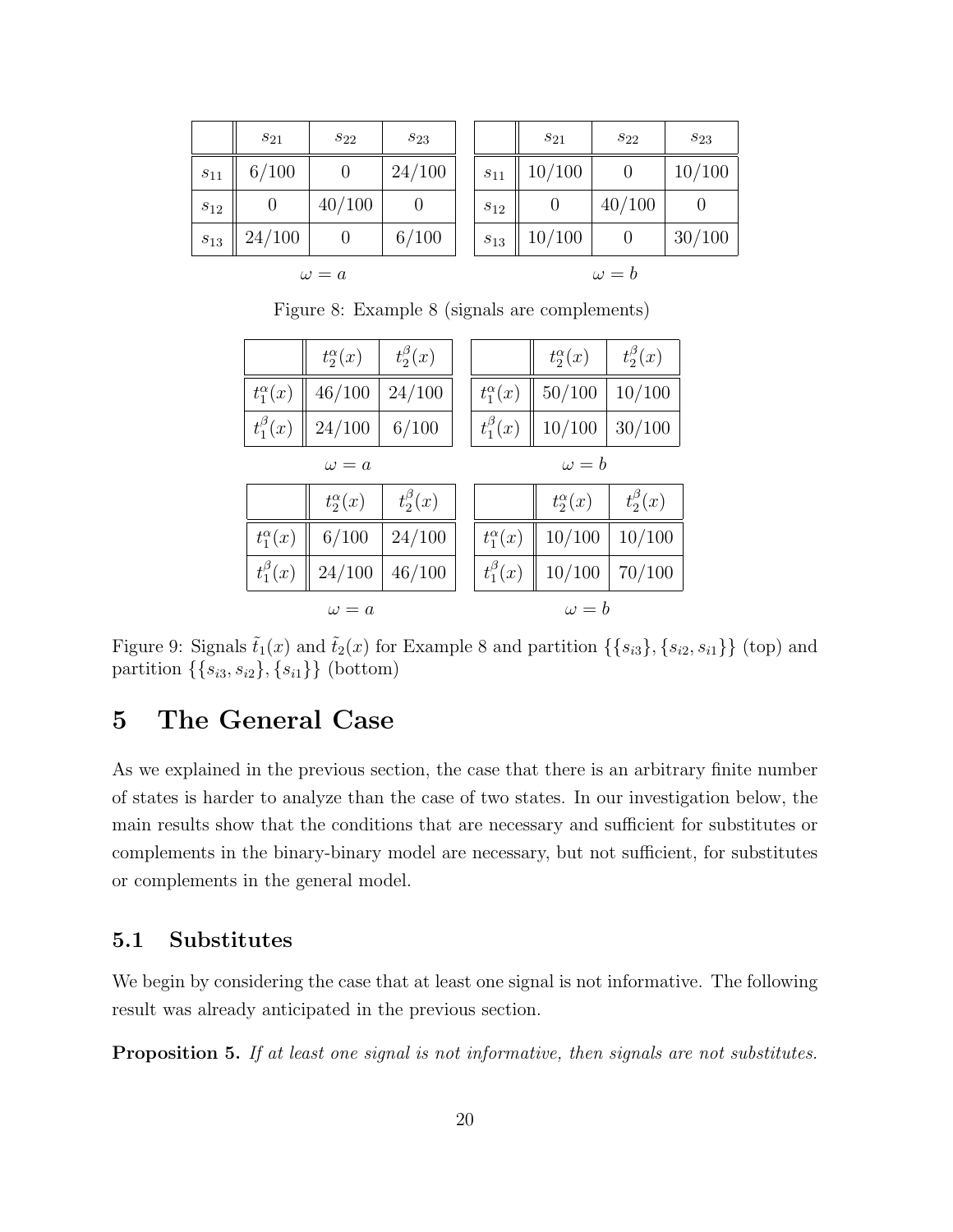*Proof.* Without loss of generality assume that signal  $\tilde{s}_1$  is not informative. Then  $V_1(A, u)$ −  $V_{\emptyset}(A, u) = 0$  in all decision problems  $(A, u)$ . For signals not to be substitutes, we therefore need:  $V_{12}(A, u) - V_2(A, u) > 0$  for some decision problem  $(A, u)$ . By Assumption 1 signal  $\tilde{s}_1$  is informative conditional on some realization of signal  $\tilde{s}_2$ . Therefore there are  $s_2 \in S_2$ and two  $s_1, s'_1 \in S_1$  such that  $\bar{p}_{12}(s_1, s_2) > 0$ ,  $\bar{p}_{12}(s'_1, s_2) > 0$ , and  $q_{s_1, s_2} \neq q_{s'_1, s_2}$ . By the separating hyperplane theorem there are then a vector  $r \in \mathbb{R}^{|\Omega|}$  and a number  $e \in \mathbb{R}$ such that  $q_{s_1,s_2}r > e$  and  $q_{s'_1,s_2}r < e$ . Consider the decision problem  $(A, u)$  in which the decision maker has two actions: R and E, and in which the payoff to action R in state  $\omega$ is given by the  $\omega$ -th component of r, and the payoff to action E is equal to e in all states of the world. After observing at least one of the joint realizations  $(s_1, s_2)$  and  $(s'_1, s_2)$ an action that was optimal under  $q_{s_2}$  will not be optimal under the posterior following observation of the joint realization. Therefore,  $V_{12}(A, u) - V_2(A, u) > 0$ , and signals are  $\Box$ not substitutes.

Assuming that both signals are informative, we showed in the previous section that in the binary-binary model a necessary and sufficient condition for substitutes is that a signal is not informative conditional on the other signal having a realization that induces extreme posteriors. We now show that a similar condition is in general necessary for substitutes. We begin with a useful auxiliary result. For any subset  $C$  of a finite-dimensional Euclidean space we denote by " $co C$ " the convex hull of  $C$ .

**Lemma 2.** If signals are substitutes, then for every  $(s_1, s_2) \in S_1 \times S_2$  such that  $\bar{p}_{12}(s_1, s_2)$ 0:

$$
q_{s_1, s_2} \in co \{q_{s_i} | i \in \{1, 2\}, s_i \in S_i \}.
$$
\n
$$
(20)
$$

*Proof.* By part (i) of Proposition 1, if signals are substitutes,  $\tilde{s}_S$  Blackwell dominates  $\tilde{s}_C$ . By condition (5) of Theorem 12.2.2. in Blackwell and Girshick (1954) this means that the posteriors after observing  $\tilde{s}_S$  are a mean-preserving spread of the posteriors after observing  $\tilde{s}_C$ . Therefore, the posteriors after observing  $\tilde{s}_C$  are contained in the convex hull of the posteriors after observing  $\tilde{s}_S$ . This implies Lemma 2.  $\Box$ 

We now state our main result on substitutes. Recall that an element of a convex set C is called an "extreme point" of C if it is not a convex combination of two different elements of C where each of these elements has strictly positive weight.

**Proposition 6.** Suppose signals are substitutes. If for some  $i \in \{1,2\}$  and some  $s_i^* \in S_i$ the vector  $q_{s_i^*}$  is an extreme point of  $\omega$   $\{q_{s_k}|k \in \{1,2\}, s_k \in S_k\}$ , then signal  $\tilde{s}_j$  (where  $j \neq i$ ) is not informative conditional on signal realization  $s_i^*$ .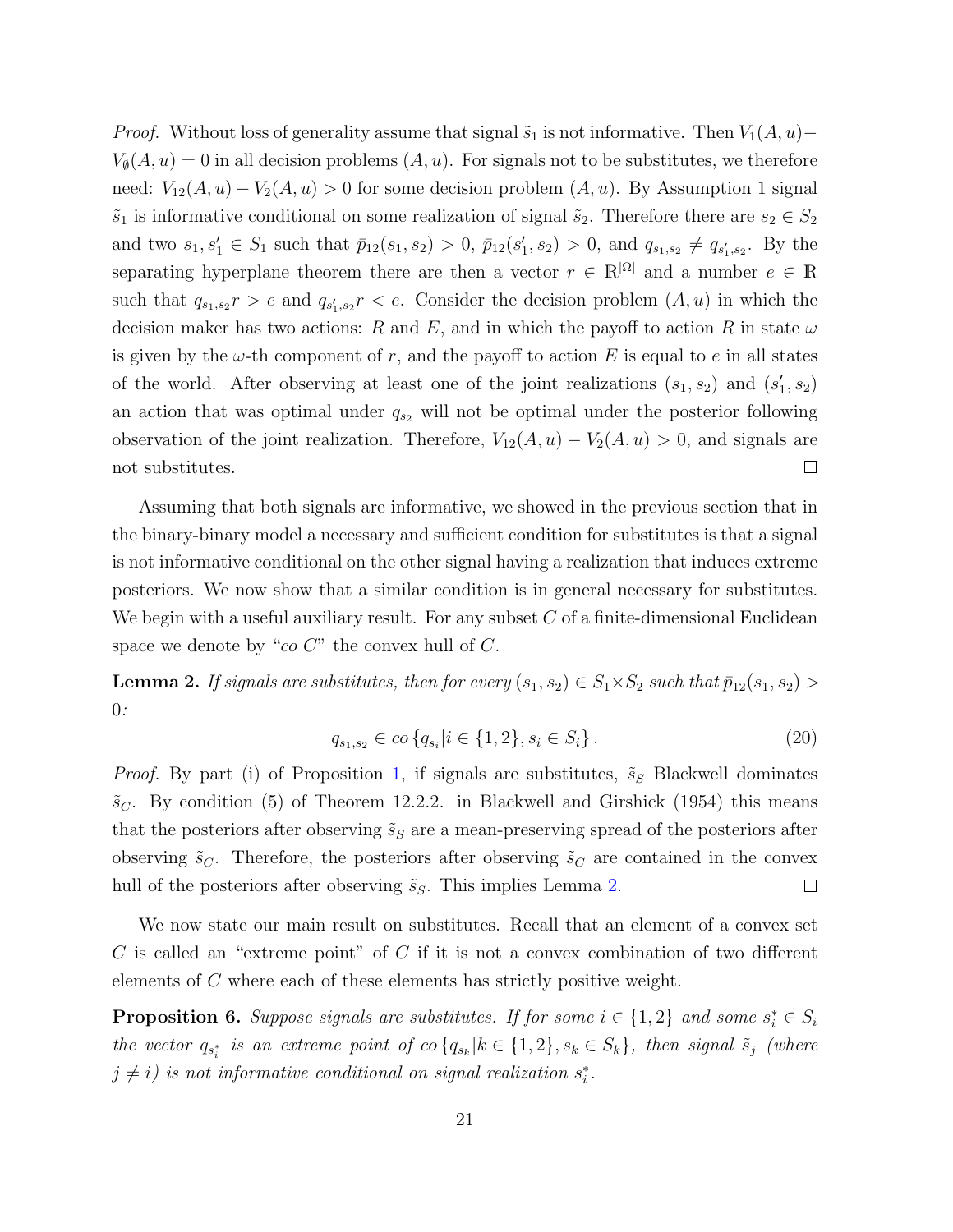Observe that the condition in Proposition 6 is a generalization of the condition in Proposition 2. Proposition 2 is for the binary-binary model only, and it shows for that model that the condition is necessary and sufficient for substitutes. For the general case, by contrast, Proposition 6 only asserts the necessity of the condition. An example that we present in subsection 5.3 will show that the condition in Proposition  $6$  is in general not sufficient for substitutes.

*Proof.* Indirect. Suppose  $q_{s_i^*,s_j} \neq q_{s_i^*}$  for some  $s_j \in S_j$  with  $\bar{p}_{12}(s_i^*,s_j) > 0$ . By standard properties of posteriors  $q_{s_i^*}$  can be written as a convex combination of the vectors  $q_{s_i^*,s_j}$  $(s_j \in S_j)$ . We can infer that  $q_{s_i^*,s_j} \neq q_{s_i^*}$  for at least two  $s_j \in S_j$  with  $\bar{p}_{12}(s_i^*,s_j) > 0$ , and that both of these vectors  $q_{s_i^*,s_j}$  receive positive weight in the convex combination that makes up  $q_{s_i^*}$ . By Lemma 2 for every  $s_j \in S_j$  with  $\bar{p}_{12}(s_i^*, s_j) > 0$  the vector  $q_{s_i^*, s_j}$ is an element of  $\omega \{q_{s_i} | i \in \{1,2\}, s_i \in S_i\}$ . We have thus inferred that  $q_{s_i^*}$  can be written as the convex combination of at least two different elements of  $\alpha \{q_{s_i} | i \in \{1,2\} \ s_i \in S_i\}$ where each element receives positive weight. Next, one can easily see that this implies that one can also express  $q_{s_i^*}$  as the convex combination of *exactly two* different elements of  $co \{q_{s_i} | i \in \{1,2\}, s_i \in S_i\}$  where each element receives positive weight. This contradicts our assumption that  $q_{s_i^*}$  is an extreme point of  $\omega \{q_{s_i} | i \in \{1,2\}, s_i \in S_i\}$ .  $\Box$ 

The following result adds to Proposition  $6$  the observation that if signals are substitutes there are at least two signal realizations to which the condition of Proposition 6 applies.

**Corollary 1.** Suppose signals are substitutes. Then there are  $i, j \in \{1, 2\}$  and  $s_i^* \in S_i$ ,  $s_j^* \in S_j$  such that  $q_{s_i^*} \neq q_{s_j^*}$ ,  $k \neq i$  implies that signal  $\tilde{s}_k$  is not informative conditional on  $s_i^*$ , and  $k \neq j$  implies that signal  $\tilde{s}_k$  is not informative conditional on  $s_j^*$ .

Proof. By Proposition 5, if signals are substitutes, at least one signal is informative, and therefore the set  $\{q_{s_i}|i \in \{1,2\}, s_i \in S_i\}$  has at least two elements. Hence  $co \{q_{s_i}|i \in \{1,2\},\}$  $s_i \in S_i$  has at least two extreme points: by the Krein-Milman Theorem (Ok, 2007, p. 659)  $\cos\left\{q_{s_i}|i\in\{1,2\}, s_i\in S_i\right\}$  is the closed convex hull of its extreme points, and if it had only one extreme point, it would therefore have to have only one element. By Milman's Converse to the Krein-Milman Theorem (Ok, 2007, p. 660), all extreme points of this set are elements of  $\{q_{s_i}|i \in \{1,2\}, s_i \in S_i\}$ . The result follows from Proposition 6.  $\Box$ 

We can use Proposition 6 to prove the necessity of the condition in Proposition 2.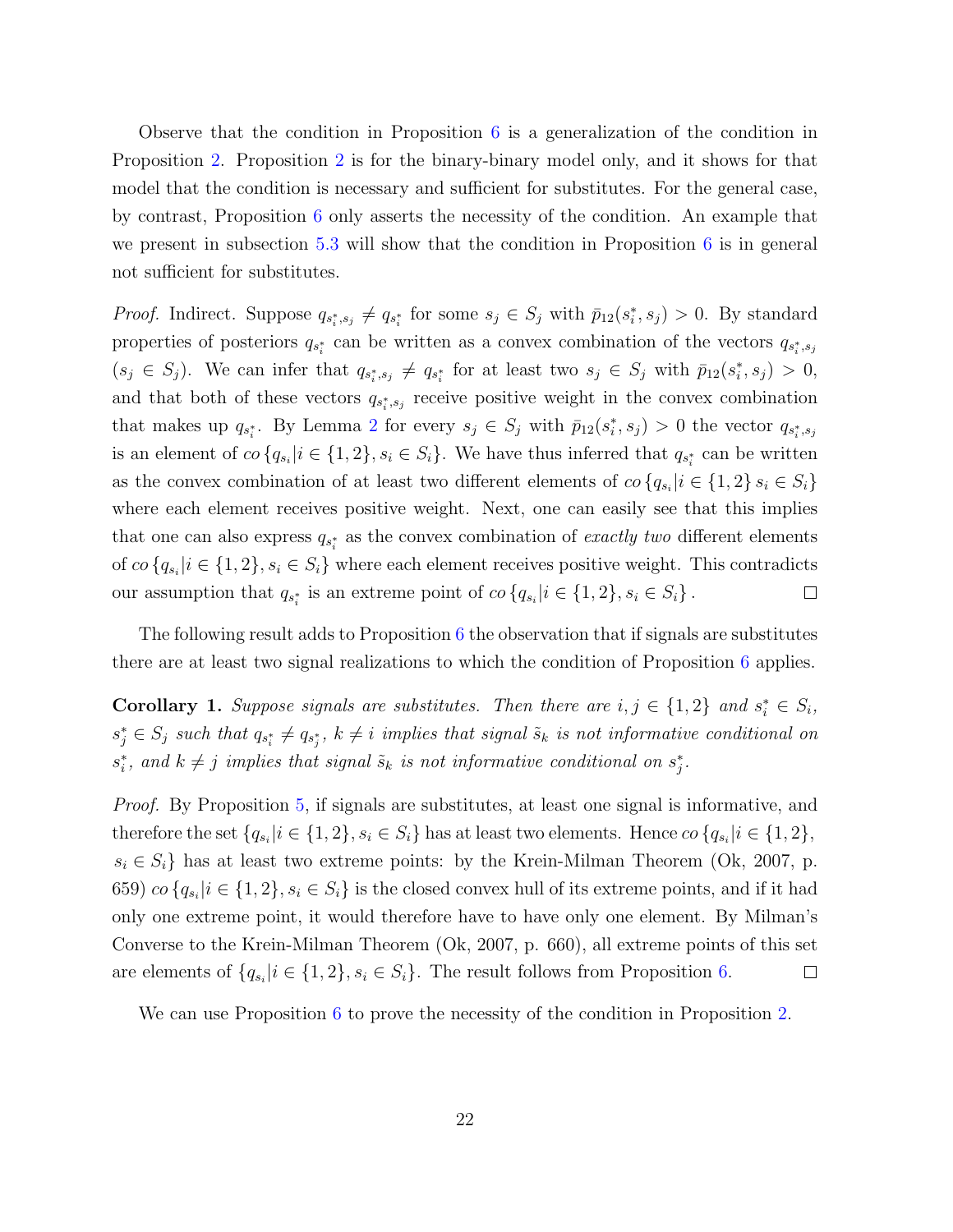Proof of the Necessity Part of Proposition 2. The necessity of the condition in Proposition 2 is an immediate consequence of Proposition 6 once we show that the signal realizations  $(\alpha, \hat{\alpha})$  and  $(\beta, \hat{\beta})$  have strictly positive probability in some state. We prove this indirectly. Suppose the realization  $(\alpha, \hat{\alpha})$  had zero probability in both states. Then  $p_{1,\omega}(\alpha) = p_{12,\omega}(\alpha, \hat{\beta})$  for both  $\omega$ , and, because each realization of each signal occurs with strictly positive prior probability:  $p_{12,\omega}(\alpha, \hat{\beta}) > 0$  for some  $\omega$ . Hence, the posterior conditional on observing  $(\alpha, \hat{\beta})$  is well-defined and we have  $q_{\alpha,\hat{\beta}}(a) = q_{\alpha}(a)$ . Now suppose that  $\hat{\beta}$  provides the weakest individual evidence for state a, i.e.  $q_{\hat{\beta}}(a)$  is an extreme point of the convex hull of  $\{q_{s_i}(a) \mid i \in \{1,2\}, s_i \in S_i\}$ . Then because  $p_{12,\omega}(\alpha, \hat{\beta}) > 0$  for some ω, we can apply Proposition 6 and infer that  $q_{\alpha,\hat{\beta}}(a) = q_{\hat{\beta}}(a)$ . Hence, the two previous equalities yield  $q_{\alpha}(a) = q_{\hat{\beta}}(a)$ , a contradiction to our assumption that  $\alpha$  indicates state a, and  $\hat{\beta}$  indicates b. If, on the other hand,  $\beta$  provides the weakest individual evidence for state a, then an analogous argument yields the contradiction  $q_{\hat{\alpha}}(a) = q_{\beta}(a)$ . A similar argument shows that  $(\beta, \beta)$  cannot have zero probability in both states.  $\Box$ 

Clearly, if signals are perfectly correlated, then they are substitutes. In the remainder of this subsection we ask when the converse is true, i.e. when substitutes need to be perfectly correlated. We begin by defining perfect correlation formally.

**Definition 6.** Signals  $\tilde{s}_1$  and  $\tilde{s}_2$  are perfectly correlated if there is a one-to-one function  $f: S_1 \rightarrow S_2$  such that

$$
\bar{p}_{12}(s_1, s_2) > 0 \Leftrightarrow s_2 = f(s_1). \tag{21}
$$

The following is obvious:

#### Proposition 7. If signals are perfectly correlated, then they are substitutes.

A converse to this proposition can be proved under additional assumptions.

#### Proposition 8. Assume:

- (i)  $q_{s_i} \neq q_{s'_i}$  for all  $i \in \{1,2\}$  and  $s_i, s'_i \in S_i$  where  $s_i \neq s'_i$ ;
- (ii)  $q_{s_i} \notin co\{q_{s_j} | j \in \{1,2\}, s_j \in S_j, q_{s_j} \neq q_{s_i}\}$  for all  $i \in \{1,2\}$  and  $s_i \in S_i$ .

If signals are substitutes, then they are perfectly correlated.

Assumption (i) in Proposition 8 is mild. It requires that no two different signal realizations give rise to the same posterior. Assumption (ii) is more restrictive. It says that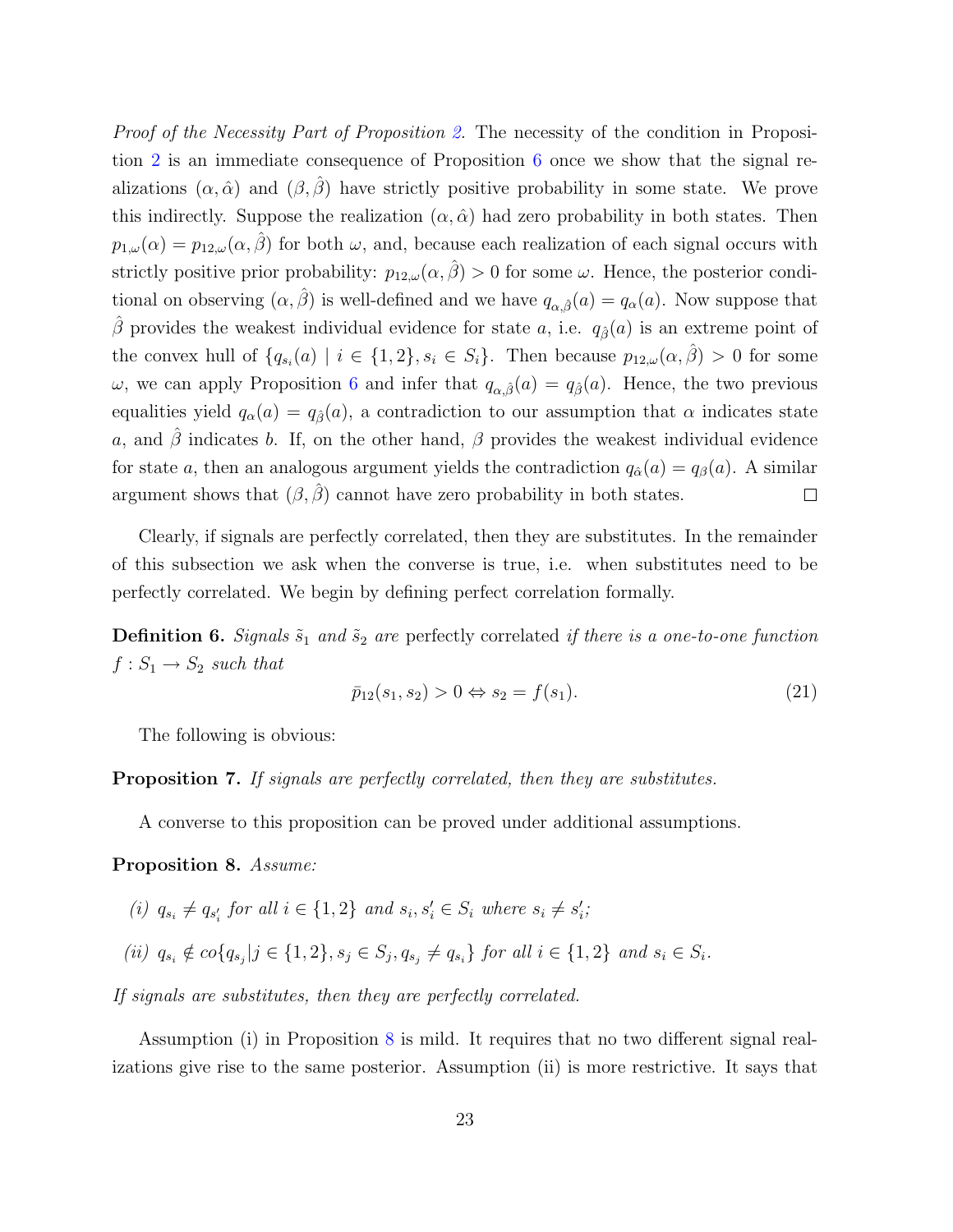the posterior  $q_{s_i}$  resulting from any signal realization  $s_i$  is not contained in the convex hull of the set of posteriors arising from all signal realizations if one removes from that set any posterior that is identical to  $q_{s_i}$ .

*Proof.* Condition (ii) in Proposition 8 implies that the set of extreme points of  $\omega$  { $q_{s_i}$ }  $i \in \{1,2\}, s_i \in S_i\}$  includes  $\{q_{s_i}|i \in \{1,2\}, s_i \in S_i\}$ . On the other hand, by Milman's Converse to the Krein-Milman Theorem (Ok, 2007, p. 660), all extreme points of  $\cos \{q_{s_i}\}\$  $i \in \{1,2\}, s_i \in S_i\}$  are in  $\{q_{s_i}|i \in \{1,2\}, s_i \in S_i\}$ . Therefore, the set of extreme points of  $co\{q_{s_i}|i \in \{1,2\}, s_i \in S_i\}$  equals  $\{q_{s_i}|i \in \{1,2\}, s_i \in S_i\}.$ 

Consider any  $s_1 \in S_1$ , and suppose  $s_2 \in S_2$  is such that  $\bar{p}_{12}(s_1, s_2) > 0$ . Then, by Proposition 6 we have  $q_{s_1,s_2} = q_{s_1}$  and  $q_{s_1,s_2} = q_{s_2}$ , and therefore  $q_{s_1} = q_{s_2}$ . There must be at least one such  $s_2 \in S_2$ , and by assumption (i) in Proposition 8 there can be only one such  $s_2 \in S_2$ . We define:  $f(s_1) \equiv s_2$ . This can be done for every  $s_1 \in S_1$ . The function f satisfies, by construction,  $\bar{p}_{12}(s_1, s_2) > 0 \Leftrightarrow s_2 = f(s_1)$ . The function f is one-to-one because  $f(s_1) = f(s_1')$  implies by construction  $q_{s_1} = q_{s_1'}$  which, by condition (i) of Proposition 8 implies  $s_1 = s'_1$ .  $\Box$ 

#### 5.2 Complements

We begin again with the case that at least one signal is not informative. For this case, the following observation is immediate from the definition of complements.

Proposition 9. If at least one signal is not informative, then signals are complements.

In the previous section we showed that a form of "meaning reversal" was necessary and sufficient for signals to be complements in the binary-binary example. The next result shows that in general, with more than two states, under an additional assumption meaning reversal is necessary for complements. Note that, unlike in the case of the binary-binary model, the result does not assert that meaning reversal is sufficient for complements. Indeed, in the next subsection we shall show an example where the meaning reversal condition presented in this subsection is satisfied, and where signals are substitutes.

The following result looks formidable. We unpack the statement of the result for the reader in the text that follows the result.

**Proposition 10.** Suppose signals are complements. Consider any  $r \in \mathbb{R}^{|\Omega|}$ . Define  $e \equiv r\pi$ . If for each  $i \in \{1,2\}$  there is a partition  $(S_i^E, S_i^R)$  of  $S_i$  such that the following three conditions are satisfied: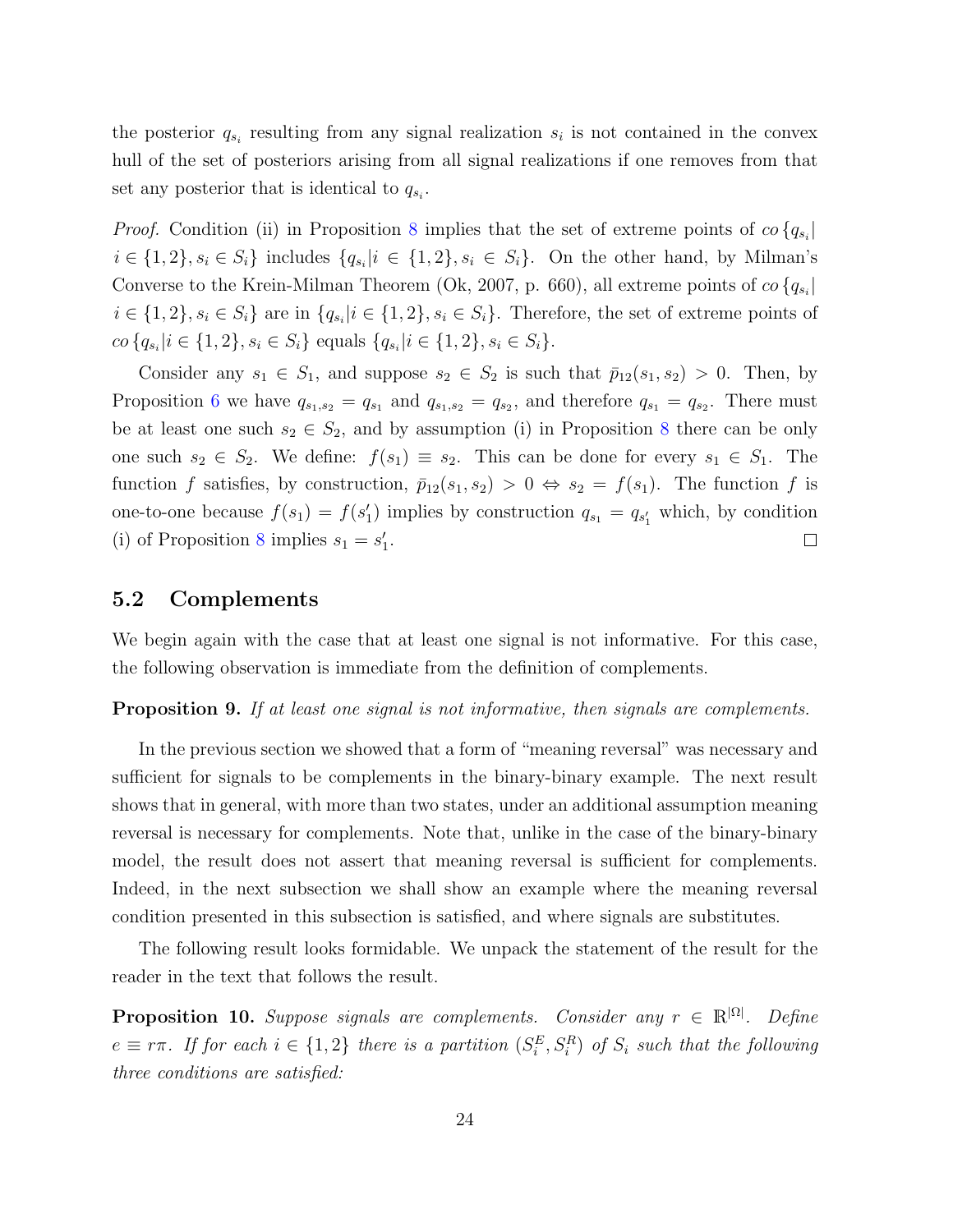(i) For each  $i \in \{1,2\}$ :

$$
e \ge r q_{s_i} \text{ for all } s_i \in S_i^E \text{ and } e > r q_{s_i} \text{ for at least one } s_i \in S_i^E,
$$
 (22)

and

$$
rq_{s_i} \ge e \text{ for all } s_i \in S_i^R \text{ and } rq_{s_i} > e \text{ for at least one } s_i \in S_i^R; \tag{23}
$$

(ii) For each  $k \in \{E, R\}$  there is at least one  $(s_1, s_2) \in S_1^k \times S_2^k$  such that

$$
\bar{p}_{12}(s_1, s_2) > 0; \tag{24}
$$

(iii) For each  $(k, \ell) \in \{(E, R), (R, E)\}$ :

$$
e \ge r q_{s_1, s_2} \text{ for all } (s_1, s_2) \in S_1^k \times S_2^\ell \text{ with } \bar{p}_{12}(s_1, s_2) > 0,
$$
 (25)

or

$$
rq_{s_1,s_2} \ge e \text{ for all } (s_1, s_2) \in S_1^k \times S_2^\ell \text{ with } \bar{p}_{12}(s_1, s_2) > 0; \tag{26}
$$

then

$$
rq_{s_1,s_2} \ge e \text{ for some } (s_1, s_2) \in S_1^E \times S_2^E \text{ with } \bar{p}_{12}(s_1, s_2) > 0,
$$
 (27)

or

$$
e \ge r q_{s_1, s_2} \text{ for some } (s_1, s_2) \in S_1^R \times S_2^R \text{ with } \bar{p}_{12}(s_1, s_2) > 0. \tag{28}
$$

This result indicates in lines (27) and (28) that a form of meaning reversal is a necessary condition for complementarity. To interpret the result suppose the decision maker wants to learn from the signals whether the expected utility of a risky action  $R$  whose payoffs are given by the vector  $r$  is larger or smaller than the expected utility from a safe action  $E$  that yields payoff  $e$  in all states. Assume that  $r$  and  $e$  are such that with the prior belief  $\pi$  the decision maker is indifferent between the two actions. We denote the set of realizations of signal  $\tilde{s}_i$  which imply a posterior belief for which action E has higher expected utility than action R by  $S_i^E$ , and we denote the set of realizations of signal  $\tilde{s}_i$ which imply a posterior belief for which action  $R$  has higher expected utility than action  $E$  by  $S_i^R$ . Beliefs for which the decision maker is indifferent can be assigned arbitrarily to one of these two sets.

Signal realizations in  $S_i^E$  by themselves indicate that the expected value  $rq_{s_i}$  is not larger than  $e$ . But according to  $(27)$  for some joint realization where both realizations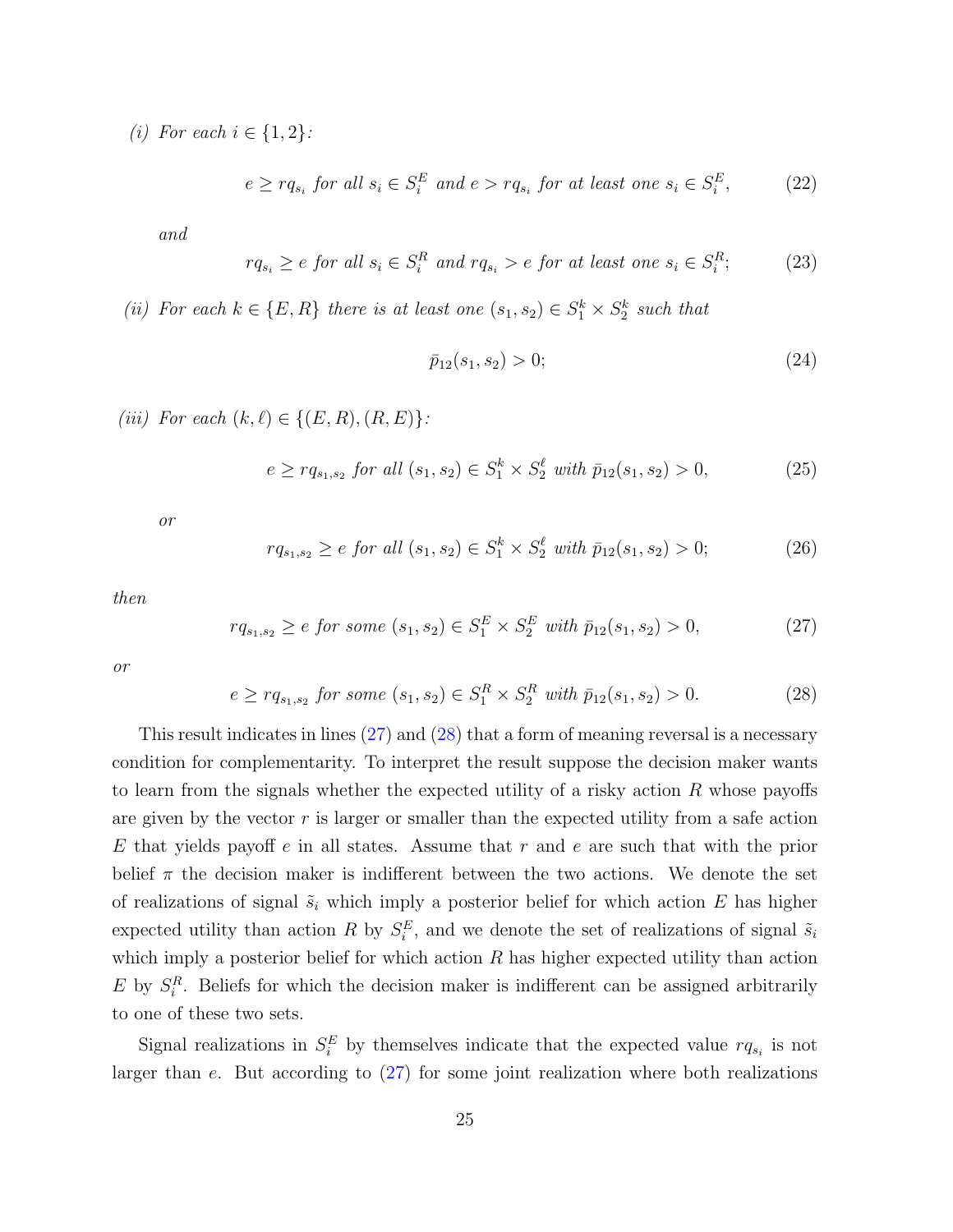are in  $S_i^E$  we have (almost<sup>16</sup>) the reverse:  $rq_{s_1,s_2} \geq e$ . In the same way, (28) is a form of meaning reversal. At least one of these two meaning reversals must occur according to Proposition 10.

Note, however, that the meaning reversal is necessary only if conditions (24), (25) and  $(26)$  hold. Among these,  $(24)$  is a mild regularity condition. The remaining two conditions are more restrictive. They refer to the case that the decision maker receives "mixed messages" from the two signal. There are two possible types of mixed messages: the first type is when  $s_1$  is in  $S_1^E$  but  $s_2$  is in  $S_2^R$ ; the second type is when  $s_1$  is in  $S_1^R$  but  $s_2$  is in  $S_2^E$ . The conditions require that for each of the two types of mixed signals one can say unambiguously which signal is "stronger," irrespective of the specific realization of the signals. Thus either for all mixed realizations of the first type the expected value of action E is at least as large as that of action R, and hence signal  $\tilde{s}_1$  is stronger, or for all mixed realizations of the first type the expected value of action  $R$  is at least as large as that of action E, and hence signal  $\tilde{s}_2$  is stronger. An analogous condition needs to hold for all mixed realizations of the second type, but it is not necessary that the same signal is stronger for mixed realizations of both types.

*Proof.* Indirect. Assume for some  $r \in \mathbb{R}^{|\Omega|}$  and  $e \in \mathbb{R}$  there were partitions  $(S_i^E, S_i^R)$  (for  $i \in \{1,2\}$  that satisfy the conditions (i)-(iii) of the Proposition, but neither (27) nor (28) were true. Consider the decision problem with two actions,  $R$  and  $E$ , where the payoff of action R in state  $\omega$  is given by the  $\omega$ -th component of r, and the payoff of action E is equal to  $e$  in all states of the world. For an arbitrary belief  $q$  the expected payoff of action R is rq, and the expected payoff of E is e. By assumption, the prior  $\pi$  is such that  $r\pi = e$ , that is, the agent is indifferent between the two actions based on the prior. We shall show that the signals are not complements in this decision problem. For the remainder of this proof,  $(A, u)$  will denote this particular decision problem.

Suppose for  $(k, \ell) = (E, R)$  condition  $(25)$  were true, and for  $(k, \ell) = (R, E)$  condition (26) were true. Together with the assumption that neither (27) nor (28) are true, we can deduce that, conditional on observing any joint signal realization  $(s_1, s_2)$ , one optimal action for the decision maker is E whenever  $s_1 \in S_1^E$ , independent of the realization of signal  $\tilde{s}_2$ , and R whenever  $s_1 \in S_1^R$ , again independent of the realization of signal  $\tilde{s}_2$ . Therefore,  $V_{12}(A, u) - V_1(A, u) = 0$ . On the other hand, the strict inequalities in conditions (22) and (23), applied to  $i = 2$ , imply that  $V_2(A, u) - V_0(A, u) > 0$ . Thus,

<sup>16</sup>Ignoring the possibility of indifference.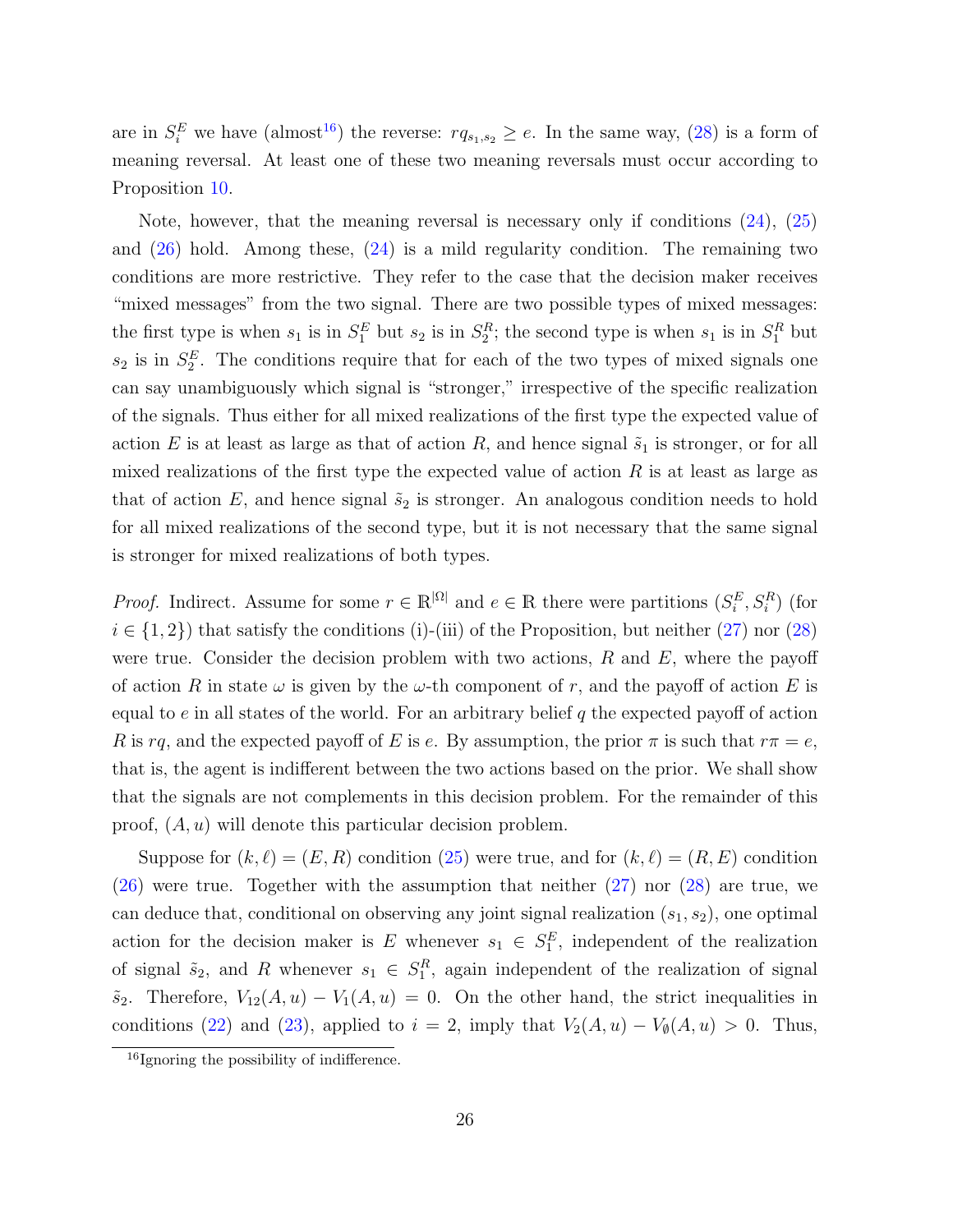signals are not complements. The case that for  $(k, \ell) = (E, R)$  condition (26) is true, and for  $(k, \ell) = (R, E)$  condition (25) is true, is analogous, with the roles of signals 1 and 2 swapped.

Now consider the case that for both admissible  $(k, \ell)$  condition  $(25)$  holds. We shall calculate  $V_1(A, u) - V_{\emptyset}(A, u)$  and  $V_{12}(A, u) - V_2(A, u)$ . To calculate these value differences we recall that a positive marginal value from a signal arises only when the signal changes the decision maker's optimal choice. As the prior makes the decision maker indifferent, we can pick the decision maker's choice when holding the prior as is convenient for our proof. We pick it to be R. Then we have:

$$
V_1(A, u) - V_\emptyset(A, u) = \sum_{s_1 \in S_1^E} \bar{p}_1(s_1)(e - r q_{s_1})
$$
\n(29)

$$
= \sum_{s_1 \in S_1^E} \sum_{\substack{s_2 \in S_2:\\ \bar{p}_{12}(s_1, s_2) > 0}} \bar{p}_{12}(s_1, s_2)(e - rq_{s_1, s_2}), \tag{30}
$$

where the second line equals the first because the expected value of the posterior belief conditional on the realizations of both signals is the posterior belief conditional on the realization of signal  $\tilde{s}_1$ . Focusing again on signal realizations that change the set of optimal choices for the decision maker we also calculate:

$$
V_{12}(A, u) - V_2(A, u) = \sum_{s_1 \in S_1^E} \sum_{\substack{s_2 \in S_2^R:\\ \bar{p}_{12}(s_1, s_2) > 0}} \bar{p}_{12}(s_1, s_2) (e - r q_{s_1, s_2}).
$$
 (31)

This equation follows from the assumption that  $(25)$  holds for both admissible  $(k, \ell)$  and that neither  $(27)$  nor  $(28)$  are true. Subtracting  $(31)$  from  $(30)$ , we find:

$$
V_1(A, u) - V_{\emptyset}(A, u) - (V_{12}(A, u) - V_2(A, u))
$$
  
= 
$$
\sum_{s_1 \in S_1^E} \sum_{\substack{s_2 \in S_2^E:\\ \bar{p}_{12}(s_1, s_2) > 0}} \bar{p}_{12}(s_1, s_2) (e - r q_{s_1, s_2}).
$$
 (32)

By condition  $(24)$ , applied to  $k = E$ , in Proposition 10, the sum on the right hand side of the last equality is over at least one pair  $(s_1, s_2)$ . Moreover, because (27) does not hold for any  $(s_1, s_2) \in S_1^E \times S_2^E$ , this sum is negative, and therefore signals are not complements. The remaining case, when for both admissible  $(k, \ell)$  condition (26) holds, is analogous, with the optimal choice under the prior taken to be E.  $\Box$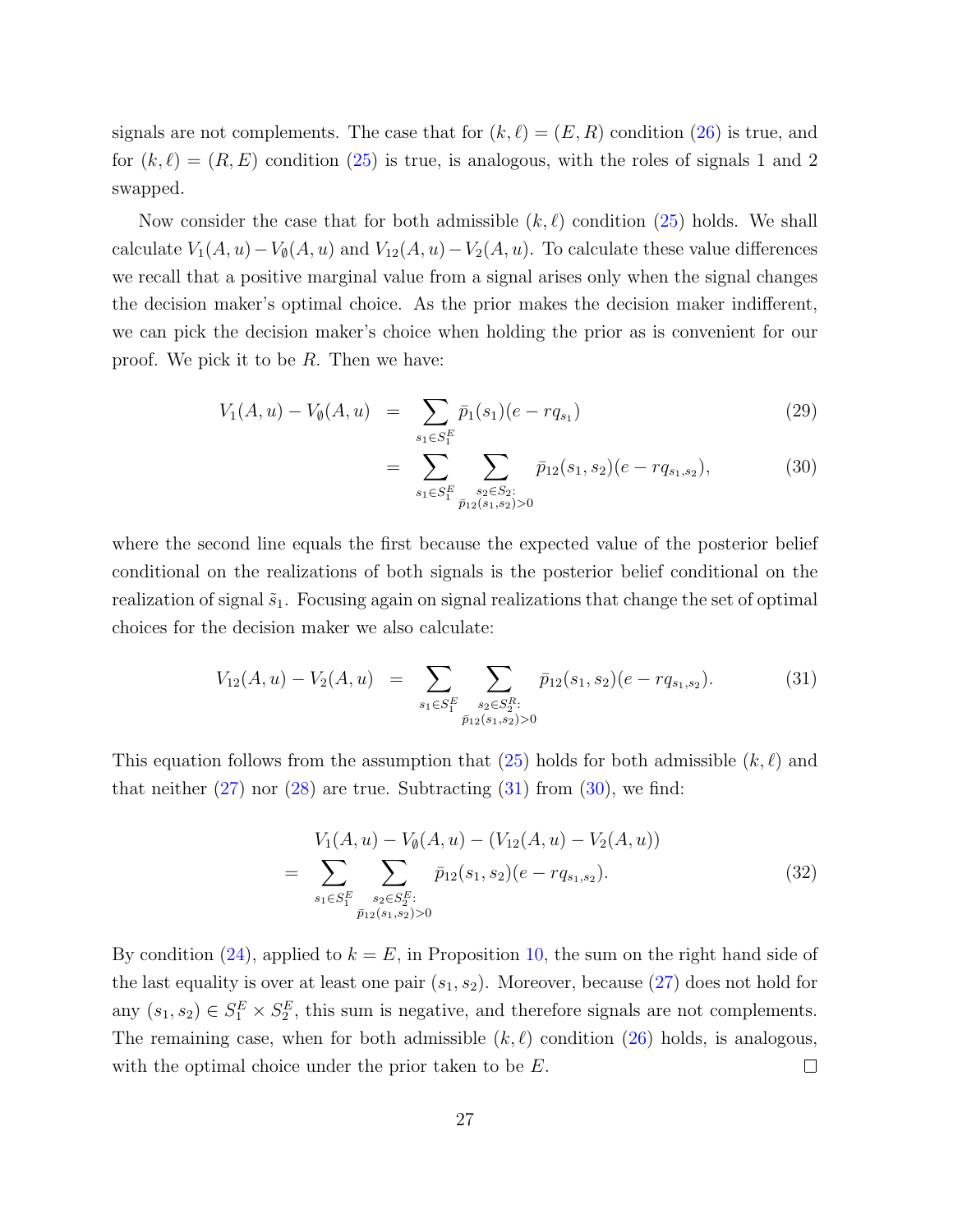**Remark 6.** For the case of two states, we have a sufficient condition for complements in Proposition  $\downarrow$ , and a necessary condition for complements in Proposition 10. The example in Subsection 5.3 will show that neither of these results is a complete characterization, that is, the sufficient condition is not necessary, and the necessary condition is not sufficient. For the case of more than two states we only have the necessary condition for complements of Proposition 10, and we don't have a general sufficient condition. It is interesting to observe that the proof of Proposition 10 makes reference only to choice problems in which there are only two actions. The condition in Proposition 10 would therefore even be necessary if we required signals to satisfy the complementarity inequality only in all two action choice problems. One way in which one could try to find a more restrictive necessary condition would be to consider arguments involving decision problems with more than two actions.

Proposition 10 has the following corollary that provides a necessary condition that is easier to check than the necessary condition in Proposition 10 because no reference is made to the vector  $r$  and the number  $e$ . Instead, a condition is provided under which a suitable vector  $r$  and a number  $e$  can be constructed. The proposition's necessary condition does not make the connection with meaning reversal obvious. This is why we have first stated Proposition 10.

**Corollary 2.** If signals are complements, then for every signal realization  $(s'_1, s'_2)$  with  $\bar{p}_{12}(s'_1, s'_2) > 0$  we have:

$$
\pi \in co \{q_{s_1,s_2} | (s_1,s_2) \in S_1 \times S_2 \setminus \{ (s'_1,s'_2) \} \text{ and } \bar{p}_{12}(s_1,s_2) > 0 \}.
$$
 (33)

Proof. The proof is indirect. Denote the convex hull to which the corollary refers by C and suppose  $\pi \notin C$ . Then there is a hyperplane through  $\pi$  that does not intersect with C. Let r be the orthogonal vector of this hyperplane, and define  $e \equiv r\pi$ . We can choose r such that  $rq < e$  for all  $q \in C$ . We now show that with this choice of r and e the necessary condition of Proposition 10 is violated. For  $i = 1, 2$  define  $S_i^E \equiv S_i \setminus \{s_i'\}$  and  $S_i^R \equiv \{s_i'\}.$  We first verify conditions (22) and (23) of Proposition 10. Let  $i \in \{1,2\}$ and  $j \neq i$ . Because for every  $s_i \in S_i^E$  and every  $s_j \in S_j$  we have:  $q_{s_i,s_j} \in C$ , we can conclude:  $rq_{s_i,s_j} < e$ . Because  $q_{s_i}$  is a convex combination of  $q_{s_i,s_j}$  for  $s_j \in S_j$ , this implies:  $rq_{s_i} < e$ , and thus (22) holds. Now consider  $q_{s_i'}$ . If this belief satisfied:  $rq_{s_i'} \leq e$ , then we could infer  $r\pi < e$ , because  $\pi$  is a convex combination of  $q_{s_i}$  for  $s_i \in S_i$ , which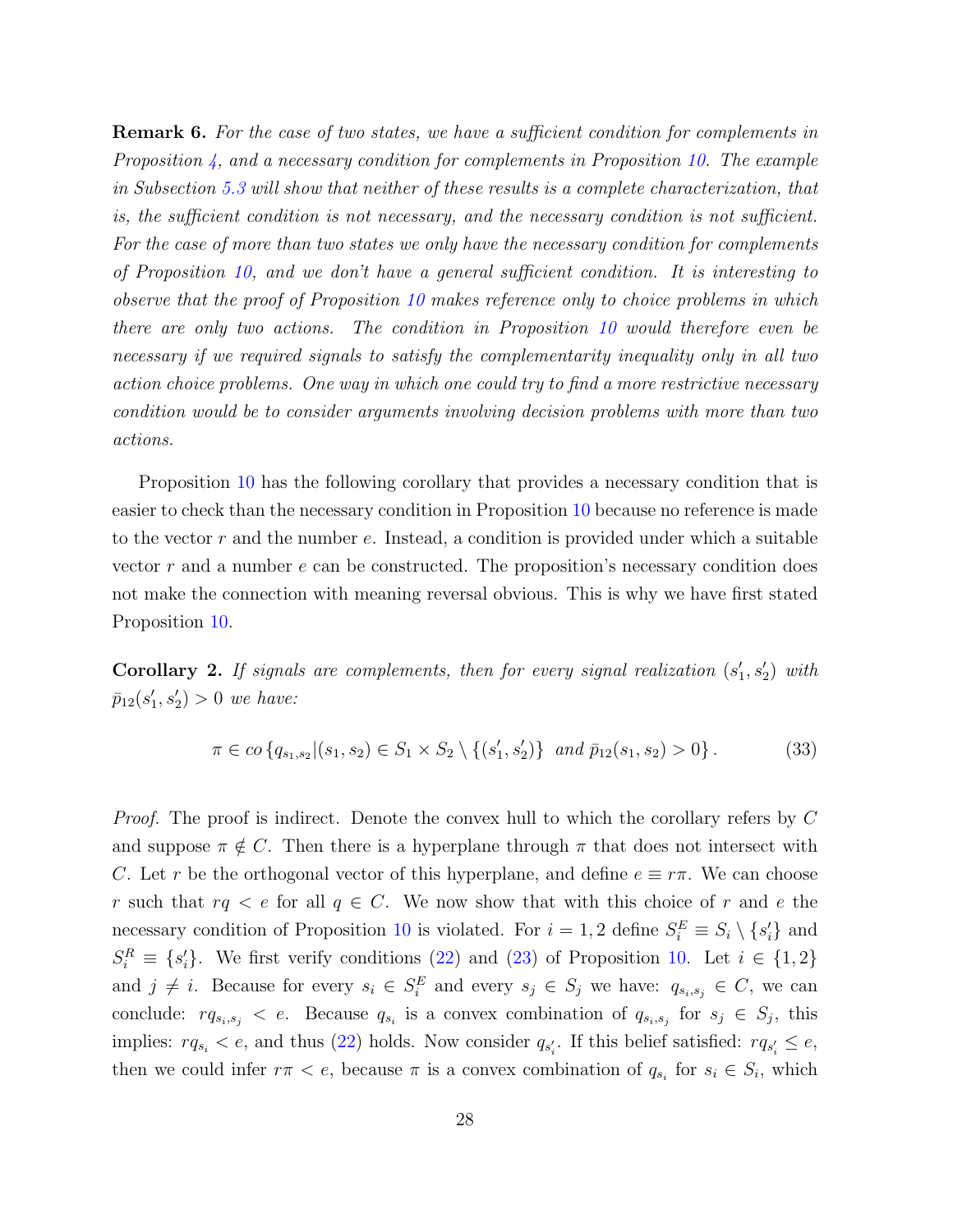contradicts  $e = r\pi$ . Therefore:  $rq_{s_i'} > e$ , which verifies (23). Next, we note that (24) holds by construction, and that also by construction  $(25)$  is true for both  $(k, \ell)$ . On the other hand, (27) and (28) are violated by construction. Thus, Proposition 10 implies that signals are not complements.  $\Box$ 

We now use Corollary 2 to derive the necessity part of Proposition 3.

*Proof of the Necessity Part of Proposition 3.* We begin by proving that  $\bar{p}_{12}(\alpha, \hat{\alpha}) > 0$  and  $\bar{p}_{12}(\beta, \beta) > 0$ . The proof is indirect. Suppose first that both probabilities were zero. Then the signals would be perfectly correlated, and therefore not be complements. Next suppose  $\bar{p}_{12}(\alpha, \hat{\alpha}) = 0$  but  $\bar{p}_{12}(\beta, \hat{\beta}) > 0$ . Because  $\alpha$  and  $\hat{\alpha}$  occur with strictly positive prior probability probability, we have to have:  $\bar{p}_{12}(\alpha, \hat{\beta}) > 0$  and  $\bar{p}_{12}(\beta, \hat{\alpha}) > 0$ . Because  $\alpha$  and  $\hat{\alpha}$  indicate that the state is more likely to be a, it must be that  $q_{\alpha,\hat{\beta}}(a) > \pi(a)$  and  $q_{\beta,\hat{\alpha}}(a) > \pi(a)$ . But then the condition of Corollary 2 is violated if we take  $(s'_1, s'_2)$  to be  $(\beta, \hat{\beta})$ . A symmetric argument applies if  $\bar{p}_{12}(\alpha, \hat{\alpha}) > 0$  and  $\bar{p}_{12}(\beta, \hat{\beta}) = 0$ . We conclude that  $(\alpha, \hat{\alpha})$  and  $(\beta, \hat{\beta})$  have strictly positive prior probability.

We now prove that  $q_{\alpha,\hat{\alpha}}(a) \leq \pi(a)$  or  $q_{\beta,\hat{\beta}}(b) \leq \pi(b)$ . The proof is indirect. Suppose

$$
q_{\alpha,\hat{\alpha}}(a) > \pi(a) \quad \text{and} \quad q_{\beta,\hat{\beta}}(b) > \pi(b). \tag{34}
$$

We begin with the case that the two mixed realizations  $(\alpha, \hat{\beta})$  and  $(\beta, \hat{\alpha})$  both have strictly positive prior probability so that posteriors conditioning on these signal realizations are well-defined. We go through different possible orderings of the posterior beliefs, and show that none of them is compatible with signals being complements. Consider first the following two cases:

$$
q_{\alpha,\hat{\beta}}(a) \ge \pi(a) \quad \text{and} \quad q_{\beta,\hat{\alpha}}(a) \le \pi(a), \tag{35}
$$

$$
q_{\alpha,\hat{\beta}}(a) \le \pi(a) \quad \text{and} \quad q_{\beta,\hat{\alpha}}(a) \ge \pi(a). \tag{36}
$$

Condition (35) together with (34) implies that in the decision problem of Figure 5 with  $x = 0.5 = \pi(a)$ , which we shall denote by  $(A, u)$  in this proof, the marginal value of signal  $\tilde{s}_2$  conditional on signal  $\tilde{s}_1$  is zero for both signal realizations of signal  $\tilde{s}_1$ . Thus,  $V_{12}(A, u) - V_1(A, u) = 0$ , and signals are not complements (note that  $V_2(A, u) - V_0(A, u) >$ 0 by the assumption that signal  $\tilde{s}_2$  is informative and  $x = 0.5$ .) For ordering (36) the argument is the same with the roles of signals 1 and 2 swapped.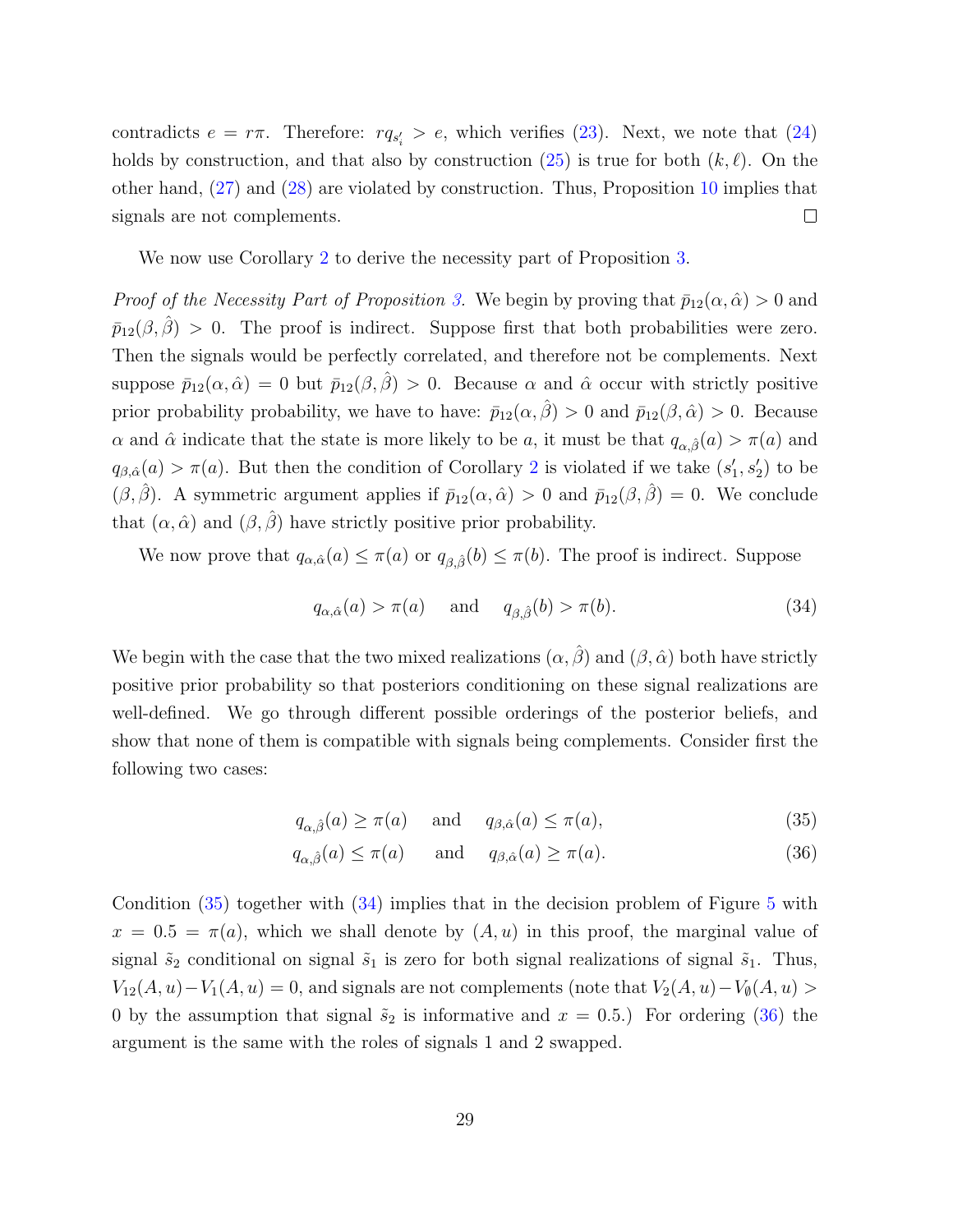We are left with the orderings

$$
q_{\alpha,\hat{\beta}}(a) > \pi(a) \quad \text{and} \quad q_{\beta,\hat{\alpha}}(a) > \pi(a), \tag{37}
$$

$$
q_{\alpha,\hat{\beta}}(a) < \pi(a) \qquad \text{and} \qquad q_{\beta,\hat{\alpha}}(a) < \pi(a). \tag{38}
$$

If  $(37)$  holds in combination with  $(34)$ , the necessary condition in Corollary 2 is violated if we choose  $(s'_1, s'_2) = (\beta, \hat{\beta})$ , and if (38) holds in combination with (34), the necessary condition in Corollary 2 is violated if we choose  $(s'_1, s'_2) = (\alpha, \hat{\alpha})$ .

It remains to discuss the cases in which at least one of  $(\alpha, \hat{\beta})$  and  $(\beta, \hat{\alpha})$  does not have strictly positive prior probability. Suppose first that both realizations  $(\alpha, \beta)$  and  $(\beta, \hat{\alpha})$ have zero prior probability. This means that signals are perfectly correlated and therefore the marginal value of a signal when the other signal is available is zero. Hence, signals are not complements. Suppose next that  $(\alpha, \hat{\beta})$ , but not  $(\beta, \hat{\alpha})$  has zero probability. If  $q_{\beta,\hat{\alpha}}(a) \leq \pi(a)$ , then the same argument as for ordering (35) can be used, and if  $q_{\beta,\hat{\alpha}}(a) \geq \pi(a)$ , the same argument as for ordering (36) can be used. For the remaining case that  $(\beta, \hat{\alpha})$ , but not  $(\alpha, \hat{\beta})$  has zero probability, the argument is analogous.  $\Box$ 

#### 5.3 A Counterexample

In this subsection we present an example that shows that the conditions in Proposition 6 for substitutes and Proposition 10 for complements are only necessary, but not sufficient. The example also shows that the sufficient conditions for complements in Proposition 4 are not necessary for complements.

Example 9 is shown in Figure  $10^{17}$  The example is a two state example:  $\Omega = \{a, b\}.$ Each individual signal  $\tilde{s}_i$  has two informative realizations:  $\alpha_i$ ,  $\beta_i$ , and two not informative realizations:  $\sigma_i$ ,  $\sigma'_i$ . Among all individual and joint signal realizations, the posterior belief that the state is a can take on only three values: it equals  $1/(1 + \lambda) > 1/2$  for the realizations  $\alpha_i, (\sigma_1, \sigma_2), (\sigma'_1, \sigma'_2)$ ; it equals 1/2 for the realizations  $\sigma_i, \sigma'_i$ ; and it equals  $\lambda/(1+\lambda) < 1/2$  for the realizations  $\beta_i$ ,  $(\sigma_1, \sigma_2)$ ,  $(\sigma_1', \sigma_2)$ .

**Lemma 3.** In Example 9 signals are substitutes if  $2\varphi \le \rho$  and complements if  $2\varphi \ge \rho$ .

*Proof.* Individually, a signal is informative with probability  $(1 + \lambda)\rho$ . If it is informative, it induces the same posteriors as a signal with likelihood ratios  $1/\lambda$  and  $\lambda$ . Therefore, the

<sup>&</sup>lt;sup>17</sup>To ensure that all probabilities are non-negative and sum to one, we have to choose the parameters  $\rho, \varphi, \lambda \in (0, 1)$  such that  $(1 + \lambda)(\rho + 2\varphi) = 1$ .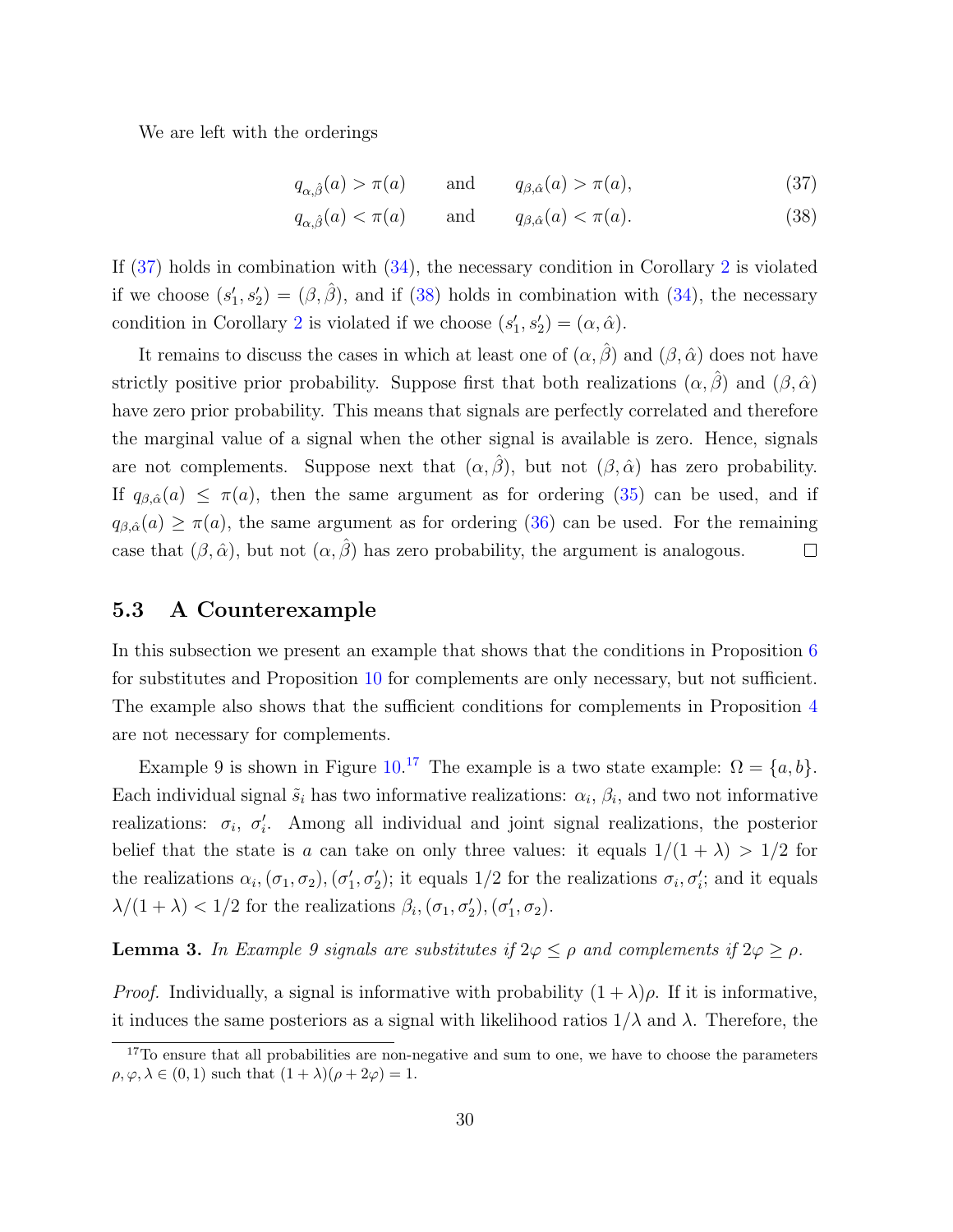| 0<br>$\theta$<br>0<br>$\rho$<br>$\theta$<br>0<br>$\varphi$<br>$\lambda\varphi$<br>$\boldsymbol{0}$<br>$\left( \right)$<br>$\lambda\varphi$<br>$\varphi$ | $\alpha_1$<br>$\sigma_1$<br>$\sigma'_{1}$<br>0<br>$\theta$<br>0<br>$\lambda \rho$ |               | $\alpha_2$       | $\sigma_2$        | $\sigma_2'$      |
|---------------------------------------------------------------------------------------------------------------------------------------------------------|-----------------------------------------------------------------------------------|---------------|------------------|-------------------|------------------|
|                                                                                                                                                         |                                                                                   | $\alpha_1$    | $\lambda \rho$   | U                 | $\theta$         |
|                                                                                                                                                         |                                                                                   | $\sigma_1$    | $\boldsymbol{0}$ | $\lambda \varphi$ | $\varphi$        |
|                                                                                                                                                         |                                                                                   | $\sigma'_{1}$ | $\boldsymbol{0}$ | $\varphi$         | $\lambda\varphi$ |
|                                                                                                                                                         |                                                                                   |               | $\overline{0}$   | $\overline{0}$    | $\overline{0}$   |

Figure 10: Example 9 (signals are substitutes if  $2\varphi \le \rho$  and complements if  $2\varphi \ge \rho$ )

marginal value of an individual signal is the same as the marginal value of a signal with likelihood ratios  $1/\lambda$  and  $\lambda$  multiplied by the probability  $(1 + \lambda)\rho$ .

Conditional on being informative, signals are perfectly correlated. Therefore, if one signal is available and is informative, then the other signal's marginal value is zero. On the other hand, if one signal is available and not informative, the other signal induces the same posteriors as a signal with likelihood ratios  $1/\lambda$  and  $\lambda$ . Therefore, the marginal value of a signal given the other signal is already available is the same as the marginal value of a signal with likelihood ratios  $1/\lambda$  and  $\lambda$  multiplied by the probability that the other signal is not informative, which is  $1 - (1 + \lambda)\rho$ .

It follows that signals are substitutes if and only if  $1-(1+\lambda)\rho \leq (1+\lambda)\rho$ , and signals are complements if and only if  $1 - (1 + \lambda)\rho \ge (1 + \lambda)\rho$ . With  $(1 + \lambda)(\rho + 2\varphi) = 1$ , these conditions are equivalent to  $2\varphi \leq \rho$  resp.  $2\varphi \geq \rho$ .  $\Box$ 

We shall now show that the example satisfies, for all parameter combinations, the necessary conditions in Proposition 6 for substitutes and Proposition 10 for complements. We shall thus show that neither set of conditions is sufficient. Consider first the conditions in Proposition 6. The realizations of signal  $\tilde{s}_i$  which individually induce the most extreme posteriors are  $\alpha_i$  and  $\beta_i$ . Conditional on such an extreme realization, signals are perfectly correlated. In particular, once an extreme realization is observed, no realization of the other signal changes the decision maker's belief. This means that the necessary condition for substitutes in Proposition 6 is met for both signals  $\tilde{s}_i$ . However, for  $2\varphi > \rho$ , signals are not substitutes.

Next, we show that the example satisfies all conditions of Proposition 10. It is easy to see that for any r and e for which some partition of  $S_1$  and  $S_2$  satisfies condition (i) of Proposition 10, the equation  $rq \ge e$  is equivalent to  $q(a) \ge 0.5$  or  $q(a) \le 0.5$ . Without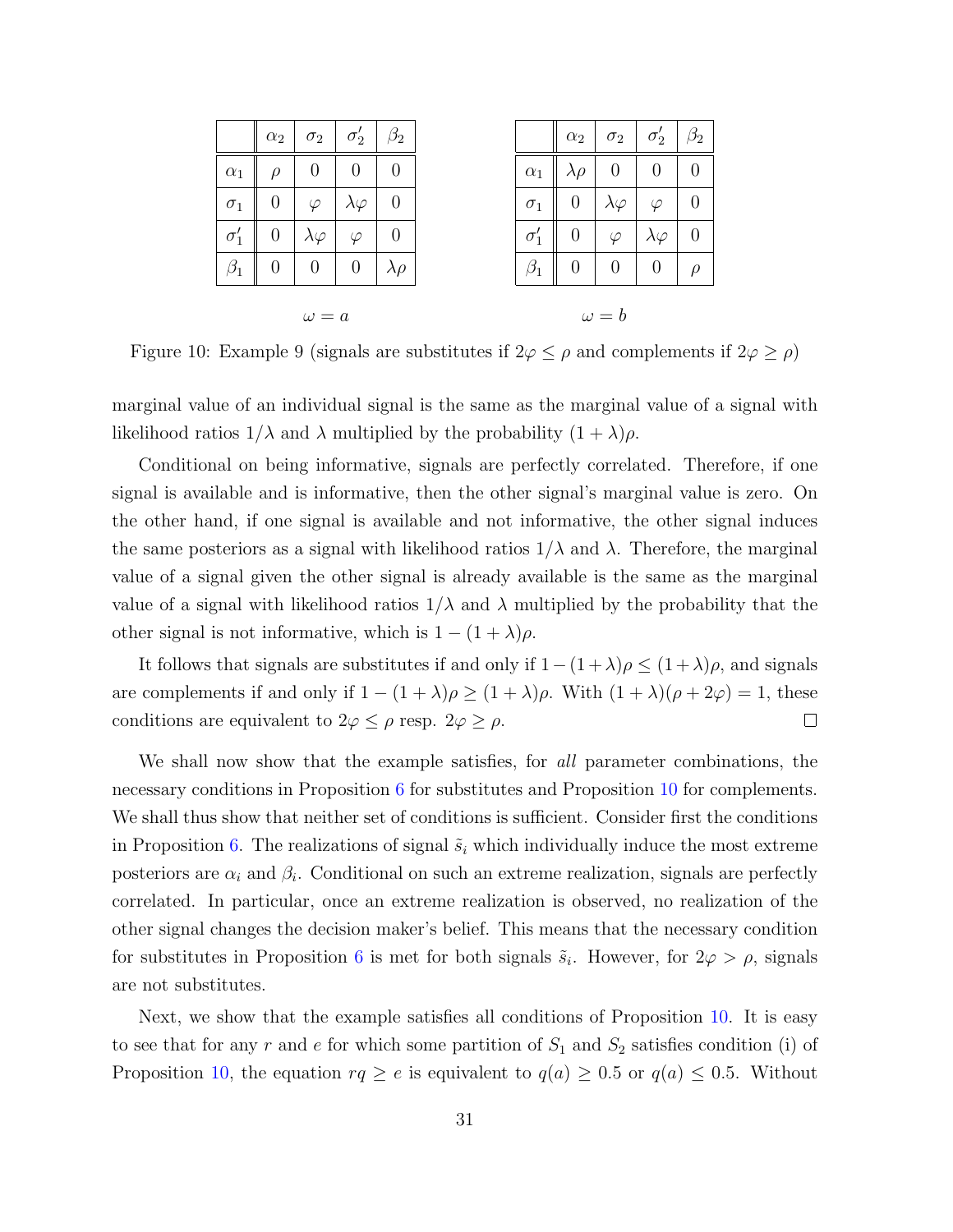loss of generality we assume it is equivalent to  $q(a) \geq 0.5$ . For each of the two sets  $S_i$  there are four partitions that satisfy condition (i) of Proposition 10. We must have  $\alpha_i \in S_i^R$  and  $\beta_i \in S_i^E$ , but  $\sigma_i$  and  $\sigma'_i$  can each be allocated to either of the two sets. This yields 16 pairs of partitions, all of which satisfy condition (ii) of Proposition 10. One can check that condition (iii) is violated by the two pairs of partitions for which  $\sigma_i$  and  $\sigma'_i$ are both in  $S_i^E$  for some  $i \in \{1,2\}$  and  $\sigma_j$  and  $\sigma'_j$  are both in  $S_j^R$  for  $j \neq i$ . Ignoring these two cases, one can check that in all other cases there is some meaning reversal. For example, if  $S_1^R = {\alpha_1, \sigma_1}, S_1^E = {\sigma'_1, \beta_1}, S_2^R = {\alpha_2, \sigma'_2}, \text{ and } S_2^E = {\sigma_2, \beta_2}, \text{ then}$ meaning reversal occurs for the signal realizations  $(\sigma_1, \sigma_2')$ . This shows that the example satisfies the necessary condition for complementarity in Proposition 10. However, for  $2\varphi < \rho$ , signals are not complements.

The example also demonstrates that the sufficient condition in Proposition 4 for complementarity is not necessary. To see this, pick some x such that  $\lambda/(1+\lambda) < x < 0.5$ , and note that  $S_i^{\alpha}(x) = {\alpha_i, \sigma_i, \sigma'_i}$  and  $S_i^{\beta}$  $i(i) = {\beta_i}$  for  $i = 1, 2$ . The information structure for the derived signals  $\tilde{t}_1(x)$  and  $\tilde{t}_2(x)$  is shown in Figure 11. Observe that  $\tilde{t}_1(x)$  and  $\tilde{t}_2(x)$ are perfectly correlated and therefore are not complements.

|                   | $t_2^{\alpha}(x)$ $\mid t_2^{\beta}(x)$ |                |                   | $t_2^{\alpha}(x)   t_2^{\beta}(x)$ |  |
|-------------------|-----------------------------------------|----------------|-------------------|------------------------------------|--|
| $t_1^{\alpha}(x)$ | $1 - \lambda \rho$                      |                | $t_1^{\alpha}(x)$ | $1-\rho$                           |  |
| $t_1^{\beta}(x)$  |                                         | $\lambda \rho$ | $t_1^{\beta}(x)$  |                                    |  |
|                   | $\omega = a$                            |                |                   | $\omega = b$                       |  |

Figure 11: Signals  $\tilde{t}_1(x)$  and  $\tilde{t}_2(x)$  for Example 9 and partition  $\{\{\sigma'_i, \sigma_i, \alpha_i\}, \{\beta_i\}\}\$ 

### 6 Linear Decision Problems

Many pairs of signals are neither complements nor substitutes. This is because the requirements that define complementarity and substitutability are stringent in that they require the complementarity or substitutability inequalities to hold in all decision problems. In applications, only subclasses of decision problems might be of interest. Restricting attention to subclasses of decision problems gives rise to notions of complementarity or substitutability that apply to more pairs of signals. In the literature on the Blackwell comparison of the informativeness of signals, the parallel line of research has been pursued by Lehmann (1988), Persico (2000), Athey and Levin (2001), and Jewitt (2007).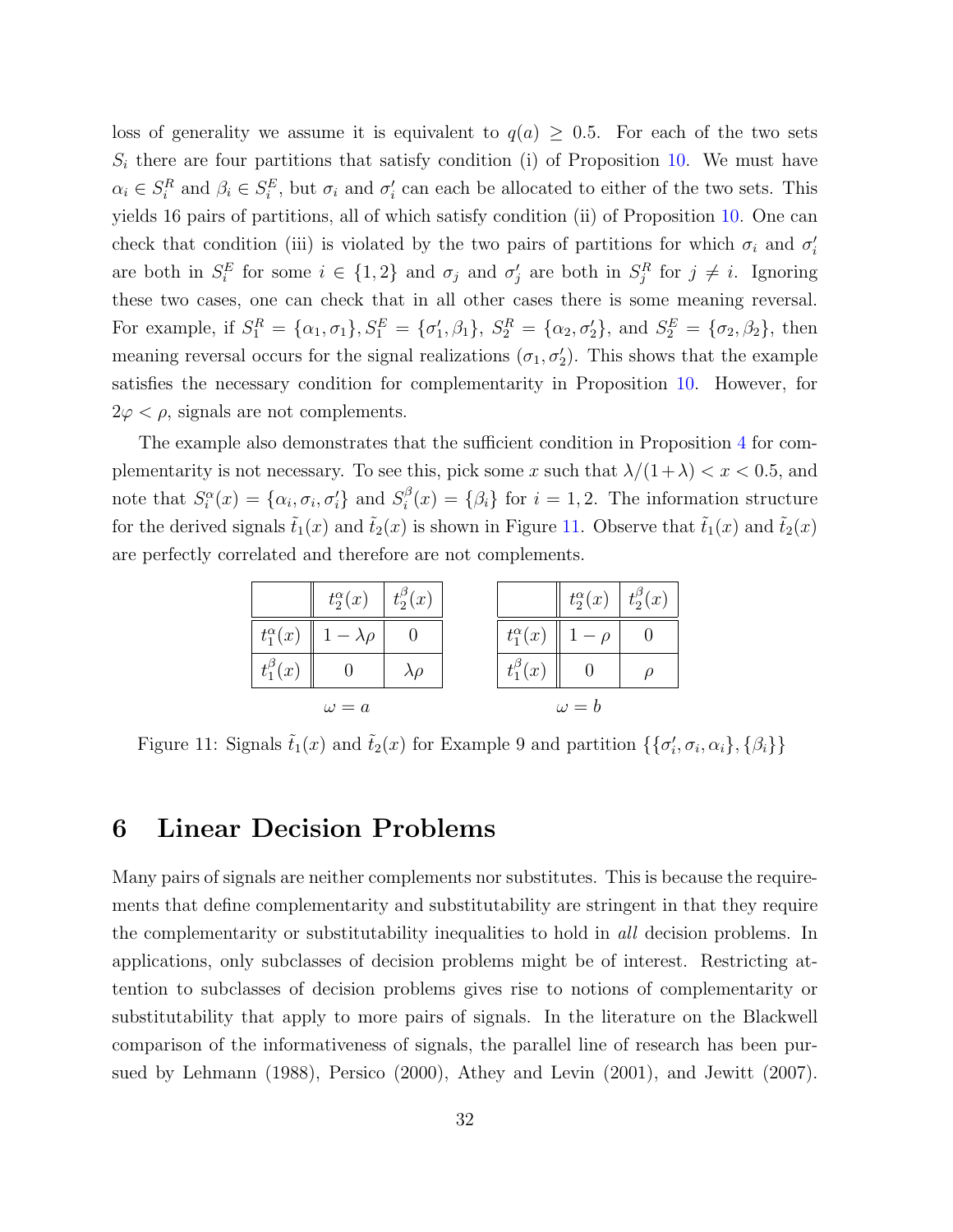These authors restrict attention to decision problems where states and actions are real numbers. Only decision problems for which the utility function  $u$  satisfies some form of monotonicity, for example a single crossing condition, are considered. These authors then provide informativeness comparisons for real valued signals that are assumed to satisfy the monotone likelihood ratio condition. In particular, Jewitt (2007, Propositions 1, 3, and 4) shows that informativeness comparisons in this restricted set-up are equivalent to Blackwell comparisons that are carried out for each pair of possible states, pretending in each case that these two states were the only possible states of the world. Our insights into complementarity and substitutability in the case of only two states can therefore be extended to settings with more than two states if one restricts attention to the same class of decision problems as the authors quoted above do, and if one makes use of the close relation between complementarity, substitutability, and Blackwell comparisons. However, to proceed along these lines one needs to impose conditions on the joint conditional distribution of signals that ensure that both auxiliary signals that were constructed in Section 3 satisfy the monotone likelihood ratio condition. The investigation of such conditions goes beyond the scope of this paper.

We focus instead on a different subclass of decision problems, linear decision problems, for which we can extend our results without strong conditions for the signal distributions. We assume that states, though not necessarily signals, are real numbers, and we only consider decision problems where the utility function is linear in the state. This is satisfied, for example, if the state corresponds to the value of some object, actions correspond to bids or purchase decisions, and utility is additive in the value of the object and money. Our results in this section will show that complementarity or substitutability in the linear model is equivalent to complementarity or substitutability in an auxiliary model in which there are only two states, and in which utility functions are unrestricted. Therefore, our earlier analysis of the two state case can be extended in a straightforward way to obtain an analysis of substitutability and complementarity in linear decision problems.

An important conceptual feature of the analysis that follows is that it depends on the prior distribution  $\pi$  over the state space  $\Omega$ . In the linear model, signals that are complements or substitutes for one prior need not be complements or substitutes for some other prior. This is different from the case in which we allow all possible utility functions, as in the previous sections. In that case the prior can be fixed, but which prior is chosen does not affect the analysis. These considerations motivate the reference to the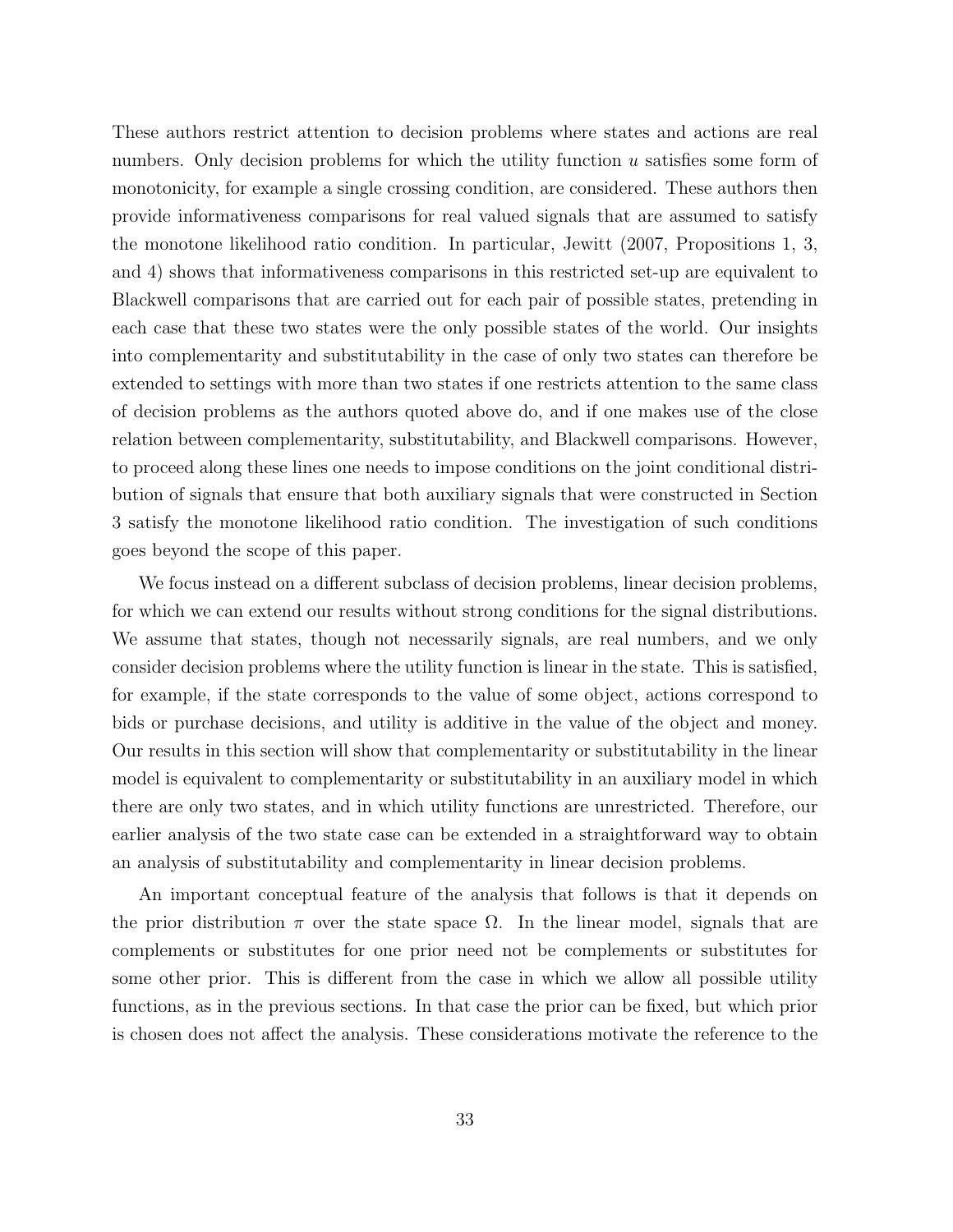prior distribution in the following definition.<sup>18</sup>

**Definition 7.** Suppose  $\Omega$  is a finite subset of R, and suppose  $\underline{\omega} \equiv \min \Omega = 0$  and  $\bar{\omega} \equiv \max \Omega = 1$ . Let  $\pi$  be a prior distribution over  $\Omega$ . Signals  $\tilde{s}_1$  and  $\tilde{s}_2$  are linear substitutes given  $\pi$  if for all decision problems  $(A, u)$  such that for any given  $a \in A$  the utility function  $u(a, \omega)$  is a linear function of  $\omega$  we have:

$$
V_1(A, u) - V_0(A, u) \ge V_{12}(A, u) - V_2(A, u). \tag{39}
$$

Signals  $\tilde{s}_1$  and  $\tilde{s}_2$  are linear complements given  $\pi$  if for all decision problems  $(A, u)$  such that for any given  $a \in A$  the utility function  $u(a, \omega)$  is a linear function of  $\omega$  we have:

$$
V_{12}(A, u) - V_2(A, u) \ge V_1(A, u) - V_0(A, u). \tag{40}
$$

Now consider some arbitrary signal  $\tilde{s}$  with realizations in the finite set S. We shall associate with  $\tilde{s}$  another, auxiliary signal  $\hat{s}$  that is defined in an auxiliary model with only two states,  $\omega = 0$  and  $\bar{\omega} = 1$ , and which has realizations in the same finite set S in which also the realizations of  $\tilde{s}$  are contained. To specify this auxiliary model we thus have to specify the prior probabilities  $\hat{\pi}(\underline{\omega})$  and  $\hat{\pi}(\overline{\omega})$  of the two states, and the conditional probabilities  $\hat{p}_{\omega}(s)$  and  $\hat{p}_{\bar{\omega}}(s)$  of all signal realizations  $s \in S$ . We shall specify these below. We shall then apply this construction of an auxiliary signal to the particular case that the signal  $\tilde{s}$  is  $(\tilde{s}_1, \tilde{s}_2)$  to obtain an auxiliary signal  $(\hat{s}_1, \hat{s}_2)$ . Our main result will be that  $\tilde{s}_1$  and  $\tilde{s}_2$  are linear substitutes given a prior  $\pi$  if and only if  $\hat{s}_1$  and  $\hat{s}_2$  are substitutes, and that an analogous result holds for complements.

We now construct the auxiliary signal  $\hat{s}$ . We denote by  $E[\tilde{\omega}]$  the expected value of  $\tilde{\omega}$ , and we denote by  $E[\tilde{\omega}|s]$  the expected value of  $\tilde{\omega}$  conditional on some signal realization s. We set  $\hat{\Omega} = {\omega, \bar{\omega}}$ , we specify the prior probabilities  $\hat{\pi}$  as follows:

$$
\hat{\pi}(\bar{\omega}) = E[\tilde{\omega}] \quad \text{and} \quad \hat{\pi}(\underline{\omega}) = 1 - E[\tilde{\omega}], \tag{41}
$$

and we define the conditional signal probabilities by setting for any  $s \in S$ :

$$
\hat{p}_{\bar{\omega}}(s) = \frac{\sum\limits_{\omega \in \Omega} \left[ \pi(\omega) p_{\omega}(s) \omega \right]}{E[\tilde{\omega}]} \quad \text{and} \quad \hat{p}_{\underline{\omega}}(s) = \frac{\sum\limits_{\omega \in \Omega} \left[ \pi(\omega) p_{\omega}(s) (1 - \omega) \right]}{1 - E[\tilde{\omega}]}.
$$
\n(42)

<sup>&</sup>lt;sup>18</sup>The assumption in this definition that min  $\Omega = 0$  and max  $\Omega = 1$  is a normalizing assumption that is without loss of generality.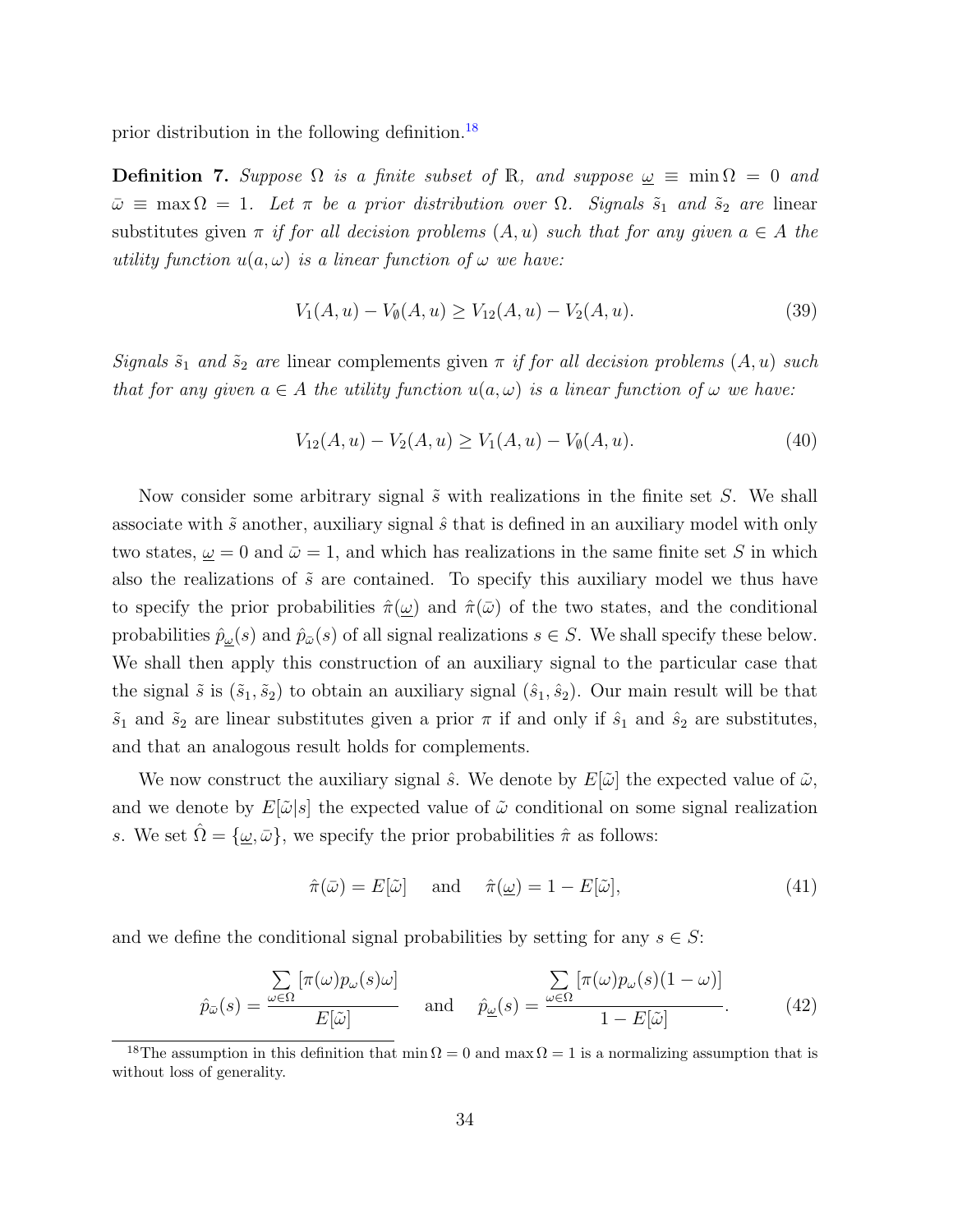It is easy to verify that these are non-negative numbers whose sum is 1.

By construction, the prior expected value of the state in the auxiliary model is the same as in the original model. The next lemma shows that the auxiliary signal that we have constructed also induces the same distribution of conditional expected values of  $\tilde{\omega}$ as the original signal.

**Lemma 4.** For every signal realization  $s \in S$ : (i) the prior probability of observing signal realization s is in the auxiliary model the same as it was in the original model; and (ii) the conditional expected value of the state, conditional on observing signal realization s, is in the auxiliary model the same as it was in the original model.

*Proof.* To prove (i), note that in the auxiliary model the prior probability of observing s is:

$$
\hat{\pi}(\bar{\omega})\hat{p}_{\bar{\omega}}(s) + \hat{\pi}(\underline{\omega})\hat{p}_{\underline{\omega}}(s) \n= E[\tilde{\omega}]\frac{\sum\limits_{\omega \in \Omega} [\pi(\omega)p_{\omega}(s)\omega]}{E[\tilde{\omega}]} + (1 - E[\tilde{\omega}])\frac{\sum\limits_{\omega \in \Omega} [\pi(\omega)p_{\omega}(s)(1 - \omega)]}{1 - E[\tilde{\omega}]} \n= \sum_{\omega \in \Omega} [\pi(\omega)p_{\omega}(s)],
$$
\n(43)

which is equal to the prior probability of observing s in the original model.

To prove (ii), note that in the auxiliary model the conditional expected value of the state is:

$$
\frac{\hat{\pi}(\bar{\omega})\hat{p}_{\bar{\omega}}(s)}{\sum_{\omega \in \hat{\Omega}} \hat{\pi}(\omega)\hat{p}_{\omega}(s)} = \frac{E[\tilde{\omega}] \frac{\sum \left[\pi(\omega)p_{\omega}(s)\omega\right]}{E[\tilde{\omega}]}}{\sum_{\omega \in \Omega} \left[\pi(\omega)p_{\omega}(s)\right]} = \frac{\sum \left[\pi(\omega)p_{\omega}(s)\omega\right]}{\sum \left[\pi(\omega)p_{\omega}(s)\right]} = E[\tilde{\omega}|s],\tag{44}
$$

where we use the assumption that  $\underline{\omega} = 0$  and  $\overline{\omega} = 1$ .

In the particular case in which signal  $\tilde{s}$  is equal to  $(\tilde{s}_1, \tilde{s}_2)$ , the above construction yields an auxiliary signal  $(\hat{s}_1, \hat{s}_2)$  with realizations in  $S_1 \times S_2$ . We denote the signals that result if the decision maker observes only the first, or only the second, of the two components of the auxiliary signal by  $\hat{s}_1$  and  $\hat{s}_2$ . Since equation (42) is additive in the conditional probabilities  $p_{\omega}(s)$ ,  $\hat{s}_i$  and the auxiliary signal associated with  $\tilde{s}_i$  have the same distribution conditional on each state. Consequently,  $(\hat{s}_1, \hat{s}_2)$ ,  $\hat{s}_1$  and  $\hat{s}_2$  induce the same distribution of conditional expected values of the state as  $(\tilde{s}_1, \tilde{s}_2)$ ,  $\tilde{s}_1$  and  $\tilde{s}_2$ . In addition,

 $\Box$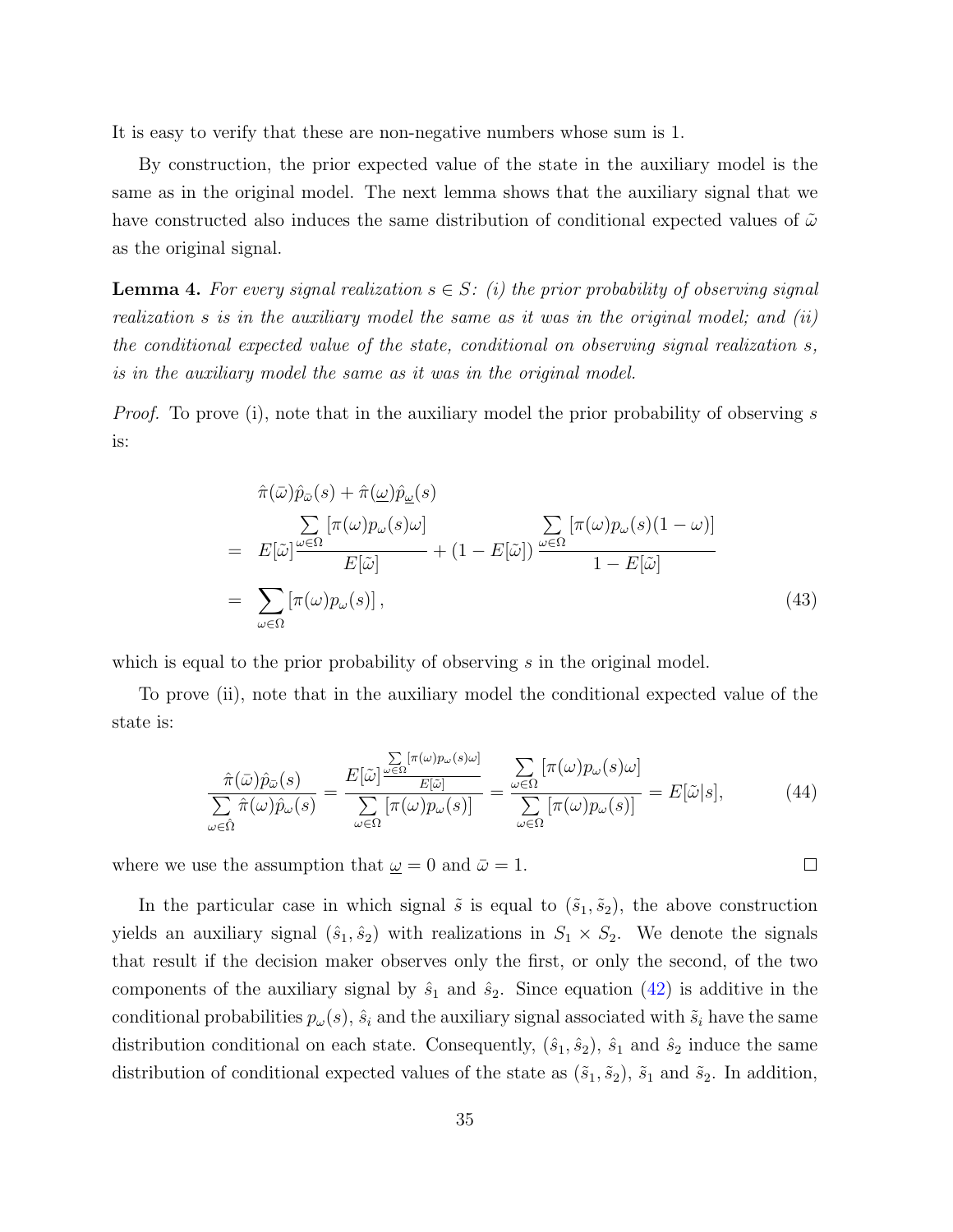when utility is linear, the decision maker's expected utility of any action only depends on the expected value of the state  $\omega$  and not on any other feature of the distribution of  $\omega$ . This explains the main result of this section.

**Proposition 11.** Signals  $\tilde{s}_1$  and  $\tilde{s}_2$  are linear substitutes given  $\pi$  if and only if the auxiliary signals  $\hat{s}_1$  and  $\hat{s}_2$  are substitutes. Signals  $\tilde{s}_1$  and  $\tilde{s}_2$  are linear complements given  $\pi$ if and only if the auxiliary signals  $\hat{s}_1$  and  $\hat{s}_2$  are complements.

Remark 7. Proposition 11 refers to signals  $\tilde{s}_1$  and  $\tilde{s}_2$  as linear complements or substitutes given the prior  $\pi$ , but refers to signals  $\hat{s}_1$  and  $\hat{s}_2$  as complements and substitutes without reference to a prior. This is because in the auxiliary two state model all utility functions are linear with respect to the state, and therefore there is no difference between linear complementarity or substitutability, and complementarity or substitutability in the sense of the previous sections. Moreover, as was emphasized before, the complementarity and substitutability notions of the previous section are independent of the prior. Note that the prior  $\pi$  does, of course, enter into the definition of signals  $\hat{s}_1$  and  $\hat{s}_2$ 

*Proof.* Consider any decision problem  $(A, u)$  where u is linear in  $\omega$ . There is a related decision problem  $(\hat{A}, \hat{u})$  in the auxiliary model where the action set is  $\hat{A} = A$ , that is, the same as in the original decision problem, and where the utility function  $\hat{u}$  is obtained from the utility function u in the original model by setting  $\hat{u}(a,\overline{\omega}) = u(a,\overline{\omega})$ and  $\hat{u}(a, \underline{\omega}) = u(a, \underline{\omega})$  for any  $a \in \hat{A}$ . Thus,  $\hat{u}$  is the restriction of u to  $A \times {\{\omega, \bar{\omega}\}}$ . For every decision problem  $(A, u)$  there is thus a corresponding decision problem  $(A, \hat{u})$ , but observe also that, vice versa, for every given decision problem  $(A, \hat{u})$ , there is a unique corresponding decision problem  $(A, u)$  such that u is linear in  $\omega$ .

Denote by  $\hat{V}_{\emptyset}(\hat{A}, \hat{u})$  the decision maker's expected utility when choosing optimally in the auxiliary model with no information, for  $i = 1, 2$ , denote by  $\hat{V}_i(\hat{A}, \hat{u})$  the decision maker's expected utility when choosing optimally after observing the realization of  $\hat{s}_i$  in the auxiliary model, and denote by  $\hat{V}_{12}(\hat{A}, \hat{u})$  the decision maker's expected utility when choosing optimally after observing the realization of  $(\hat{s}_1, \hat{s}_2)$  in the auxiliary model. Our proof strategy is to show:

$$
\hat{V}_{\emptyset}(\hat{A},\hat{u}) = V_{\emptyset}(A,u), \ \hat{V}_{i}(\hat{A},\hat{u}) = V_{i}(A,u) \text{ (for } i = 1,2), \hat{V}_{12}(\hat{A},\hat{u}) = V_{12}(A,u). \tag{45}
$$

This equation immediately implies that the same inequalities that determine whether  $\tilde{s}_1$ and  $\tilde{s}_2$  are complements or substitutes also determine whether  $\hat{s}_1$  and  $\hat{s}_2$  are complements or substitutes, and thus proves the result.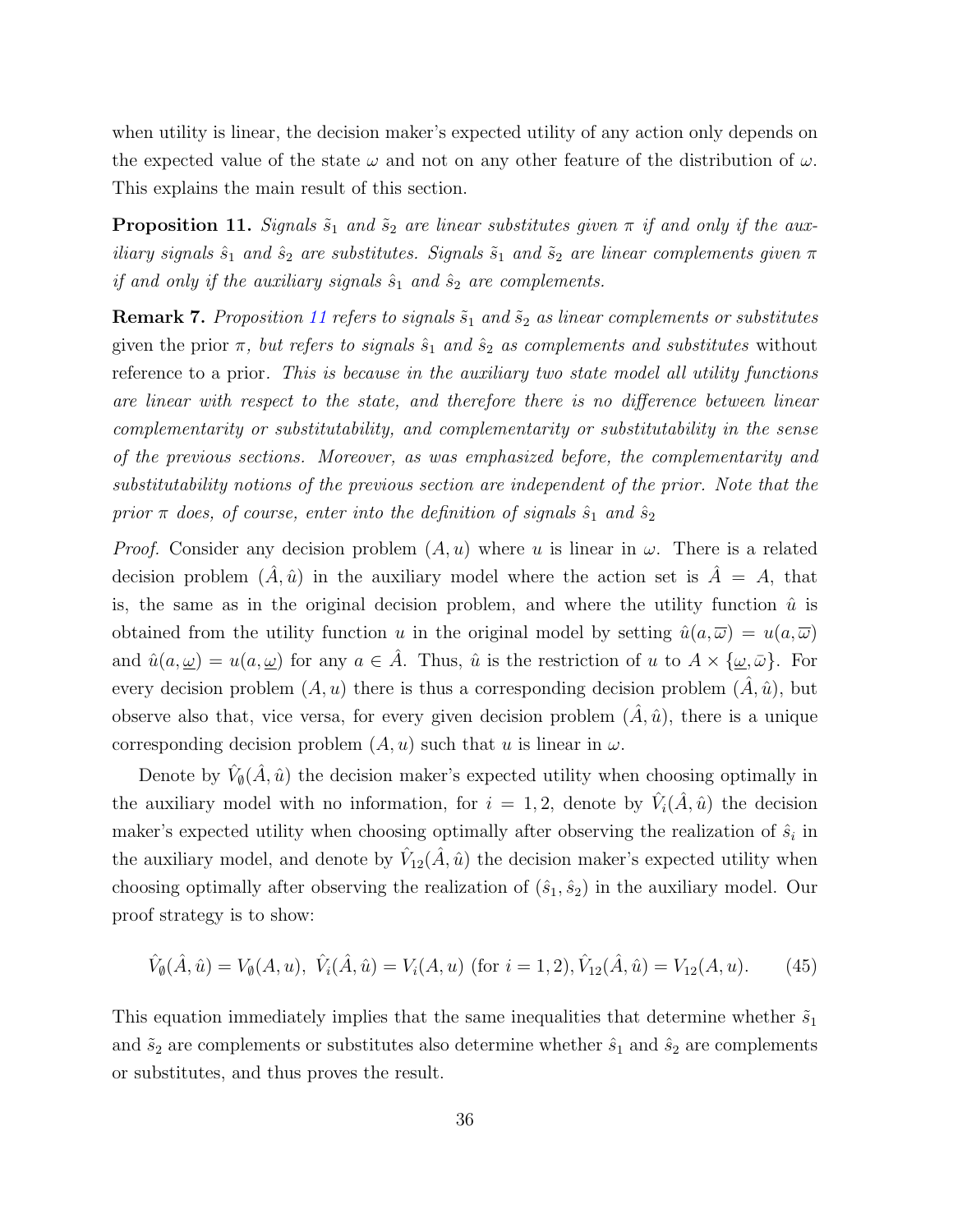To prove our claims we observe first that, when utility is linear, the decision maker's expected utility only depends on the expected value of the state  $\tilde{\omega}$ , not on the distribution of  $\tilde{\omega}$ . Therefore, Lemma 4 (ii) implies that, when maximizing expected utility in decision problem  $(A, u)$  conditional on some signal realization s, the decision maker obtains the same maximal expected utility in the auxiliary model using the auxiliary signal as he obtained in the original model using the original signal. Second, Lemma 4 (i) says that all signal realizations s have the same prior probability in the auxiliary model as in the original model. Because the ex ante expected utilities to which we refer above are calculated as the sum over all signal realizations of the probability of that signal realization times the maximal expected utility obtainable after observing that signal realization, our assertion follows.  $\Box$ 

As a consequence of this proposition, we can check whether any two signals are linear complements or linear substitutes by checking complementarity and substitutability, respectively, in an associated two state model. For this latter purpose we can use the results of Section 4 for two state models. Consider, for instance, a linear model in which individual signals each only have two possible realizations:  $S_1 = {\alpha, \beta}$  and  $S_2 = (\hat{\alpha}, \hat{\beta})$ , and assume that  $E[\tilde{\omega}|\alpha] > E[\tilde{\omega}|\beta]$  and  $E[\tilde{\omega}|\hat{\alpha}] > E[\tilde{\omega}|\hat{\beta}]$ . Then we can infer from Proposition 2 that signals are substitutes if and only if  $(\alpha, \hat{\alpha})$  and  $(\beta, \hat{\beta})$  each have strictly positive probability and  $E[\tilde{\omega}](\alpha, \hat{\alpha})] = \max \{ E[\tilde{\omega}|\alpha], E[\tilde{\omega}|\hat{\alpha}] \}$  and  $E[\tilde{\omega}|(\beta, \hat{\beta})] = \min \{ E[\tilde{\omega}|\beta], E[\tilde{\omega}|\hat{\beta}] \}.$ Similarly, we can infer from Proposition 3 that signals are complements if and only if  $(\alpha, \hat{\alpha})$  and  $(\beta, \hat{\beta})$  each have strictly positive prior probability and  $E[\tilde{\omega}](\alpha, \hat{\alpha})] \le E[\tilde{\omega}]$  or  $E[\tilde{\omega}](\beta, \hat{\beta})] \ge E[\tilde{\omega}]$ . Intuitively, one obtains characterizations in terms of conditional expected values of the state because in the auxiliary model, where the state is either 0 or 1, the conditional probabilities equal conditional expected values, and because conditional expected values in the auxiliary model equal conditional expected values in the original model by part (ii) of Lemma 4.

# 7 Conclusion

This paper has provided some insights into the nature of substitutability and complementarity relations among signals. Our most general conditions for substitutability and complementarity in the case that there are more than two states are only necessary, not sufficient, and therefore give us only a partial description of signals that are substitutes or complements. As the necessary condition for substitutes is obviously very restrictive,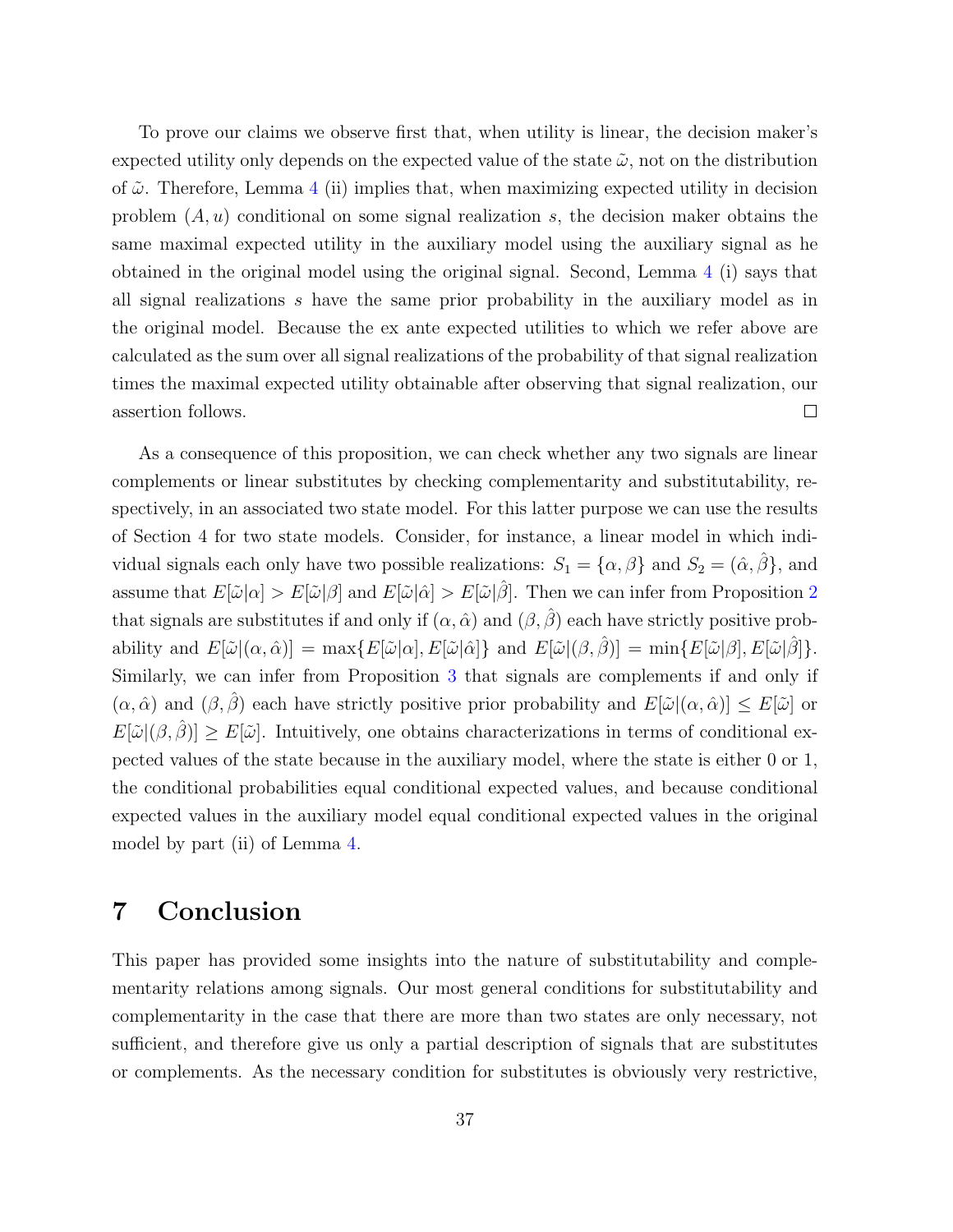whereas the necessary condition for complements is not obviously as restrictive, perhaps the most intriguing open question is how large the class of complements is if there are more than two states. As explained in Section 6, a further study of complementarity and substitutability in the case that attention is restricted to decision problems in which the decision maker's utility function satisfies some monotonicity condition seems also feasible.

A further line of work is to pursue the implications of complementarity and substitutability in economic settings. In this context it is interesting that complementarity and substitutability of signals may not only matter in single person decision problems, but also in games when agents hold private signals, and each agent's preferences depend on all signal realizations, that is, in contexts with interdependent preferences. Such contexts arise naturally in auctions or in voting games. It seems worthwhile to explore the implications of complementarity and substitutability in those contexts. Finally, complementarity of signals may also matter when agents acquire signals sequentially. In this case, the second signal may be acquired when the agent already knows the realization of the first signal. By contrast, in our setting, each signal is acquired without knowing the realization of the other signal. Extending our results to a setting where agents evaluate signals knowing the realization of other signals is another project for future work.

## References

- Susan Athey and Jonathan Levin (2001), "The Value of Information in Monotone Decision Problems," mimeo., Stanford.
- Ken Binmore (2009), Rational Decisions, Princeton: Princeton University Press.
- David Blackwell (1951), "Comparison of Experiments," in: Proceedings of the Second Berkeley Symposium on Mathematical Statistics and Probability, Berkeley and Los Angeles: University of California Press, 93-102.
- David Blackwell and M. A. Girshick (1954), *Theory of Games And Statistical Decisions*, New York: John Wiley and Sons.
- James Dow and Gary Gorton (1993), "Trading, Communication and the Response of Asset Prices to News," Economic Journal 103, 639-646.
- Ian Jewitt (2007), "Information Order in Decisions and Agency Problems," mimeo., Nuffield College, Oxford.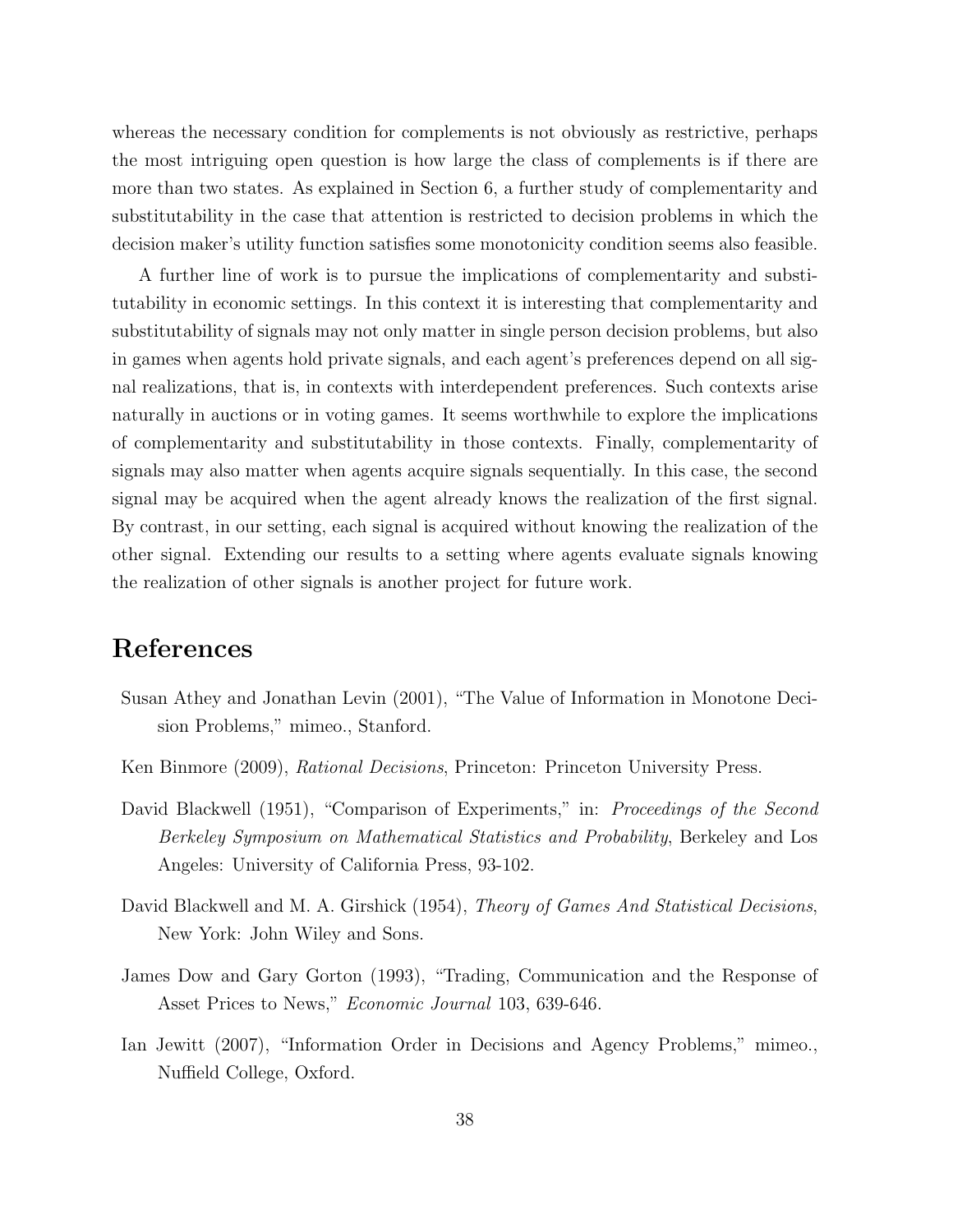- Erich L. Lehmann (1988), "Comparing Location Experiments," Annals of Statistics 16, 521-533.
- R. Duncan Luce and Howard Raiffa (1957), Games and Decisions, New York: John Wiley and Sons.
- Paul Milgrom and Robert J. Weber (1982), "The Value of Information in a Sealed-Bid Auction," Journal of Mathematical Economics 10, 105-114.
- Efe Ok (2007), Real Analysis With Economic Applications, Princeton: Princeton University Press.
- Nicola Persico (2000), "Information Acquisition in Auctions," Econometrica 68, 135-48.
- Nicola Persico (2004), "Committee Design with Endogenous Information," Review of Economic Studies 71, 165-191.
- Roy Radner and Joseph Stiglitz (1984), "A Nonconcavity in the Value of Information," in: Boyer, M., and R. E. Kihlstrom (eds.), Bayesian Models in Economic Theory, Amsterdam and New York: North-Holland Publishing Company, 33-52.
- Miklos Sarvary and Philip M. Parker (1997), "Marketing Information: A Competitive Analysis," Marketing Science 16, 24-38.
- John von Neumann and Oskar Morgenstern (1953), Theory of Games and Economic Behavior (3rd edition), Princeton: Princeton University Press.

# A Proof of the Sufficiency Part of Proposition 2

We only consider the case in which the realization  $\alpha$  provides the strongest individual evidence for state a:  $q_{\alpha}(a) \geq q_{\hat{\alpha}}(a)$ . The other case can be dealt with analogously. There are two further cases: we first consider the case in which  $\beta$  provides the strongest individual evidence for b:  $q_\beta(b) \geq q_{\hat{\beta}}(b)$ . In this case, conditions (13) and (14) become:

$$
q_{\alpha,\hat{\alpha}}(a) = q_{\alpha}(a), \quad q_{\beta,\hat{\beta}}(a) = q_{\beta}(a). \tag{46}
$$

We now argue that signal  $\tilde{s}_2$  does not affect the decision maker's belief if he has observed signal  $\tilde{s}_1$ . Indeed, if the realization  $(\alpha, \hat{\beta})$  has strictly positive probability in some state,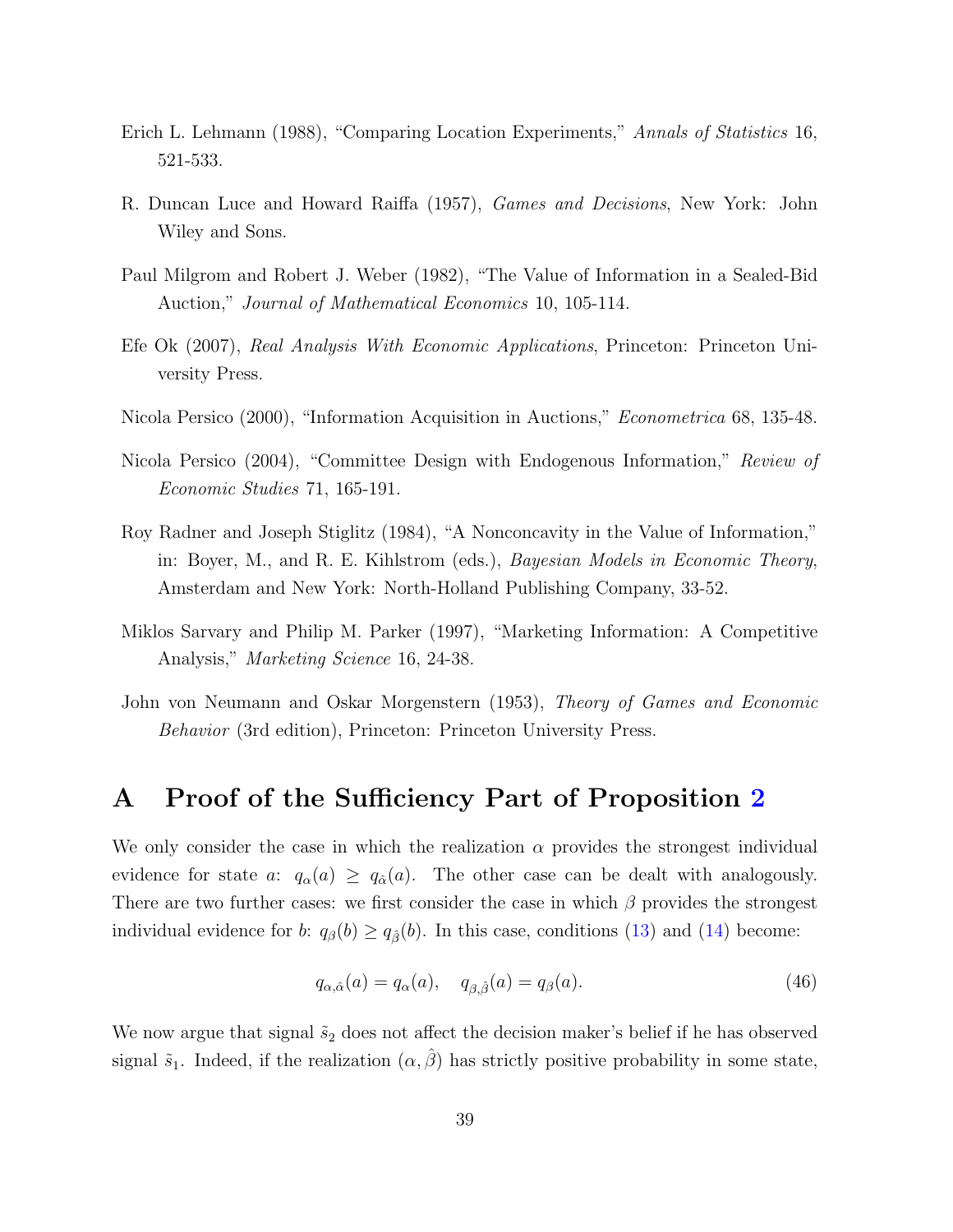then since  $q_{\alpha}(a)$  is a convex combination of  $q_{\alpha,s_2}(a), s_2 \in {\hat{\alpha}, \hat{\beta}}$ , the left equality above implies that  $q_{\alpha,\hat{\beta}}(b) = q_{\alpha}(b)$ . Moreover, if  $(\alpha,\hat{\beta})$  has zero probability in all states, then clearly the decision maker maintains his belief after having observed the realization  $\alpha$ with probability 1. In sum, we have shown that the probability that a realization of signal  $\tilde{s}_2$  changes the decision maker's belief if realization  $\alpha$  of signal  $\tilde{s}_1$  has been observed is zero. Symmetrically, the probability that a realization of signal  $\tilde{s}_2$  changes the decision maker's belief if realization  $\beta$  of signal  $\tilde{s}_1$  has been observed is zero. But this means that the marginal value of signal  $\tilde{s}_2$ , if signal  $\tilde{s}_1$  is available, is zero in all decision problems. Hence, signals are substitutes.

We next consider the case  $q_{\hat{\beta}}(b) \geq q_{\beta}(b)$ . In this case, conditions (13) and (14) become:

$$
q_{\alpha,\hat{\alpha}}(a) = q_{\alpha}(a), \quad q_{\beta,\hat{\beta}}(b) = q_{\hat{\beta}}(b). \tag{47}
$$

We first argue that this implies

$$
p_{12,a}(\alpha, \hat{\beta}) = p_{12,b}(\alpha, \hat{\beta}) = 0.
$$
\n(48)

Indeed, suppose the contrary were true. Then because for  $i, j, q_{s_i}(a)$  is a convex combination of  $q_{s_i,s_j}(a)$ ,  $s_j \in S_j$ , (47) would imply that  $q_{\alpha,\hat{\beta}}(a) = q_\alpha(a)$ , and  $q_{\alpha,\hat{\beta}}(a) = q_{\hat{\beta}}(a)$ , a contradiction to our assumption that realization  $\alpha$  indicates state a and realization  $\beta$ indicates state b.

We now demonstrate that signals are substitutes. Suppose first that the realization  $(\beta, \hat{\alpha})$  has zero probability in all states. Then (48) implies that signals are perfectly correlated. Therefore, the probability that a realization of one signal changes the decision maker's belief if the other signal is available is zero. Hence, signals are substitutes.

Suppose next that  $(\beta, \hat{\alpha})$  has strictly positive probability in some state. (47) together with the fact that for  $i, j, q_{s_i}(a)$  is a convex combination of  $q_{s_i,s_j}(a), s_j \in S_j$  and the assumption that  $\alpha$  provides the strongest and  $\hat{\beta}$  the weakest individual evidence for state a implies the ordering:

$$
q_{\beta,\hat{\beta}}(a) = q_{\hat{\beta}}(a) \le q_{\beta}(a) \le q_{\beta,\hat{\alpha}}(a) \le q_{\hat{\alpha}}(a) \le q_{\alpha}(a) = q_{\alpha,\hat{\alpha}}(a). \tag{49}
$$

We now use Lemma 1 to demonstrate that signals are substitutes. By Lemma 1, it is sufficient to verify that signals are substitutes in all two action problems of Figure 5 for all  $x \in (0,1)$ . We show that for any x there is a signal  $\tilde{s}_i$  so that  $V_{12}(A, u) - V_i(A, u) = 0$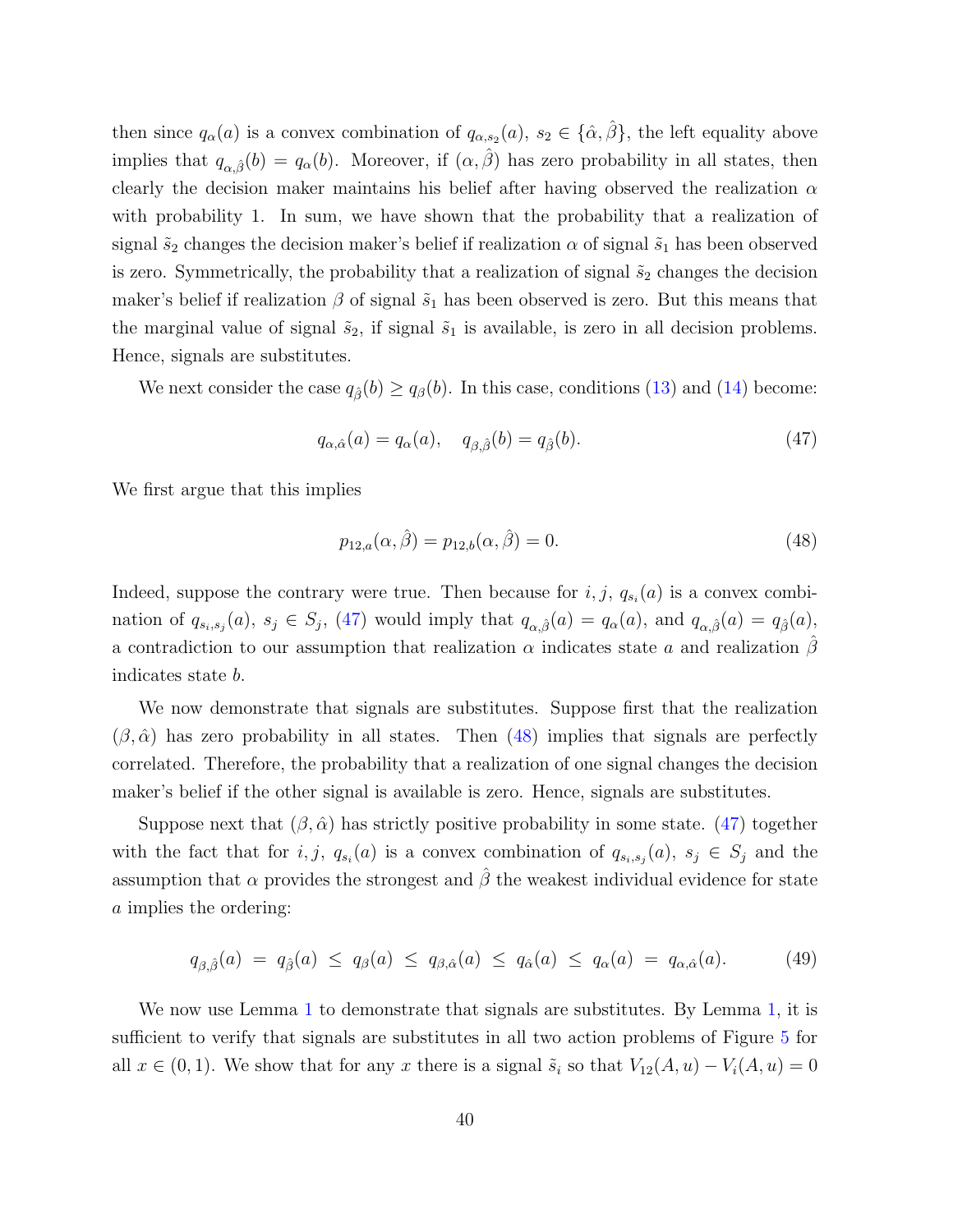holds for the two action decision problem  $(A, u)$  with parameter x.

- $x \le q_{\beta,\hat{\beta}}(a)$  or  $x \ge q_{\alpha,\hat{\alpha}}(a)$ : Then all realizations of  $(\tilde{s}_1, \tilde{s}_2), \tilde{s}_1, \tilde{s}_2$  induce the same optimal action, so that  $V_{12}(A, u) - V_1(A, u) = V_{12}(A, u) - V_2(A, u) = 0.$
- $x \in (q_{\beta,\hat{\beta}}(a), q_{\beta,\hat{\alpha}}(a)]$ : Then the probability that a realization of signal  $\tilde{s}_1$  moves the decision maker's belief when realization  $\hat{\beta}$  of signal  $\tilde{s}_2$  has been observed is zero, and no realization of signal  $\tilde{s}_1$  changes the optimal action if realization  $\hat{\alpha}$  of signal  $\tilde{s}_2$  has already been observed. Therefore,  $V_{12}(A, u) - V_2(A, u) = 0$ .
- $x \in (q_{\beta,\hat{\alpha}}(a), q_{\alpha,\hat{\alpha}}(a))$ : Then the probability that a realization of signal  $\tilde{s}_2$  moves the decision maker's belief if realization  $\alpha$  of signal  $\tilde{s}_1$  has been observed is zero, and no realization of signal  $\tilde{s}_2$  changes the optimal action if realization  $\beta$  of signal  $\tilde{s}_1$  has already been observed. Therefore,  $V_{12}(A, u) - V_1(A, u) = 0$ .

## B Proof of the Sufficiency Part of Proposition 3

We begin with the observation that the conditions in Proposition 3 imply that all signal realizations have strictly positive prior probability. Suppose, for example, (15) were true and  $\bar{p}_{12}(\alpha, \hat{\beta}) = 0$ . Then  $q_{\alpha}(a) = q_{\alpha, \hat{\alpha}}(a) \leq \pi(a)$  which would contradict our assumption that  $q_{\alpha}(a) > \pi(a)$ . The argument can be completed by repeating this step a number of times.

By Lemma 1, it suffices to verify complementarity for all two action problems described in Figure 5. Below, we shall assume that  $x \leq 0.5 = \pi(a)$ . If  $x \leq 0.5$ , then it is optimal under the prior belief to choose B. We shall assume that  $q_{\beta}(a) < x$  and  $q_{\hat{\beta}}(a) < x$  so that after observing  $\beta$  or  $\hat{\beta}$  it is strictly optimal to choose T. If this were not true, at least one of the signals would by itself never provide a strict incentive to switch away from the action that maximizes expected utility under the prior, and thus this signal by itself would have zero value. Signals would then trivially be complements.

A signal has positive value by itself if it sometimes induces the decision maker to switch to  $T$ , and the value of the signal is the expected utility increase arising from these switches. If the decision maker attaches probability  $q(a) < x$  to state a, and switches from  $B$  to  $T$ , then the increase in expected utility is:

$$
(1 - q(a))x - q(a)(1 - x) = x - q(a).
$$
\n(50)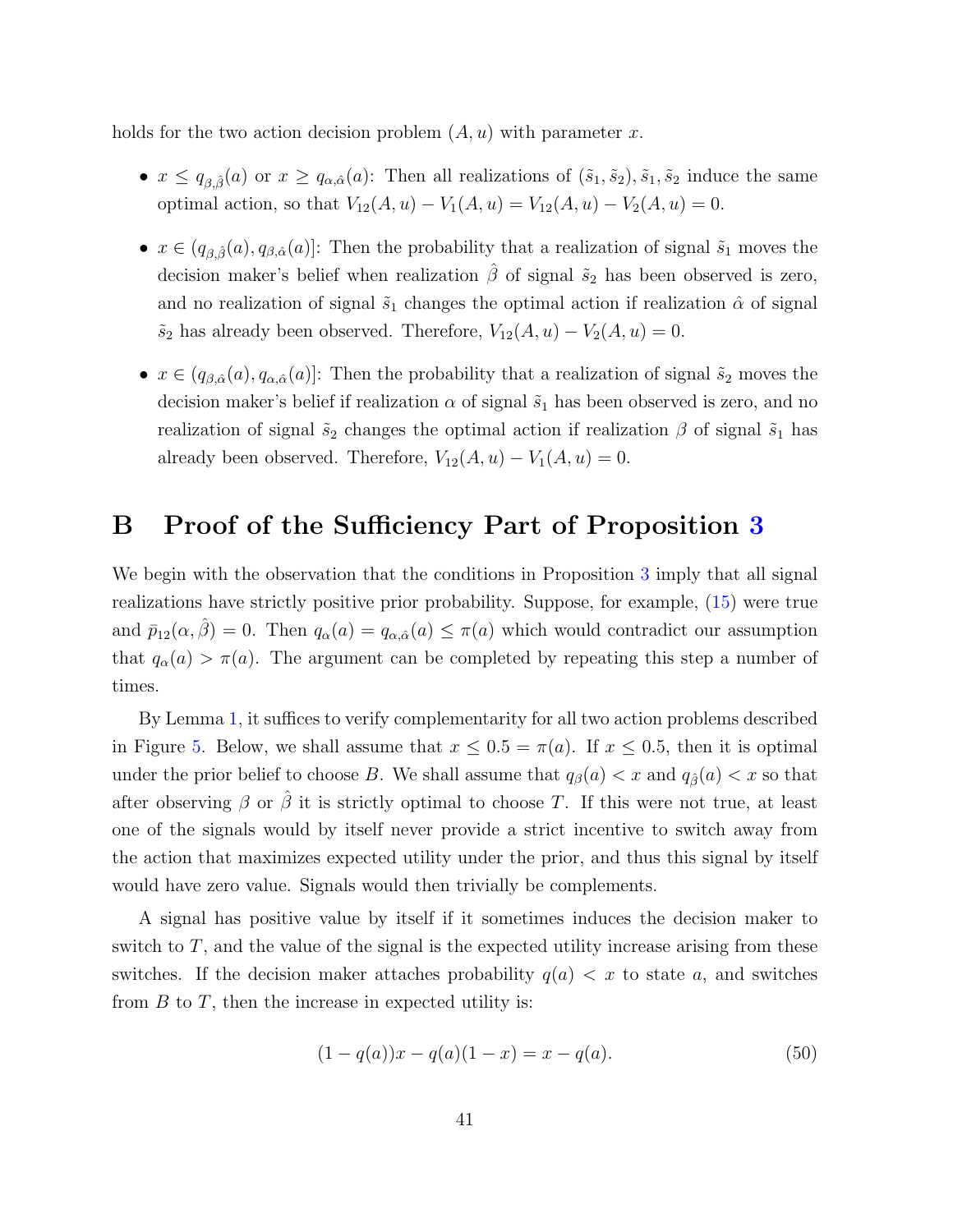Observing a second signal realization sometimes induces the decision maker to switch back from T to B. If some signal observation induces the decision maker to hold beliefs  $q(a) > x$ , and to switch from T to B, then the increase in expected utility is:

$$
q(a)(1-x) - (1 - q(a))x = q(a) - x.
$$
\n(51)

Building on these considerations, we can now calculate for the two action decision problem  $(A, u)$  that corresponds to the parameter value x:

$$
V_2(A, u) - V_{\emptyset}(A, u) = \bar{p}_2(\hat{\beta})[x - q_{\hat{\beta}}(a)]
$$
  
=  $\bar{p}_{12}(\beta, \hat{\beta})[x - q_{\beta, \hat{\beta}}(a)] + \bar{p}_{12}(\alpha, \hat{\beta})[x - q_{\alpha, \hat{\beta}}(a)].$  (52)

The first line uses the assumption  $q_{\hat{\beta}}(a) < x$ . The first and the second line are equal because the expected value of the posterior belief after observing both signal realizations, taking expected values over the realizations of signal 1, is the posterior belief after observing the realization of signal 2 only. We next compute the marginal value of signal  $\tilde{s}_2$ when signal  $\tilde{s}_1$  is available:

$$
V_{12}(A, u) - V_1(A, u) = \bar{p}_{12}(\beta, \hat{\alpha})[q_{\beta, \hat{\alpha}}(a) - x]^{+} + \bar{p}_{12}(\beta, \hat{\beta})[q_{\beta, \hat{\beta}}(a) - x]^{+} + \bar{p}_{12}(\alpha, \hat{\alpha})[x - q_{\alpha, \hat{\alpha}}(a)]^{+} + \bar{p}_{12}(\alpha, \hat{\beta})[x - q_{\alpha, \hat{\beta}}(a)]^{+}.
$$
 (53)

Here, we use for any real number z the following notation:  $z^+ \equiv z$  if  $z \ge 0$ , and  $z^+ \equiv 0$ if  $z < 0$ . We have also made use of our assumption  $q_{\beta}(a) < x$ .

We now prove first that (15) implies that signals are complements. Condition (15) implies that  $q_{\beta,\hat{\alpha}}(a) > 0.5 > x$  because otherwise we could not have  $q_{\hat{\alpha}}(a) > 0.5 = \pi(a)$ . Thus,

$$
V_{12}(A, u) - V_1(A, u) \ge \bar{p}_{12}(\beta, \hat{\alpha})[q_{\beta, \hat{\alpha}}(a) - x]. \tag{54}
$$

Therefore, we obtain for the difference:

$$
V_{12}(A, u) - V_1(A, u) - (V_2(A, u) - V_0(A, u))
$$
  
\n
$$
\geq \bar{p}_{12}(\beta, \hat{\alpha})[q_{\beta, \hat{\alpha}}(a) - x] + \bar{p}_{12}(\beta, \hat{\beta})[q_{\beta, \hat{\beta}}(a) - x] + \bar{p}_{12}(\alpha, \hat{\beta})[q_{\alpha, \hat{\beta}}(a) - x].
$$
 (55)

Now we add and subtract  $\bar{p}_{12}(\alpha, \hat{\alpha})[q_{\alpha, \hat{\alpha}}(a) - x]$  on the right hand side. Using the fact that  $\sum_{(s_1,s_2)\in S_1\times S_2} \bar{p}_{12}(s_1,s_2)q_{s_1,s_2}(a) = \pi(a) = 0.5$ , the right hand side of (55) becomes